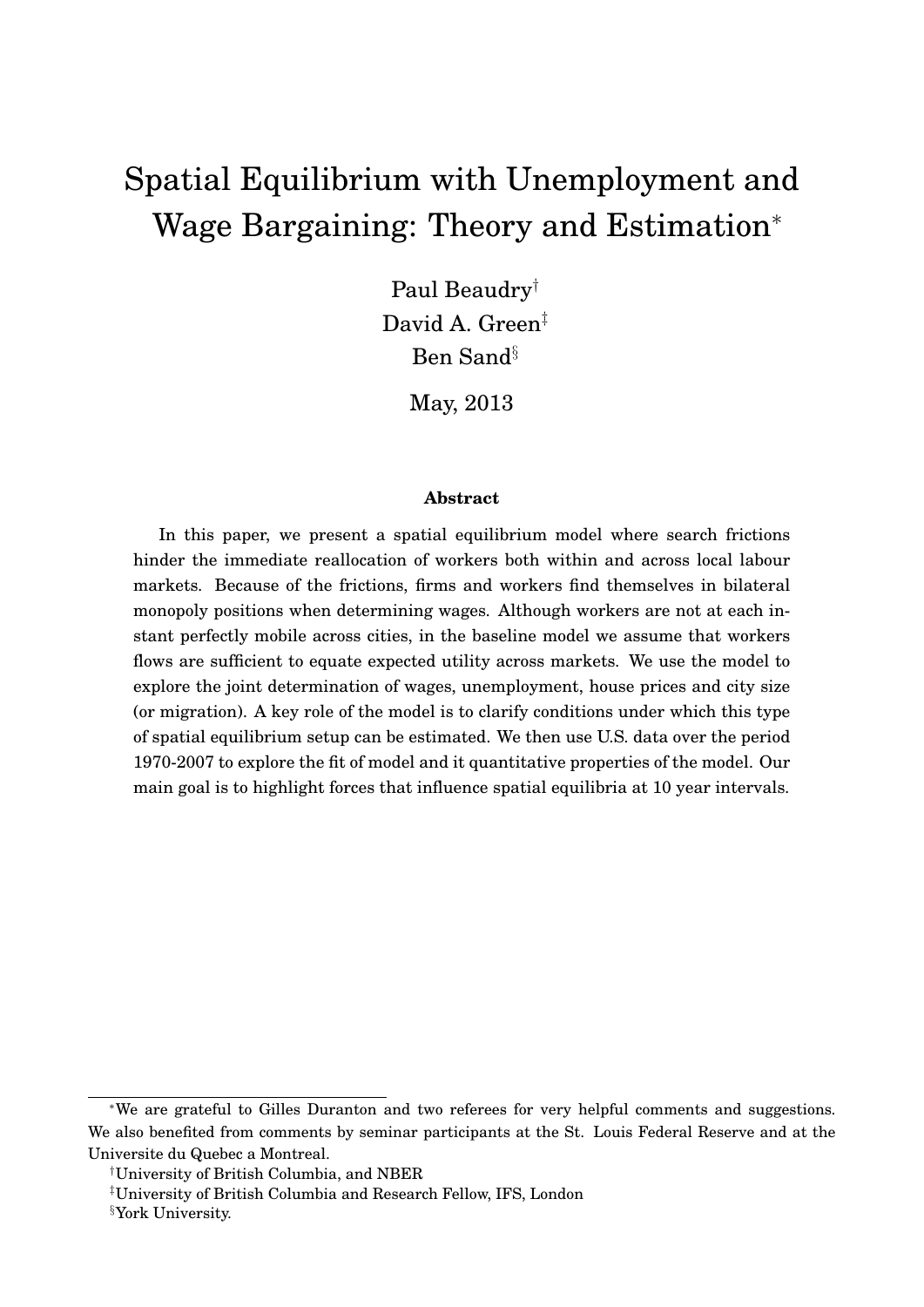## **Introduction**

In this paper, we embed a search and bargaining model of the labour market into a spatial equilibrium setting in order to provide a simple framework where one can discuss the joint determinants of local wages, unemployment rates, housing prices and migration. While unemployment is typically abstracted from in the canonical spatial equilibrium model, $<sup>1</sup>$  $<sup>1</sup>$  $<sup>1</sup>$  our goal is to explore the insights that can be gained from shift-</sup> ing from a Walrasian approach to one in which wage bargaining and unemployment play a central role.

We begin the paper by presenting a spatial equilibrium model in which search frictions hinder the immediate reallocation of workers within and between local labor markets, which we refer to as cities. The search frictions imply that unemployment arises as an equilibrium phenomenon. Following [Pissarides](#page-31-0) [\(2000\)](#page-31-0), wages are determined by Nash bargaining between firms and workers. We assume that cities have exogenous differences in terms of productivity, amenities and land availability. Further, we allow cities to be subject to agglomeration externalities and congestion externalities. Much of this (including equating of worker utility across cities, free entry of firms, and differences in productivity and amenities across cities) is the same as in the classic [Roback](#page-31-1) [\(1982\)](#page-31-1) paper and the literature that has followed. However, as we will see, the shift in the labour market component of the model to include frictions has important implications and allows us to examine issues such as whether worker mobility is more responsive to wage or employment rate changes within a consistent framework.

An important element of the model is the presence of many industries within each city. Unemployed individuals search for a job across these industries and can also randomly receive an option to search in another city of their choice where the industrial mix will be different. Households will move to cities with either higher wages or lower unemployment, implying increases in the demand for land in those cities. Accordingly, in the spatial equilibrium, house prices will adjust to make households indifferent among cities. Differences in industrial mix across cities will play an important role in helping us identify the effects of wages on housing costs and mobility decisions. In particular, we will be able to examine the sensitivity of household mobility decisions with respect to both wages and unemployment.<sup>[2](#page-1-1)</sup>

The paper builds on our previous work, [Beaudry et al.](#page-30-0) [\(2012,](#page-30-0) [2013\)](#page-30-1), in which we present a tractable model of search and bargaining with multiple industries and cities. However, in those papers, cities are not assumed to be subject to either agglomeration or congestion externalities. The result is a spatial equilibrium with a

<span id="page-1-0"></span><sup>&</sup>lt;sup>1</sup>Two recent references include [Glaeser and Gottlieb](#page-31-2) [\(2009\)](#page-31-2) and [Moretti](#page-31-3) [\(2011\)](#page-31-3). See [Amior](#page-30-2) [\(2012\)](#page-30-2) for a recent paper that takes a related but different approach to introducing mobility into a search and bargaining model.

<span id="page-1-1"></span><sup>&</sup>lt;sup>2</sup> The basic model gives rise to a system of  $3 + 2N$  equations where N in the number of industries. The system determines wages for each industry-city pair, the share of employment in each industry in each city, the employment rate in the city, city house prices and the city size (the labor force). However, for most of the analysis, we can focus on a reduced system of 4 equations which determines average city wage, the employment rate, house prices and city size.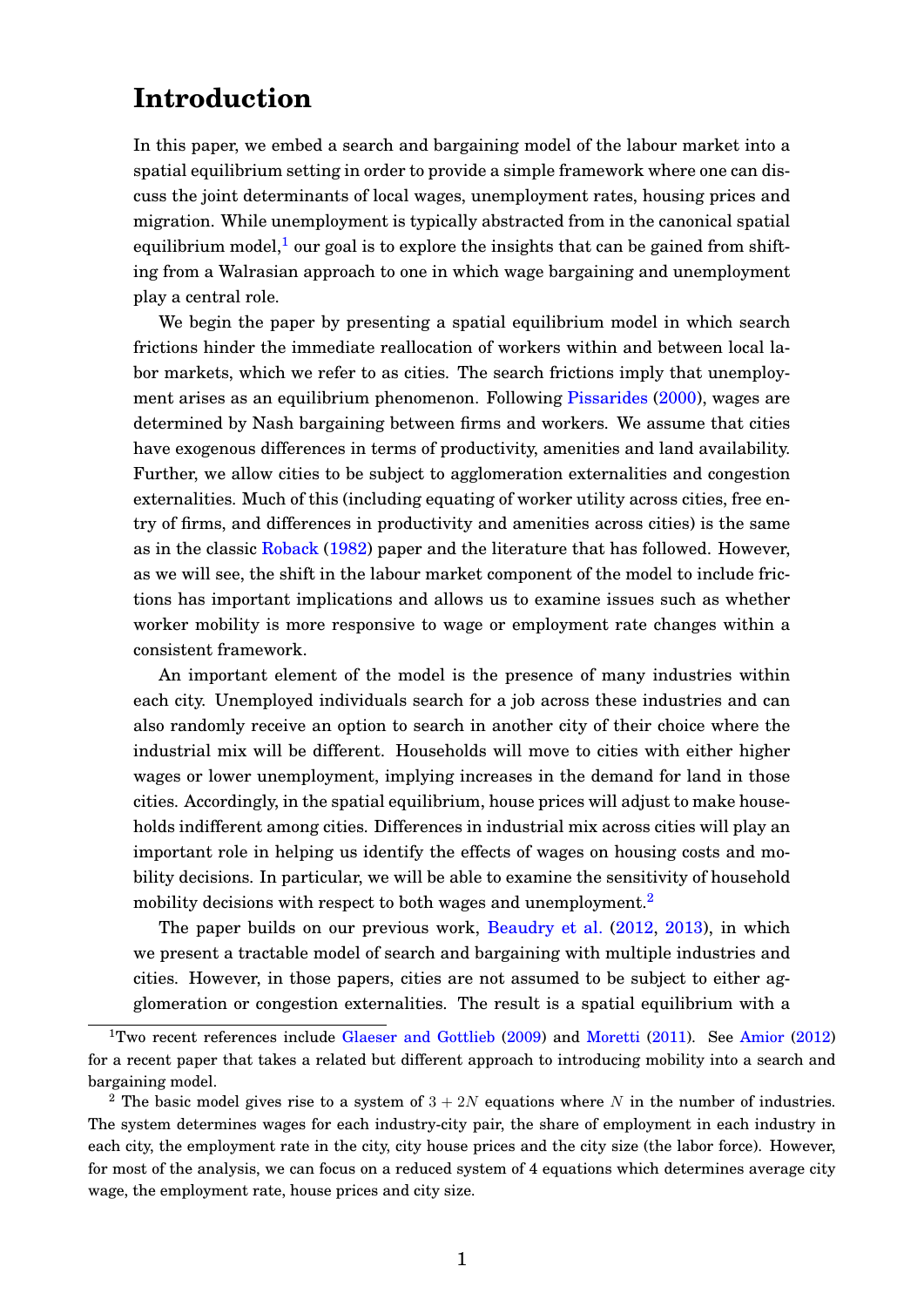particular block recursive system of equations whereby wages and employment rates can be determined independently of house prices and city size, allowing us to focus on wage and employment determination without being explicit about the determination of house prices and city size. In contrast, the basic model of this paper is not block recursive and, accordingly, the simultaneous determination of house prices and migration decisions becomes the central focus.

In order to make the presentation more transparent, we first present a baseline model which abstracts from several features that are then introduced progressively. The baseline model has the advantage of allowing for a clear discussion of the main identification issues. $3$  The second main section of the paper focuses on estimating the model using data drawn from the U.S. Census and the ACS over 10 year windows.

Our estimations allow us to address a set of issues central to the intersection of urban and labor economics. These include: (i) the relative importance of wages versus unemployment in affecting migration decisions, (ii) the strength of the housingcost-wage interaction, (iii) the relevance of agglomeration effects over the medium run and (iv) the nature of the spatial equilibrium process. We find that migration decisions are much more responsive to changes in local employment opportunities than to wages: a one percent increase in a city's employment rate causes an inflow of worker three times greater than a one percent increase in real wages. We also find that the effect of wages on the determination of housing cost is much stronger that the effect of higher house prices on the determination of wages. For these relationships, we find that a 1% increase in housing cost has the direct effect of increasing wages by approximately 0.25%, while an increase in the average city wage generates higher housing cost in an approximately 1-to-1 fashion. With respect to the importance of agglomeration effects on productivity, we do not find any significant evidence of such forces over the 10-year periods we focus upon. In fact, our estimates of the wage and employment processes suggest that migration neither increases nor decreases marginal productivity over the medium run. In addition to finding that variation in city size has very little direct effect on wages and employment rates, we also find that for most cities, house prices appear quasi-invariant to migration. More specifically, house prices are invariant to migration in all cities except those with very limited available land, where house prices respond strongly to migration flows. For the land elastic cities, our estimates put into question the role of house prices in equating utility across localities. We offer two alternative interpretations of this observation. The first being that some form of congestion externality affects the desirability of different cities, and this acts as the key equilibrium force insuring that agents receive equal utility across locations. The second interpretation is that migration frictions are sufficiently prevalent to hinder the equalization of utility over 10 year periods.

The paper is structured as follows. In the next section we present our spatial equilibrium model with multiple industries and wage bargaining. We use the model

<span id="page-2-0"></span><sup>&</sup>lt;sup>3</sup>As we are working with observational data, identification will rely on restrictions on unobservables. Given the model is over-identified, the joint validity of the model and the implied restrictions can be evaluated using standard tests.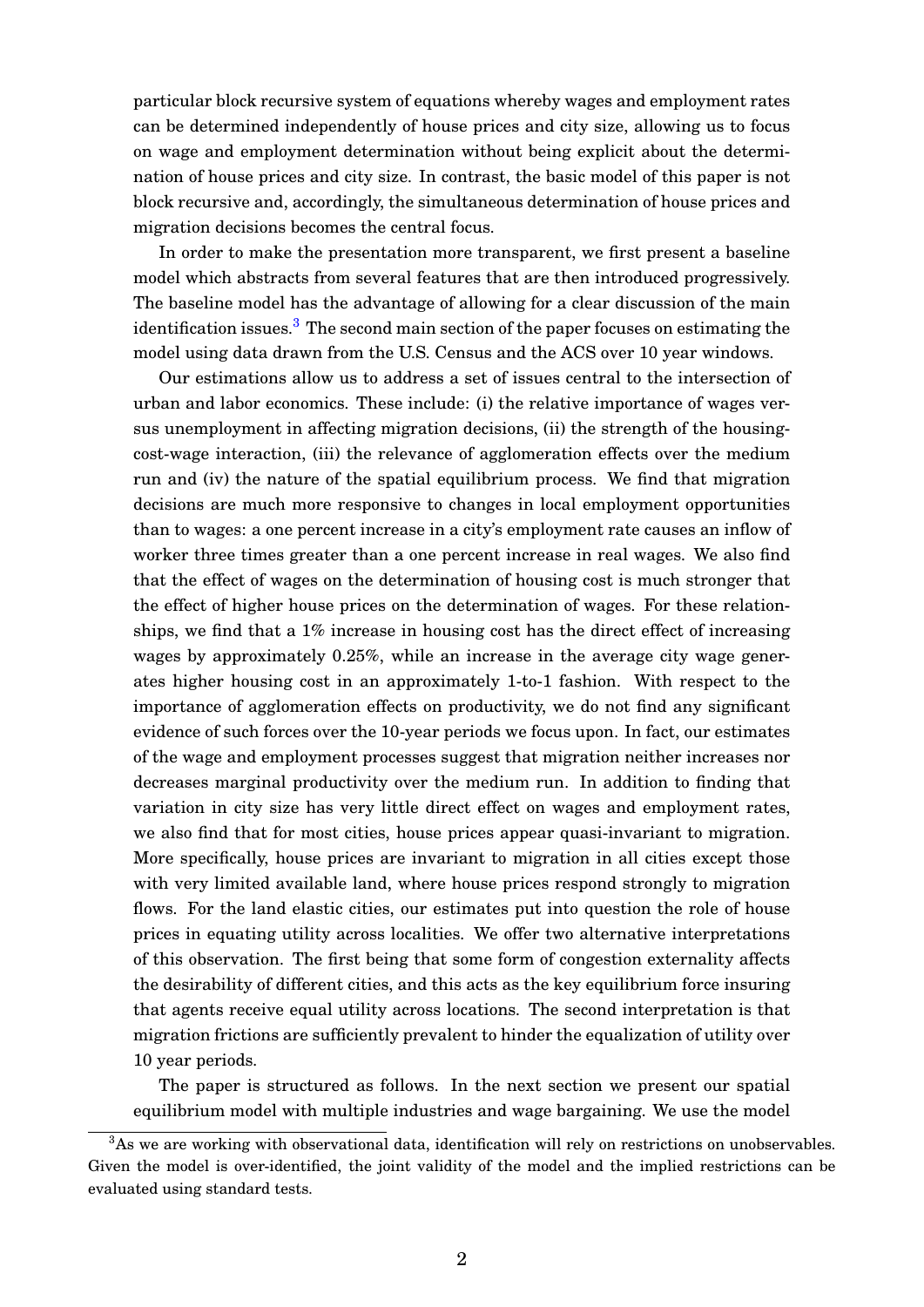to derive four estimating equations and to discuss how the parameters of these relationships can be identified. In Section 3 we present the data we use for estimation. In Section 4 we report our estimates for the four equation model and discuss their implications for urban-labour issues.

## **1 Theoretical Framework**

In this section, we set out to extend a standard search and bargaining model to include multiple sectors, multiple cities, endogenous migration decisions and endogenous housing costs. Our goal is to derive an empirically tractable spatial equilibrium model with unemployment and wage bargaining. Given that goal, our model is highly stylized, but we will show that this simple model provides a reasonable fit to the data.<sup>[4](#page-3-0)</sup>

Consider an environment where there are  $C$  cities and a mass 1 of households, with each household having 1 unit of labour. As we will specify more precisely later, households will have the opportunity to move between cities, and we will be aiming to characterize both the stationary equilibrium, where households are indifferent between living in different cities, and changes in the stationary equilibrium induced by changes in exogenous factors. The mass of households located in city  $c$  at time  $t$  is denoted by  $L_{ct}$ , and we will also refer to  $L_{ct}$  as the city size. Households have preferences defined over the consumption of a final good,  $X$ , the consumption of housing, H, and the consumption of city specific amenities,  $A_{ct}$ . The final good is an aggregate of output from I industries. The price of the final good,  $X$ , is normalized to 1 and the price of intermediate/industrial good *i* is given by  $p_{it}$ . The  $i \in \{1, ..., I\}$  industrial goods can be produced in each of the  $C$  cities, and employers in a city take the prices,  $p_{it}$ , as given.<sup>[5](#page-3-1)</sup>

For now, we will consider all households to be ex-ante identical. Later we will discuss how household skill heterogeneity can be introduced into the model. Cities, in contrast, are heterogeneous ex-ante and ex-post, as they will differ in terms of their productivities, their amenities and the available land. As will be made clear, citylevel productivity terms and amenities will have an exogenously given component and an endogenous component which reflects agglomeration and congestion externalities.

### **1.1 Search**

We assume that search frictions characterize the labor markets in all cities. Each local economy unfolds in continuous time. Note that to simplify notation, and since we are searching for the stationary equilibrium, we will suppress the dependence of variables on time until we focus on changes in stationary equilibria. At each point

<span id="page-3-1"></span><span id="page-3-0"></span> $4$ Our model exposition shares much with that in [Beaudry et al.](#page-30-0) [\(2012\)](#page-30-0).

<sup>&</sup>lt;sup>5</sup>We can model the endogenous determination of prices, but for our purposes this is not necessary. All that is needed is that prices,  $p_{it}$ , be subject to an exogenous shifter which can reflect changes in technology or tastes.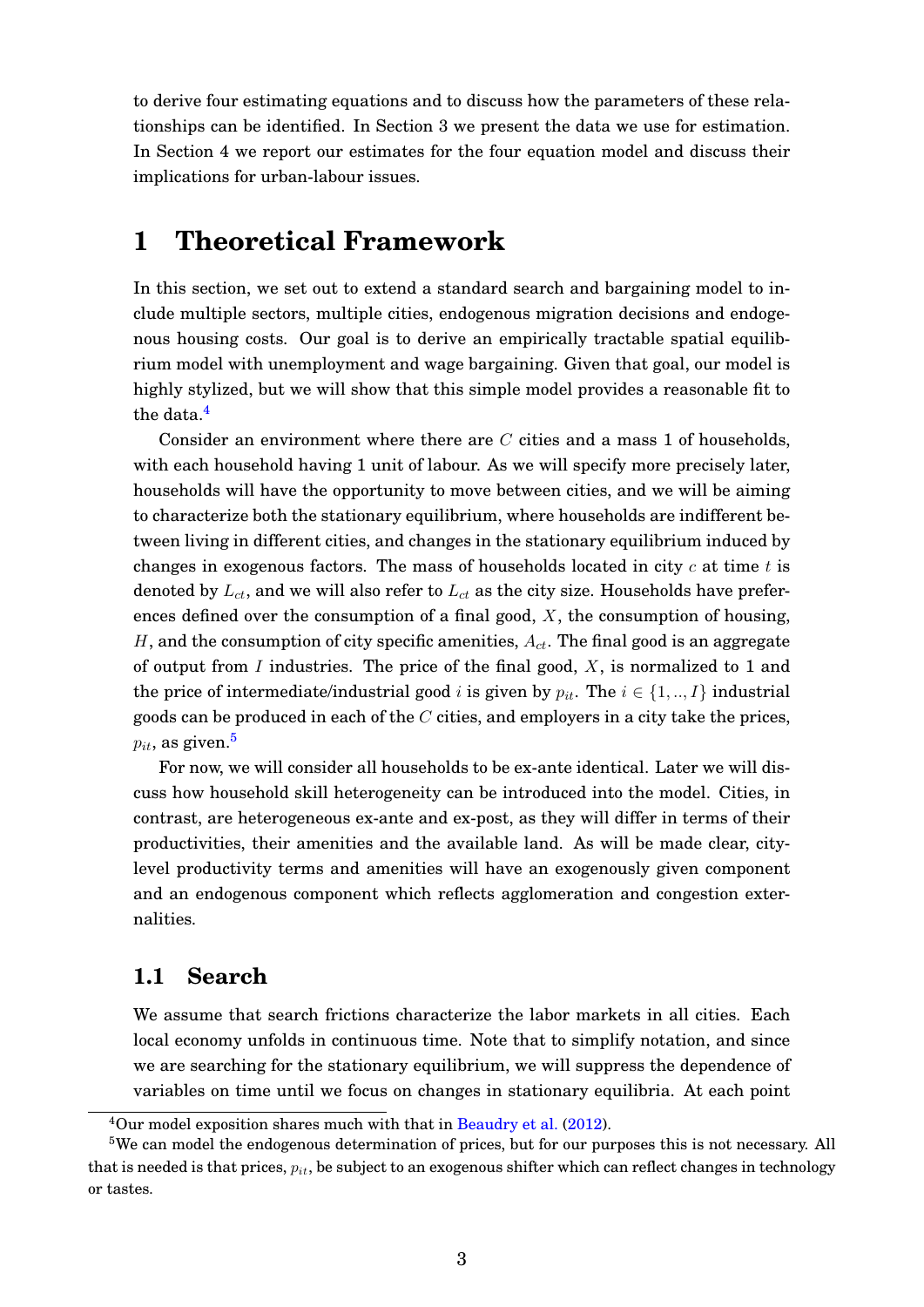in time, cities are populated by risk-neutral firms that maximize discounted profits and by worker-households who have per-period indirect utility functions given by:  $y - \gamma_1 p_c^h + \gamma_2 A_c$ , where  $y$  is the income received by the worker,  $p_c^h$  is the price of housing in city c,  $A_c$  is the public amenity in city c, and  $\gamma_1$  and  $\gamma_2$  are parameters. Households take the the value of amenities as given, but these can affected by congestion externalities such that:

$$
A_c = \epsilon_{1c} - \gamma_3 L_c
$$

where  $\epsilon_{1c}$  represents the exogenous amenity draw of city c and  $\gamma_3$  captures a potential congestion externality.

Both employers and workers discount the future at a rate r. Firms and workers come together in pairs according to a matching technology, and matches end at an exogenous rate,  $\delta$ . Define  $E_{ic}$  and  $N_{ic}$  as the number of employed workers (or matches), and the number of available jobs in industry  $i$  in city  $c$ , respectively. The number of matches produced per unit of time is governed by the matching function:

$$
M = M((L_c - E_c), (N_c - E_c)),
$$
\n(1)

where the inputs are the available pool of unemployed workers in the city,  $L_c - E_c$ , and the number of vacancies,  $N_c - E_c$ . As is standard in the search and bargaining literature, we assume the matching technology exhibits constant returns to scale and is increasing in both arguments. Given this matching technology, we can write the probability that a worker encounters a vacancy and the probability a firm fills a vacancy as:

$$
\psi_c = \frac{M((L_c - E_c), (N_c - E_c))}{L_c - E_c} \quad \text{and} \quad \phi_c = \frac{M((L_c - E_c), (N_c - E_c))}{N_c - E_c}, \tag{2}
$$

respectively. In steady state, the flow of workers leaving unemployment must equal the flow of workers exiting employment, implying the equilibrium condition:

$$
\delta \frac{E_c}{L_c} = M \left( 1 - \frac{E_c}{L_c}, \frac{N_c}{L_c} - \frac{E_c}{L_c} \right). \tag{3}
$$

#### **1.2 Bellman Equations**

Firms can open jobs in any industry and city, but once open, a vacancy is industry and city specific. To create a vacancy in industry i in city  $c$ , a firm must pay a cost,  $k_{ic}$ , the value of which depends on the city and the industry and will be determined by an equilibrium free-entry condition to be specified later. Denote by  $V_{ic}^v$  the presentdiscounted value of a vacancy in industry i and city c. In steady-state,  $V_{ic}^{v}$  must satisfy the Bellman equation:

$$
rV_{ic}^{v} = -h_i + \phi_c \left( V_{ic}^f - V_{ic}^v \right), \tag{4}
$$

where  $h_i$  is the flow cost of maintaining the vacancy, and with probability  $\phi_c$  the vacancy is converted into a filled job, which has a present-discounted value of  $V_{ic}^f$ . In equilibrium, the value to the employer of a filled job value must satisfy

$$
rV_{ic}^f = p_i - w_{ic} + \rho_{ic} + \delta \left(V_{ic}^v - V_{ic}^f\right),\tag{5}
$$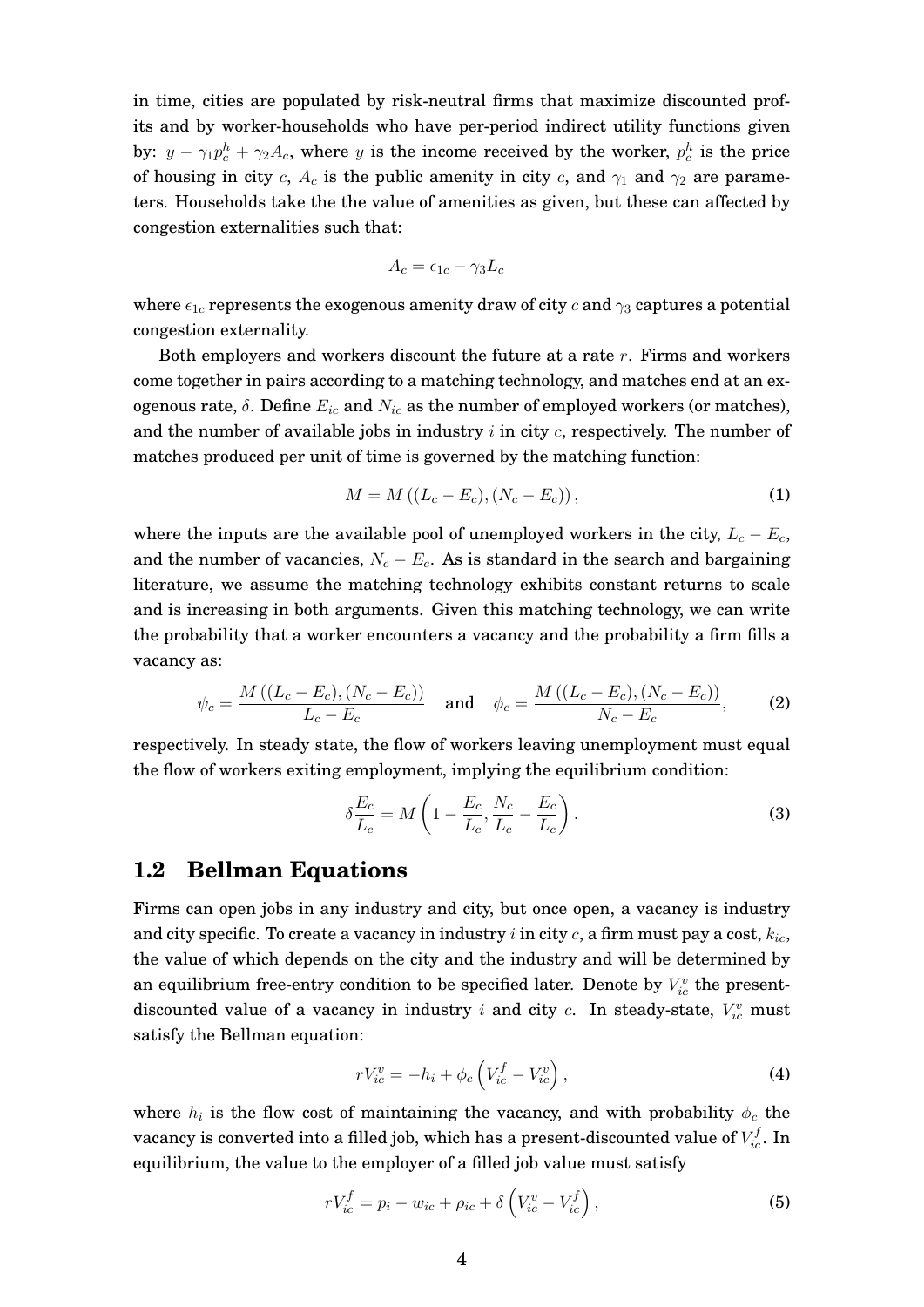where  $w_{ic}$  is the wage paid to workers in industry i in city c, and  $\rho_{ic}$  is an industry-city cost advantage. Thus, once a match occurs, a firm enjoys a profit flow of  $p_i - w_{ic} + \rho_{ic}$ , and with probability  $\delta$  the match is broken. Employers take the productivity term  $\rho_{ic}$ as given and to allow for agglomeration externalities we allow  $\rho_{ic}$  to be determined endogenously according to:

$$
\rho_{ic} = \epsilon_{2ic} + \gamma_4 L_c
$$

where  $\epsilon_{2ic}$  represents the exogenous draw of productivity across industries-cities, and  $\gamma_4 L_c$  represents the agglomeration effect. We define the  $\epsilon_{2ic}$ 's such that  $\sum_c \epsilon_{2ic} =$ 0. For now we assume a very simple form for the agglomeration effect, but in the empirical section we will explore richer formulations.<sup>[6](#page-5-0)</sup>

Workers can either be employed or unemployed. Denote the present-discounted value of employment in industry  $i$  in city  $c$  as  $U^e_{ic}$  and the value of unemployment in city  $c$  as  $U^u_{ic}$ . The value of being employed  $U^e_{ic}$  must satisfy the Bellman relationship:

<span id="page-5-2"></span>
$$
rU_{ic}^{e} = w_{ic} - \gamma_1 p_c^h + \gamma_2 A_c + \delta (U_c^u - U_{ic}^e). \tag{6}
$$

When an individual is unemployed, he receives income from an unemployment benefit, b. Moreover, an unemployed worker is subject to two types of shocks. On the one hand, with a probability  $\psi_c$ , the worker is randomly matched with a firm in one of the industries within the city. In addition, the unemployed worker can receive, with probability  $\psi_0$ , the possibility of moving to another city. Thus, the value of unemployment must satisfy:

$$
rU_c^u = b - \gamma_1 p_c^h + \gamma_2 A_c + \psi_c \left( \cdot \sum_j \eta_{jc} U_{jc}^e - U_c^u \right) + \psi_0 \left( \max_{c'} U_{c'}^u - U_c^u \right), \tag{7}
$$

where  $\eta_{it}$  is the ratio of vacant jobs in industry i to the total number of vacancies  $(\eta_{ic} = \frac{N_{ic}-E_{ic}}{\sum_i (N_{ic}-E_{ic})}$  $\frac{N_{ic}-E_{ic}}{i(N_{ic}-E_{ic})}$ ).<sup>[7](#page-5-1)</sup> Without frictions, individuals would search simultaneously in all markets and the cross-city variation that we use for identification would be eliminated. Embedded in [\(7\)](#page-5-2) is the notion that unemployed workers find jobs across industries in proportion to the relative size of that industry.  $8\$  $8\$  Given this matching assumption for the unemployed, workers flows will need to satisfy

$$
\delta E_{ic} = \left(\frac{N_{ic} - E_{ic}}{N_c - E_c}\right) M \left(L_c - E_c, N_c - E_c\right). \tag{8}
$$

<span id="page-5-0"></span> $6$ [Combes et al.](#page-30-3) [\(2012\)](#page-30-3) show that positive agglomeration effects on firm productivity in French data are not related to a Melitz-type selecting out of less productive firms due to increased competition in larger markets. This is partially supportive of our simple specification, though in their model city size has more complex effects on the productivity distribution.

<span id="page-5-3"></span><span id="page-5-1"></span> $^7$ In equilibrium,  $\eta_{ic}$  will equal  $\frac{E_{ic}}{\sum_i E_{ic}}$ , which allows  $\eta_{ic}$  to be calculated from observed data.

<sup>8</sup>We assume that workers only search while unemployed, which is clearly a strong assumption. This assumption is very useful for clarifying how we identify the wage effect on different outcomes. Moreover, it fits with findings in [Pissarides and Wadsworth](#page-31-4) [\(1989\)](#page-31-4) that the unemployed are much more likely to undertake regional migration than the employed. [Amior](#page-30-2) [\(2012\)](#page-30-2) presents a model of search and bargaining with migration in which the migration decision is modeled as actively searching for jobs in other cities. He uses this framework to study the relationship between variation in local housing costs and earnings inequality.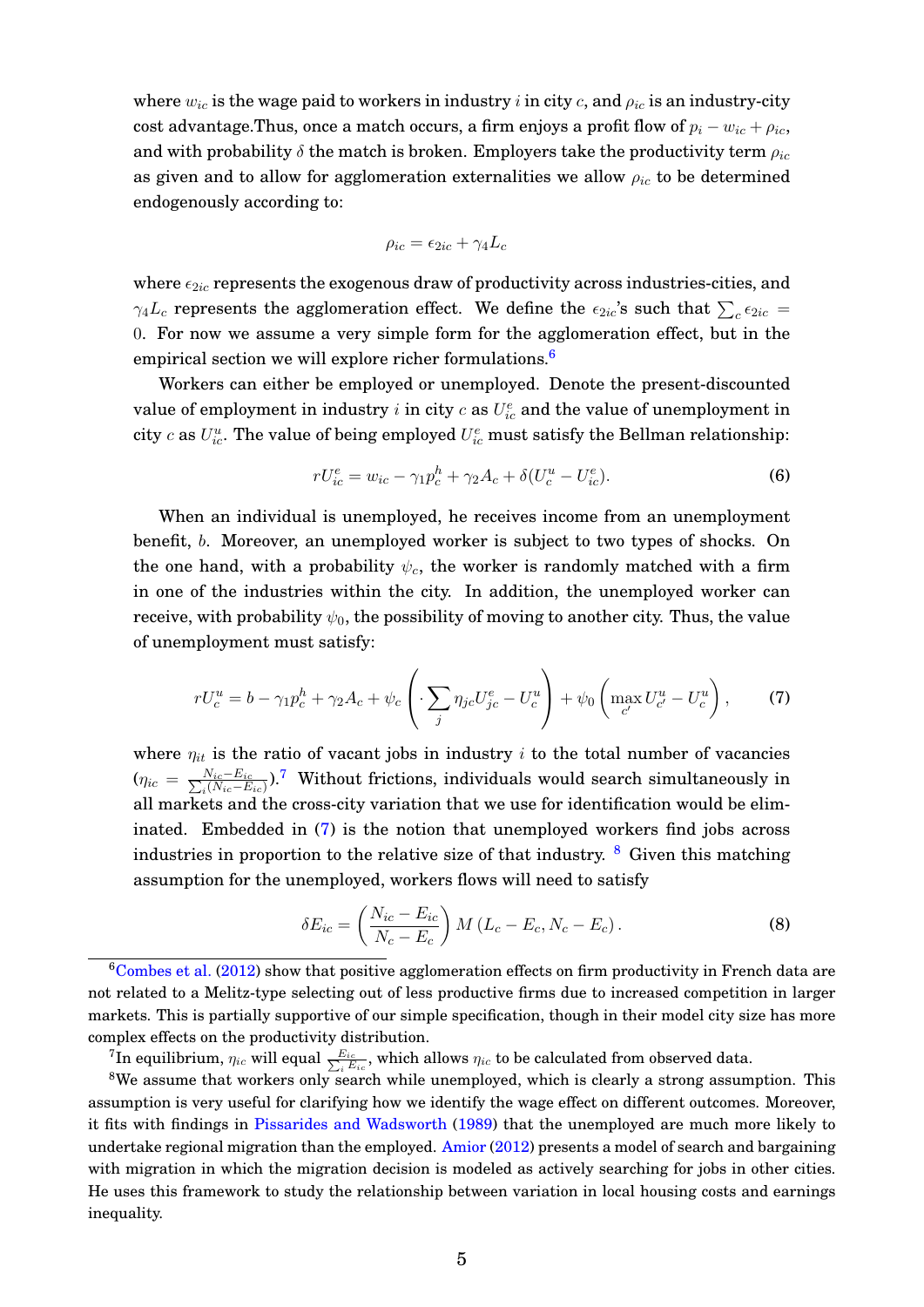The term  $\max_{c'} U^u_{c'}$  in [\(7\)](#page-5-2) represents the fact that unemployed workers are allowed to choose where best to move when they receive the option of moving. We will assume mobility shocks are sufficiently frequent such that, in equilibrium, utility will be equalized across cities. That is,

$$
U_c^u = U_{c'}^u, \text{ for all } \{c, c'\}.
$$
 (9)

Therefore, the term  $\max_c' U_{c'}^u-U_c^u$  will be zero in equilibrium and the value of unemployment in city c will satisfy

$$
rU_c^u = b - \gamma_1 P_c^h + \gamma_2 A_c + \psi_c \cdot \left(\sum_j \eta_{jc} U_{jc}^e - U_c^u\right). \tag{10}
$$

In writing the above equations, note that we have assumed that there are always gains from trade between workers and firms in all jobs created in equilibrium. Once a match is made, workers and firms bargain a wage, which is set according to the bargaining rule

<span id="page-6-2"></span>
$$
\left(V_{ic}^f - V_{ic}^v\right) = \left(U_{ic}^e - U_c^u\right) \cdot \kappa,\tag{11}
$$

where  $\kappa$  is a parameter governing the relative bargaining power of workers and firms.

Finally, the number of jobs created in industry i in city  $c$ , denoted  $N_{ic}$ , is determined by a free-entry condition. In much of the search and bargaining literature, the entry cost is treated as a fixed factor, which is a very restrictive assumption. Instead, we want to allow for the possibility of the entry cost increasing as the industry grows in order to capture the scarcity of some hidden factor, such as entrepreneurial talent.<sup>[9](#page-6-0)</sup> Accordingly, we specify the entry cost in industry i in c,  $k_{ic}$  as

$$
k_{ic} = \left(\frac{N_{ic}}{L_c}\right)^{\gamma_5} \epsilon_{3ic} \qquad \gamma_5 > 0.
$$

where  $\epsilon_{3ic}$  represents a city-industry specific exogenous draw in the cost of creating jobs. However, by allowing  $\gamma_5$  to differ from zero, we allow the entry cost to increase with an increase in job creation. If  $\gamma_5$  equals zero, we have the fixed-cost of entry formulation, whichis implicitly allowed at a limiting case. We view the most likely scarce factor to be entrepreneurial talent and believe that such talent is likely proportional to the population of a city.<sup>[10](#page-6-1)</sup> Based on this, we allow the entry cost to increase with the ratio  $\frac{N_{ic}}{L_c}.$ 

Free entry implies that

$$
k_{ic} = V_{ic}^v.
$$
 (12)

The assumption that firms are heterogeneous in their costs of opening vacancies plays a critical role in our derivations and the interpretation of our estimates. In the most common form of the Mortensen-Pissarides model, firms are homogeneous

<span id="page-6-0"></span> $9$ Our formulation is similar to that adopted in [Fonseca et al.](#page-31-5) [\(2001\)](#page-31-5) which views potential job creators as being drawn from the population and differing in terms of their capacity to manage many jobs.

<span id="page-6-1"></span> $10$ [Behrens et al.](#page-30-4) [\(2012\)](#page-30-4)) show that variation in the proportion of workers who are self-employed across U.S. cities is invariant to city size.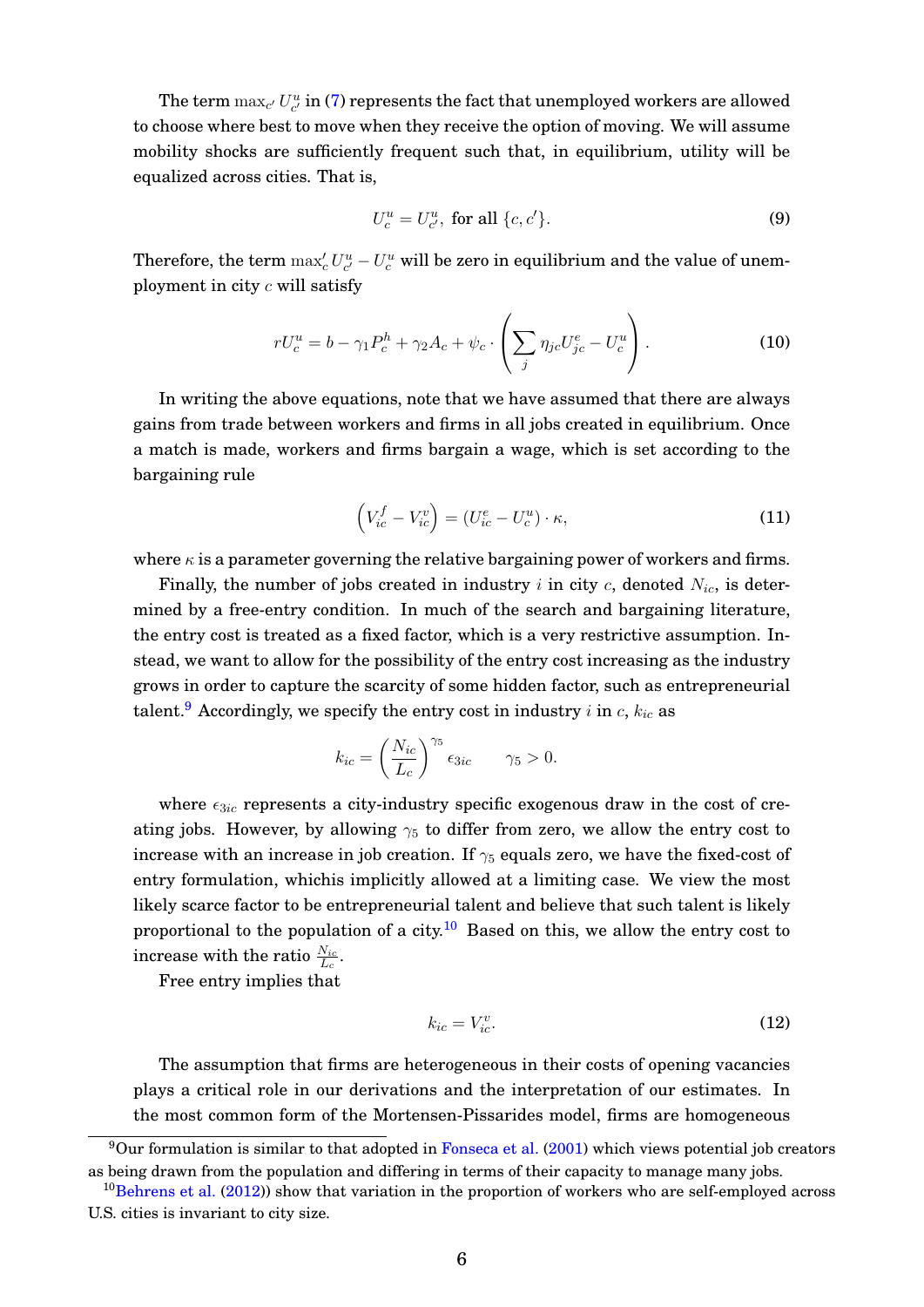and enter until  $V^v$  is driven to zero. This, together with short observed durations of vacancies in the US (see, for example, [Rogerson et al.](#page-32-0) [\(2005\)](#page-32-0)), implies a very elastic Job Creation curve. With the specification used here, how job creation responds to wage changes depends on the responsiveness of entrepreneurs to profits, with the infinitely elasticitic response being the limiting case.

### **1.3 Housing market**

So far, we have set out a model where wages are determined by Nash bargaining, jobs are created until there are zero expected profits at the margin, employment is determined by the matching function and households migrate across cities until expected utility is equalized. The only remaining element that needs to be specified is the determination of the cost of housing. Our specifications of the worker Bellman equations incorporate an assumption that each worker inelastically demands one unit of housing. Given this, the implicit demand for housing is just proportional to the number of workers in the city. This allows us to focus on the supply of housing services in determining the cost of housing. We will begin with the case where housing relates only to the use of land, so that we can focus on the supply function for land. There is now a substantial literature indicating that cities differ greatly in the extent to which the local supply of land can respond to changes in demand, and we want to allow for such heterogeneity [\(Saiz,](#page-32-1) [2010\)](#page-32-1). Based on this, we use a simple specification in which the elasticity of the supply of housing services with respect to the price of housing,  $p_c^h$ , is allowed to vary by city. This elasticity will be given by  $\frac{1}{e_c},$ and we incorporate proxies for  $e_c$  in our empirical work. We also allow for there to be an exogenous shock to housing supply in city c,  $\epsilon_{4c}$ , reflecting potentially time varying changes in local regulations. Given these assumptions, we can write the supply function for housing as,

$$
House_c^s = (p_c^h)^{\frac{1}{e_c}} \cdot \epsilon_{4c},\tag{13}
$$

Then, given that each worker demands one housing unit, we can set  $House^s_c$  equal to  $L_c$  and solve for the equilibrium price of housing relationship:

$$
p_c^h = \left(\frac{L_c}{\epsilon_{4c}}\right)^{e_c}.\tag{14}
$$

This formulation of the housing price equations is quite restrictive as it does not allow for wage costs to have any direct effects on housing costs. In particular, it would be reasonable have wages affect the equilibrium price of housing through either supply effects or demand effects. For example, if land is not the only input into housing, when wages increase this likely increases the cost of building housing and, therefore, the price of housing. Alternatively, wages can affect the demand for housing. For both these reasons, it appears desirable to consider the following, (admittedly ad hoc), equilibrium house price equation:

<span id="page-7-0"></span>
$$
p_c^h = w_c^{e_w} \left(\frac{L_c}{\epsilon_{4c}}\right)^{e_c},\tag{15}
$$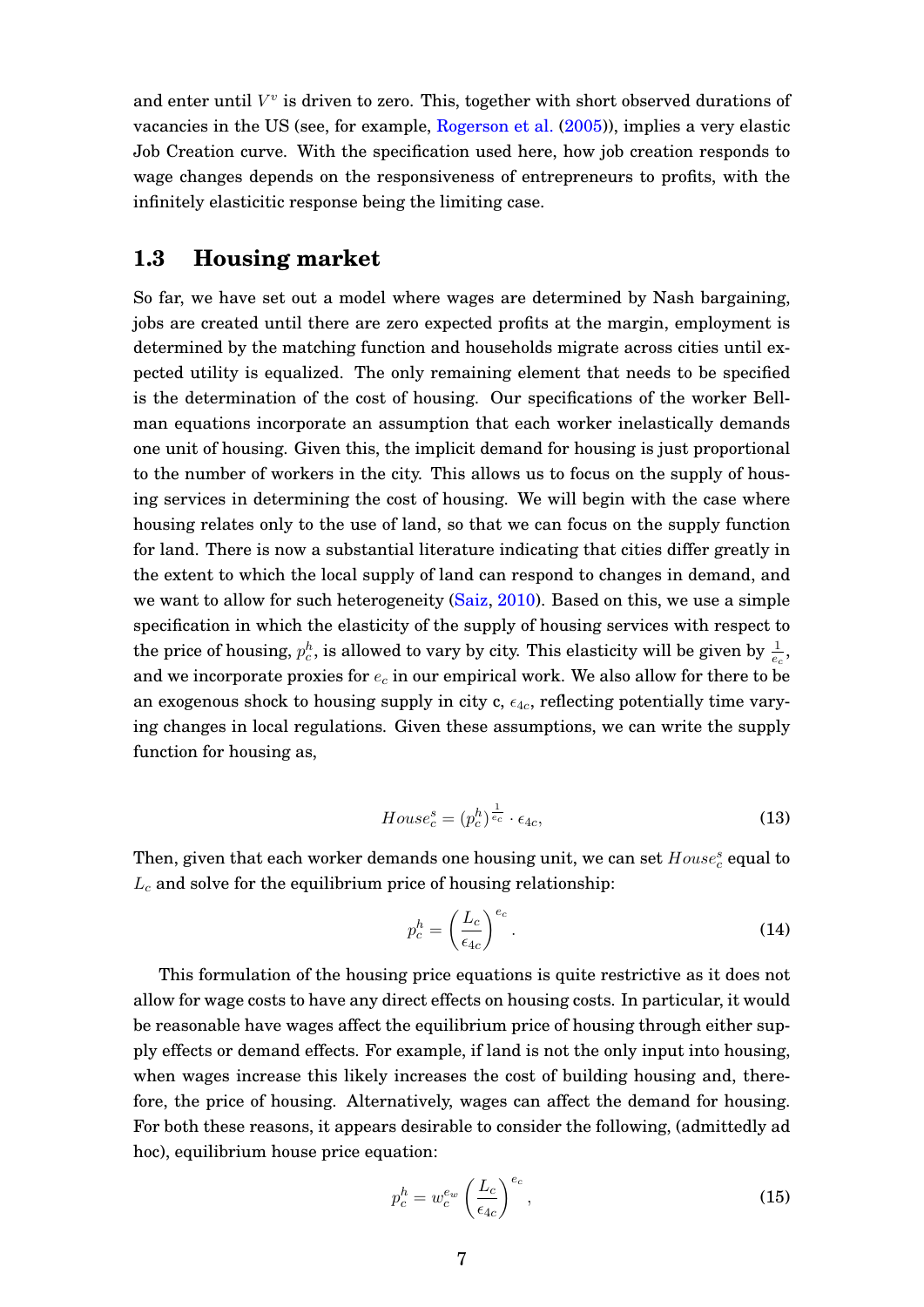where  $e_w$  is the elasticity of house prices to wages and  $w_c$  could be either the average wage in the city (to capture demand effects) or the wage paid in the construction industry (to capture supply effects).

This completes the model specification. Note that the main exogenous driving forces of the model which govern the city-level outcomes are the city-industry productivity terms  $\epsilon_{2ic}$  and  $\epsilon_{3ic}$ , the amenity term  $\epsilon_{1c}$ , the land supply term  $\epsilon_{4c}$  and the land elasticity  $e_c$ .

#### **1.4 Model Solution**

A stationary spatial equilibrium for this economy is a set of prices  $\{w_{ic}, p_c^h\}$ , a set of quantities  $\{N_{ic},E_{ic},L_c\}$  and a set of value functions  $\{U^e_{ic},U^u_{c},V^v_{ic},V^f_{ic}\}$  such that $^{11}$  $^{11}$  $^{11}$ 

- 1.  $U_{ic}^e, U_{c}^u, V_{ic}^v, V_{ic}^f$  satisfy the Bellman equations.
- 2. The wages  $w_{ic}$  satisfy the bargaining rule  $\left(V^f_{ic} V^v_{ic}\right) = \left(U^e_{ic} U^u_c\right) \cdot \kappa.$
- 3. The number of jobs  $N_{ic}$  satisfy the free entry condition  $V_{ic}^{v} = \left(\frac{N_{ic}}{L_{ci}}\right)^{2}$  $\frac{N_{ic}}{L_c}\bigg)^{\gamma_5}$   $\epsilon_{3ic}$ .
- 4. The city size  $L_c$  is such that  $U_c^u$  is equalised across cities.
- 5. The cost of housing satisfies  $P_c^h = w_c^{e_w}(\frac{L_c}{\epsilon_4 \epsilon_6})$  $\frac{L_c}{\epsilon_{4c}}\big)^{\frac{1}{e_c}}.$
- 6. The worker flows satisfy  $\delta E_{ic} = \left(\frac{N_{ic}-Eic}{\sum_{i} N_{ic}-\sum_{i} k_{j}}\right)$  $\frac{N_{ic}-Eic}{N_{ic}-\sum_{i}E_{ic}}\Big)$  M  $(L_{c}-\sum_{i}E_{ic},\sum_{i}N_{ic}-\sum_{i}E_{i}).$

While we could focus on all the elements of this spatial equilibrium, our goal will be more limited as we will direct our attention mainly to the determination of city aggregates. In particular, we will focus on the determination of city size  $L_c$ , the local cost of housing  $p_c^h$ , the city-level employment rate  $\frac{\sum_i E_i}{L_c}$  $\frac{Li^{L}L_{i}}{L_{c}}$  and the average city wage  $\sum_i \frac{E_i}{\sum_i I}$  $\frac{E_i}{\delta^j} w_{ic}.$  Since the worker-flow condition implies that  $\eta_i = \frac{E_i}{\sum_i \eta_i}$  $\frac{E_i}{i\,E_i}$ , we will now refer to  $\eta_{ic}$  as the employment share in industry  $i$  in city  $c$ , and  $\sum_i \eta_{ic}w_{ic}$  as the average wage in a city.

### **1.5 Deriving the City Size Equation**

A central element of the spatial equilibrium concept is the idea that labour will move across localities until expected utility is equalized. Although, in our setup, there are frictions to mobility, as long as these frictions are small enough, the distribution of labor across localities will be determined by the indifference condition,  $U_c^u = \bar{U}^u$  for all c, where  $\bar{U}^u$  is the common level of utility. We can use this condition to derive an expression for equilibrium city sizes,  $L_c$ . This first requires using the Bellman equations for  $U^u_c$  and  $U^e_{ic}$  to get the following explicit expression for  $U^u_c$ 

$$
U_c^u = \frac{b - \gamma_1 p_c^h + \gamma_2 \epsilon_{1c} - \gamma_2 \gamma_3 L_c}{r} + \frac{\psi_c(\sum_i \eta_{ic} w_{ic} - b)}{r(r + \delta + \psi_c)}.
$$

Note that, in the above expression, the expected utility associated with a city is increasing in the average city wage, decreasing in the price of housing, increasing in

<span id="page-8-0"></span><sup>&</sup>lt;sup>11</sup>To be complete, we should add intermediate goods prices  $p_i$  to the definition of equilibrium. However, since these prices are common across cities, we can disregard their determination.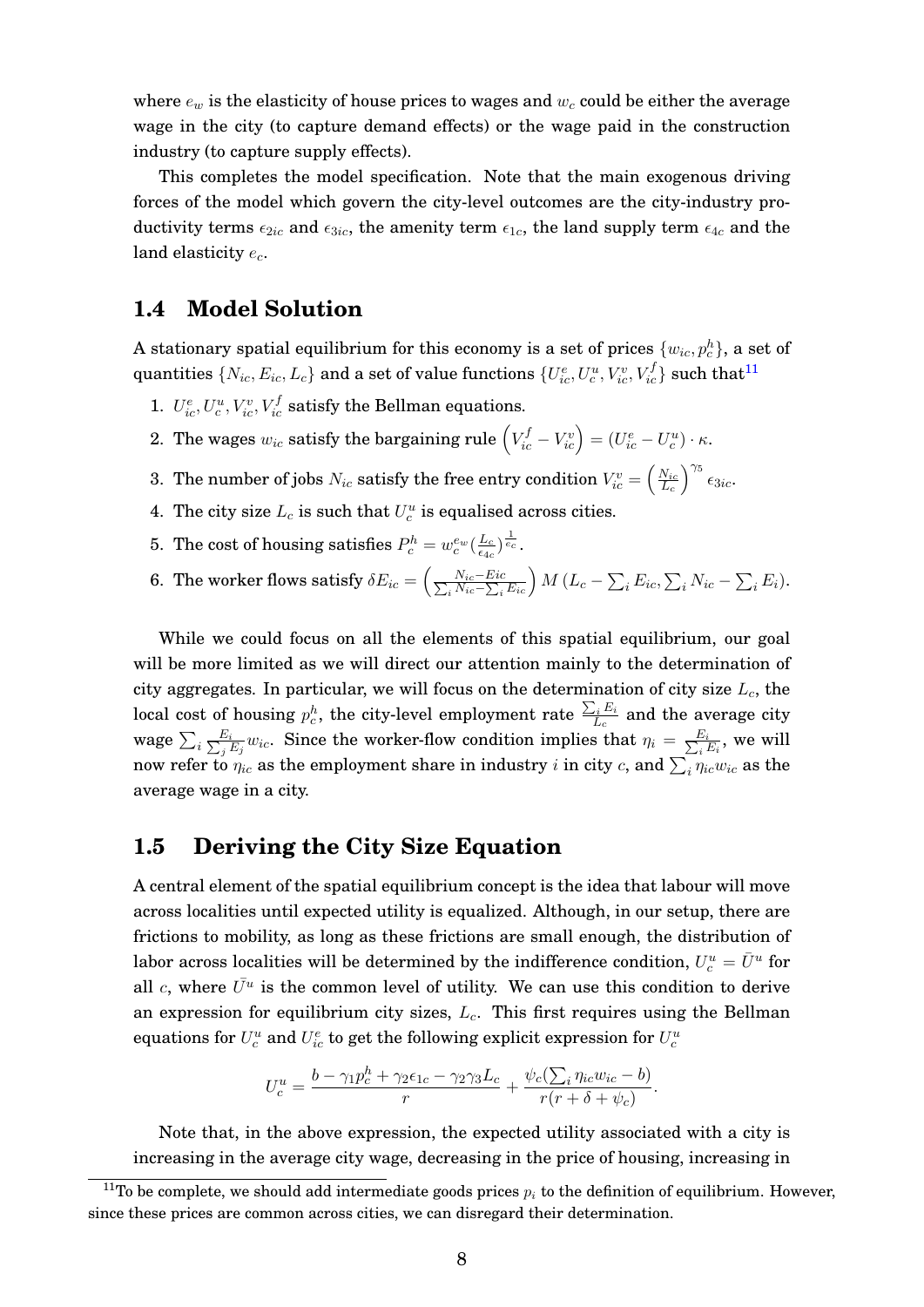the amenity,  $\epsilon_{1c}$ , and decreasing in the city size due to congestion. Furthermore, it can be verified that through  $\psi_c$ , expected utility is increasing in the city-employment rate  $\frac{E}{L_c}$ . Using the equilibrium condition  $U_c^u=\bar{U^u}$ , we can solve for the city size,  $L_c$ , to recover

$$
L_c = \frac{1}{\gamma_2 \gamma_3} \left( (b - \bar{U^u}r) + \frac{\psi_c(\sum_i \eta_{ic} w_{ic} - b)}{(r + \delta + \psi_c)} - \gamma_1 p_c^h + \gamma_2 \epsilon_{1c} \right).
$$

This city size equation captures the notion that cities will tend to be larger when the average wage is high relative to the price of housing, with the error term of the equation reflecting unmeasured amenities. However, this equation only gives implicit recognition of the dependence of city size on unemployment through  $\psi_c$ . In order to get an explicit expression of this link, we take a log-linear approximation to the equation, where the linearization is taken around a point where cities are identical (that is, all the  $\epsilon s$  are set to 1, and the land elasticity is the same) and we use the worker flow relationships, 2) and 3), to link  $\psi_c$  to the employment rate. Furthermore, we express the equations as a difference between two steady states which differ in terms of the  $\epsilon$ s. This leads to the following baseline city-size equation we use in our empirical investigation:

<span id="page-9-0"></span>
$$
\Delta \ln L_c = \alpha_{10} + \alpha_{11} \Delta \ln \sum_i \eta_{ic} w_{ic} + \alpha_{12} \Delta \frac{E}{L_c} - \alpha_{13} \Delta \ln p_c^h + \Delta \epsilon_{1c},\tag{16}
$$

where the parameters  $\alpha$  can be expressed as functions of the more fundamental parameters of the model. However, since we will not try to recover these more fundamental parameters, this link is omitted. Equation  $(16)$  now explicitly captures the potential effects of all three of the aggregate variables on city size. Moreover, the error in this equation has a structural interpretation since it changes with city-amenity values. Hence, to estimate this equation it will be necessary to find instruments for the different regressors which are uncorrelated with changes in amenities.

#### **1.6 The Housing Cost Equation**

The housing cost equation is the easiest to derive among our four basic equations as it follows directly from equation [\(15\)](#page-7-0). In our baseline specification, we include the the possibility that the average wage in a city may directly affect the cost of housing. To make the equation comparable to the others, we log-linearize and take first differences to express changes over time in stationary outcomes induced by changes in the  $\epsilon$ s. This leads to a housing cost equation of the form:

<span id="page-9-1"></span>
$$
\Delta \ln p_c^h = \alpha_{20} + \alpha_{21} \Delta \ln \sum_i \eta_{ic} w_{ic} + \alpha_{22} \Delta \ln L_c + \alpha_{23} e_c \Delta \ln L_c + \Delta \epsilon_{4c}.
$$
 (17)

In the above equation, we see that housing costs increase with the population of the city and city wages. Note that the assumption that the elasticity of land is potentially different across cities leads us to express the link between housing cost and city size as depending on the elasticity  $e_c$ . In our empirical work, we will use measurable proxies for this elasticity. In this equation, the error term reflects changes in the local cost of housing supply. To estimate the housing cost equation we will therefore need to identify data variation that affects wages and city size which are independent of local changes in construction costs.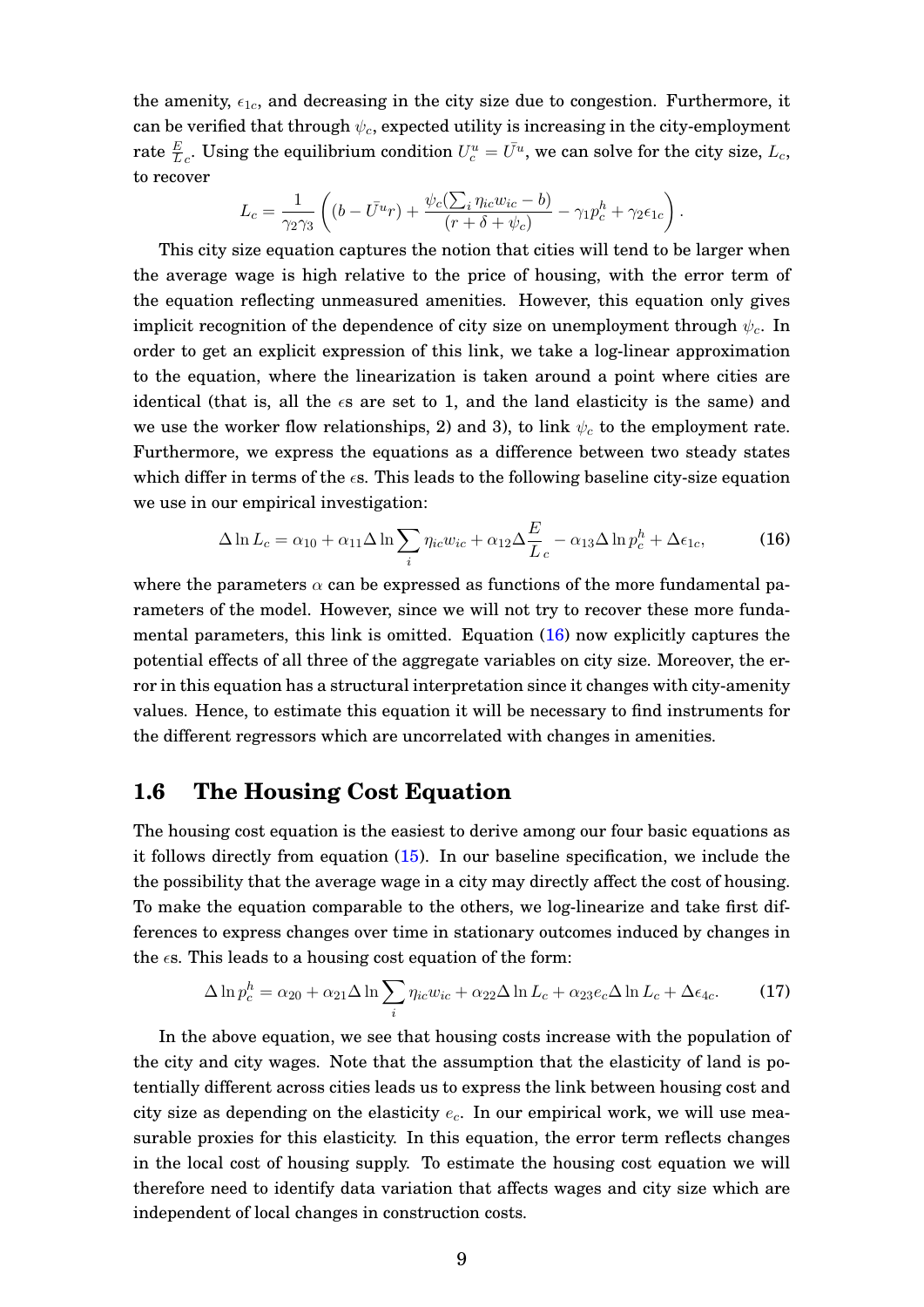#### **1.7 The Employment Rate Equation**

The third equation we want to derive is an employment rate equation. In order to derive this equation we need to proceed in steps. We can first derive an equation for job creation by using the equilibrium condition  $V_{ic}^v = k_{ic}$  which states that jobs in a city-industry will be created until the value of a vacant job equals the cost of creating the marginal job. Then we can use the worker flow equations to map job creation to employment. Using the Bellman equations for  $V_{ic}^v$  and  $V_{ic}^e$ , we can express the value of a vacancy as

$$
rV_{ic}^{v} = -\frac{(r+\delta)}{r+\delta+\phi_c} \cdot h_i + \frac{\phi_c}{r+\delta+\phi_c} \cdot (p_i - w_{ic} + \epsilon_{3ic} + \gamma_4 L_c),
$$

where the value of a vacancy is higher if the price of the good is high relative to wages, and if the city is large (because of agglomeration effects). This relationship also leaves the link between the value of a vacancy and the employment rate within a city implicit as the effect runs through  $\phi_c$ .

To get to our employment rate equation, we now use the free-entry relationship  $V_{ic}^{v}=\left(\frac{N_{ic}}{L_{c}}\right)$  $\left(\frac{N_{ic}}{L_c}\right)^{\gamma_5} \epsilon_{3ic}$ , where we have replaced the cost of job creation  $k_{ic}$  by its determinants. We will use the equilibrium worker-flow relationship, (3) (which must hold for each industry), to back out an expression for  $N_{ic}$  as a function of  $E_{ic}$  then substitute this expression into the free-entry relationship. This gives an equilibrium relationship between a city's employment rate within an industry, the wage paid in the industry, the employment rate in the city (because of search frictions), the size of the city (because of agglomeration) and the productivity in the industry-city cell. Taking a log-linear approximation of the resulting equation, and taking a first difference to emphasize changes in equilibrium outcomes, we obtain an equation of the form

<span id="page-10-1"></span>
$$
\Delta \ln \frac{E_{ic}}{L_c} = \varphi_{0i} - \varphi_1 \Delta \ln w_{ic} + \varphi_2 \Delta \ln \frac{E_c}{L_c} + \varphi_3 \Delta \ln L_c + \varphi_4 \epsilon_{2ic} - \varphi_5 \epsilon_{3ic},
$$

where the  $\varphi$  parameters can be linked to the fundamental parameters. Since we are interested in deriving an equation for the employment rate for a city, we can sum over the different industry employment rates and use the association between changes in industry prices and industry growth to obtain an equation for the change in the employment rate for a city: $12$ 

$$
\Delta \ln \frac{E}{L_c} = \alpha_{30} + \alpha_{31} \sum_i \eta_{ic} \cdot g_i - \alpha_{32} \sum_i \eta_{ic} (\Delta \ln w_{ic} - \Delta \ln w_i) + \alpha_{33} \Delta \ln L_c + \alpha_{34} \Delta \epsilon_{5c},
$$
\n(18)

where  $\epsilon_{5c}$  corresponds to a share weighted sum of  $\epsilon_{2ic}$  and  $\epsilon_{3ic}$ ,  $g_i$  is the rate of growth of employment in industry  $i$  at the national level, and  $w_i$  is the average wage in industry i across all cities.

From Equation [\(18\)](#page-10-1) we see that the employment rate in a city is negatively affected by the local cost of labor and positively affected by city size. However, these

<span id="page-10-0"></span> $12$  See [Beaudry et al.](#page-30-1) [\(2013\)](#page-30-1) for details of this derivation. In deriving this equation we also used the  $\textrm{approximation} \, \sum_i \eta_{ic} \Delta \ln \frac{E_{ic}}{L_c} \approx \Delta \ln \frac{E_c}{L_c}.$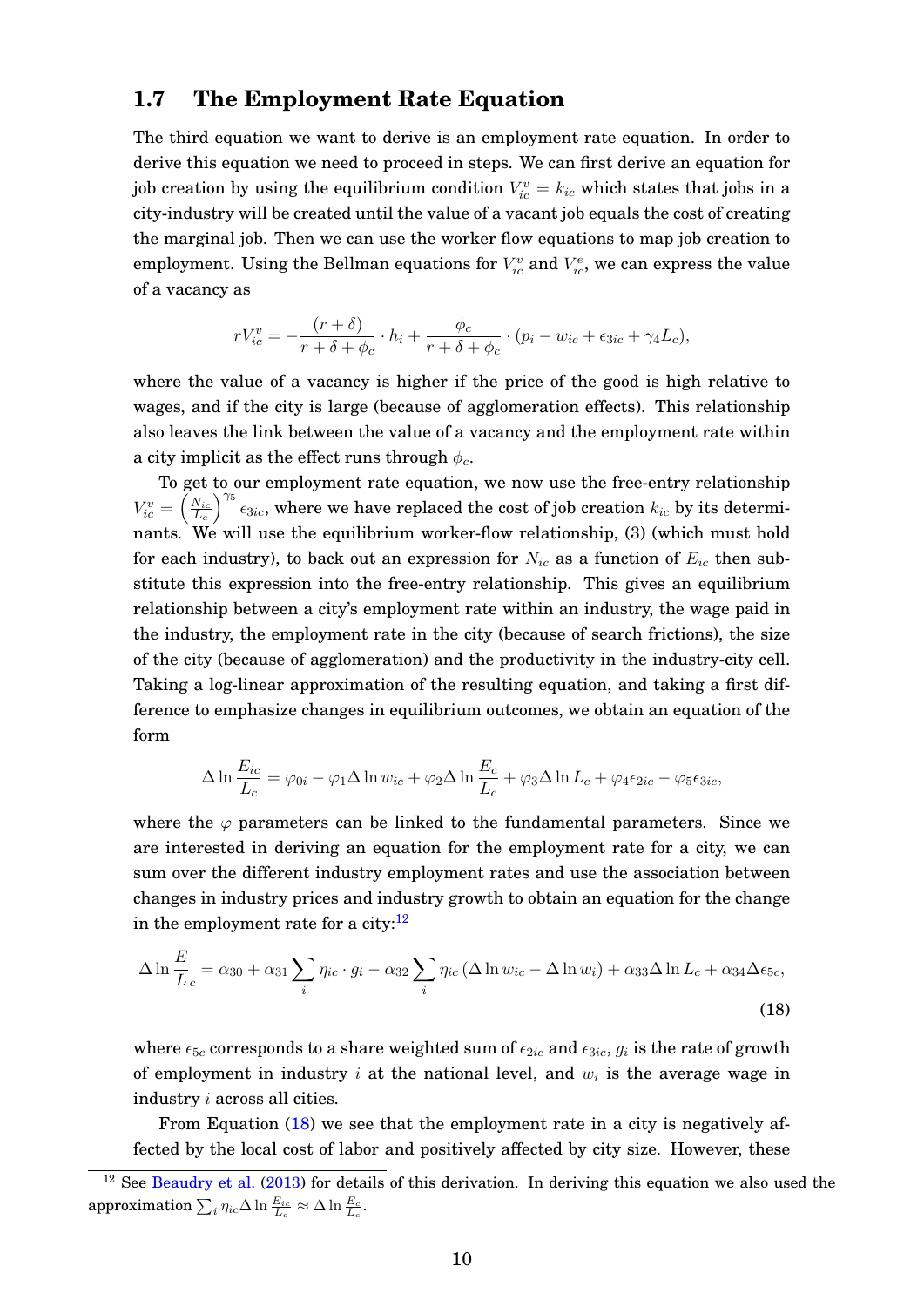two effects are obtained conditioning on the  $\sum_i \eta_{ic} \cdot g_i$  term. The easiest interpretation of the latter term is as a local aggregate demand shifter; it reflects the effect on local employment from an industrial mix that is concentrated in industries that grow well at the national level. This term corresponds to a variable that is often used in the regional economics literature [\(Bartik,](#page-30-5) [1991;](#page-30-5) [Blanchard and Katz,](#page-30-6) [1992,](#page-30-6) for example) to capture demand shifts. Interestingly, the term arises naturally in our setting and, we argue, this justifies it as an instrument for the employment rate when estimating other equations in the model. Note that the error term in equation [\(18\)](#page-10-1) is composed of changes in productivity terms that affect variable and fixed costs. Accordingly, to estimate [\(18\)](#page-10-1), we need to isolate data variation which is unrelated to such local productivity changes.

### **1.8 The Wage Equation**

The last equation we derive is an equation for the average wage within a city.<sup>[13](#page-11-0)</sup> Recall that wages are set to split the surplus between the employer and the worker. Using the Bellman equations to calculate the surplus, one obtains the following equation for industry-specific wages:

<span id="page-11-2"></span><span id="page-11-1"></span>
$$
w_{ic} = \gamma_{c0} + \gamma_{c1} p_i + \gamma_{c2} \sum_j \eta_{jc} w_{jc} + \gamma_{c1} (\epsilon_{2ic} + \gamma_4 L_c).
$$
 (19)

Equation [\(19\)](#page-11-1) links wages in industry i in city c to the national price of the industrial good,  $p_i$ , the average level of wages in city  $c,$  and the city size. The coefficients in [\(19\)](#page-11-1) are, again, functions of more fundamental parameters and the city employment rate. Equation [\(19\)](#page-11-1) contains a classic reflection problem in that the sectoral wage depends on the average of such wages in the city. One can respond to this, in part, by using the model to show that the average wage can be replaced by a function of national-level wage premia. In particular, through a series of simple derivations, we can rewrite the wage equation [\(19\)](#page-11-1) as

$$
w_{ic} = \tilde{d}_{ic} + \left(\frac{\gamma_{c2}}{1 - \gamma_{c2}}\right) \left(\frac{\gamma_{c1}}{\gamma_1}\right) \sum_j \eta_{jc}(w_i - w_1) + \gamma_{c1}\gamma_4 L_c + \gamma_{c1}\epsilon_{2ic} + \gamma_{c1} \left(\frac{\gamma_{c2}}{1 - \gamma_{c2}}\right) \sum_j \eta_{2jc}\epsilon_{jc},\tag{20}
$$

where  $w_i - w_1$  is the wage premium relative to an arbitrary, baseline industry at the national level, and  $\tilde{d}_{ic}$  is a function of  $p_i$  and of  $\gamma_{c0}, \gamma_{c1}, \gamma_{c2}$  from equation [\(19\)](#page-11-1). Equation [\(20\)](#page-11-2) states that wages within an industry-city cell depend on the industrial composition of a city as captured by the index  $\sum_j \eta_{jc}(w_i - w_1).$  We denote this index by  $R_c$  and refer to it as average city rent. A high value of this index indicates that a city's employment is concentrated in high-paying industries. Thus, the specific composition effect captured in [\(20\)](#page-11-2) is one related to the proportion of "good jobs" in a city, where, by good jobs we mean jobs in industries that pay a relative wage premium.

<span id="page-11-0"></span> $13$  This equation is the central focus of [Beaudry et al.](#page-30-0) [\(2012\)](#page-30-0), and the reader interested in a detailed derivation should consult that paper.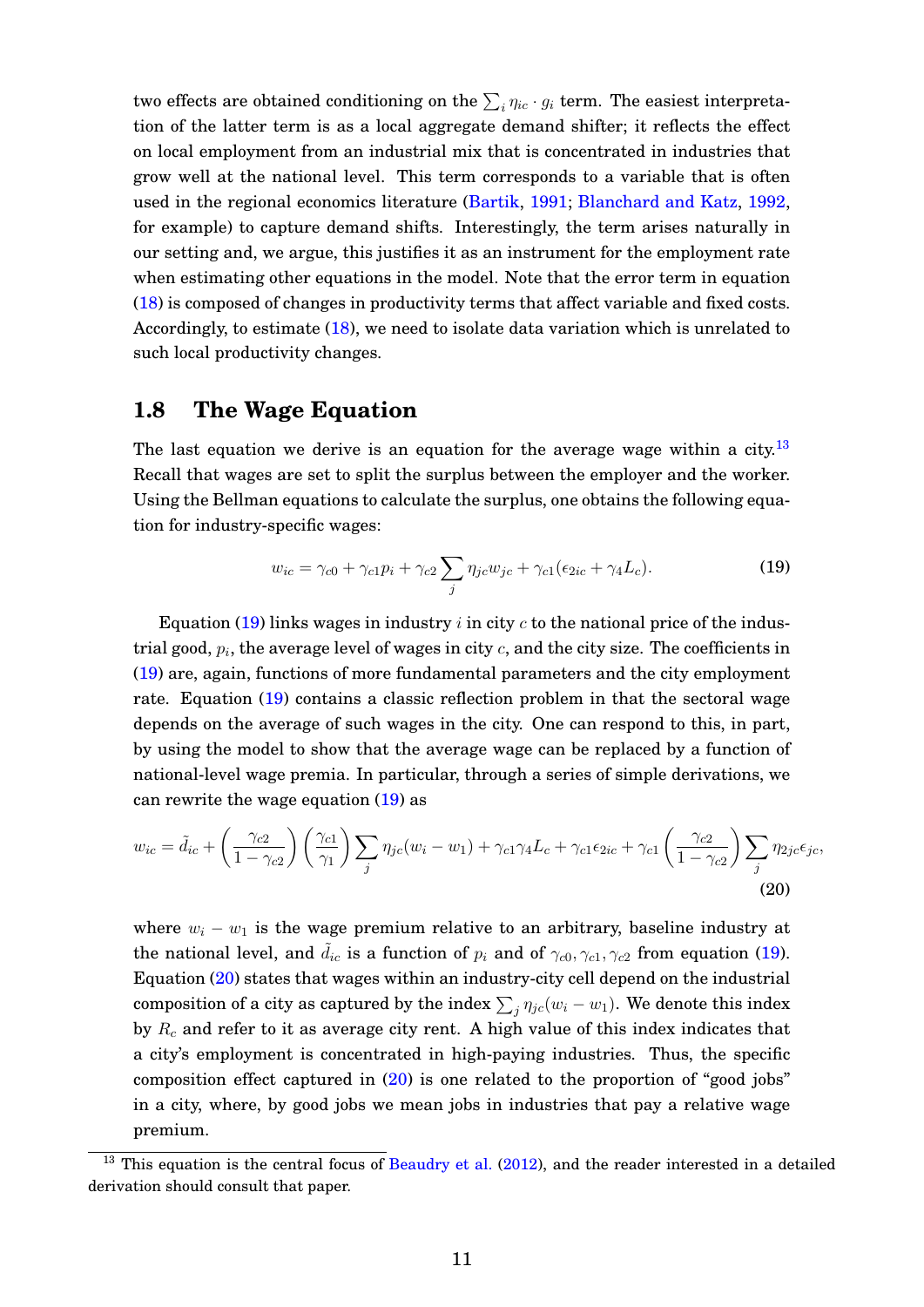As with previous equations, it is useful to make the dependence of wages on the city's employment rate explicit by taking a log-linear approximation of [\(20\)](#page-11-2), then taking the first difference to look at changes over time, and finally aggregating over industries in order to get a specification for the change in the average city wage. This is given by equation  $(21)$ :

<span id="page-12-0"></span>
$$
\sum_{i} \eta_{ic} \Delta \ln w_{ic} = \alpha_{40} + \alpha_{41} \Delta R_c - \alpha_{42} \Delta \frac{E}{L_c} + \alpha_{43} \Delta \ln L_c + \alpha_{44} \Delta \ln \sum \epsilon_{i2c}.
$$
 (21)

It is worth pausing at this point to highlight the importance of the R index in our approach. The index captures a central idea in the paper: when workers in a given sector bargain with their employers, their outside option depends, in part, on the wages paid in other sectors in their city. If the city has a high proportion of employment in high rent industries then the value to workers of leaving their current industry and becoming unemployed is higher because unemployed searchers have a higher probability of getting a high paid job.<sup>[14](#page-12-1)</sup> This enables them to bargain a higher wage. Importantly for our identification strategy, equation [\(21\)](#page-12-0) indicates that this effect is purely about industrial composition and not the level of employment since the employment rate is included as an additional control variable. This raises the possibility that industrial composition (weighted by industry rents) can be used as an instrument for wages, allowing us to identify the effect of wage changes on other key variables (employment rates, city size, and house prices) separately from productivity shifts. As we discuss in the next section, however, R is unlikely to be a valid instrument in its own right and we have to work with indexes related to R.

Equation [\(21\)](#page-12-0) indicates that average wages within a city will be higher if the industrial composition of a city is weighted toward high-paying industries and will be lower if the city has a low employment rate. Both of these effects are due to the fact that wages are bargained, as both of these factors affect the bargaining position of workers. City size can also affect wages through an agglomeration externality which affects productivity. One element that may appear as missing from Equation  $(21)$  is housing costs, which one might also expect to affect the bargaining position of workers. While this would be true if expected utility was different across cities, when utility is equalized across cities workers can't use local housing costs to bargain up wages since, in equilibrium, high housing costs reflect a compensating differential. In our baseline specification we maintain this assumption, but we also report robustness results where we add housing prices to Equation  $(21)$ . Finally, note that the error term in Equation  $(21)$  reflects changes in local productivity effects and, accordingly, estimation of this equation requires isolating variation in the data that is unrelated to such changes.

#### <span id="page-12-2"></span>**1.9 Endogeneity Considerations**

The main advantage of spelling out the theoretical model is that we specify the contents of the error terms in each equation and, from that, can be precise about the

<span id="page-12-1"></span> $14$ We assume, in particular, that the probability of an unemployed worker getting a job in a particular industry is proportional to the proportion of all workers in that industry in their city.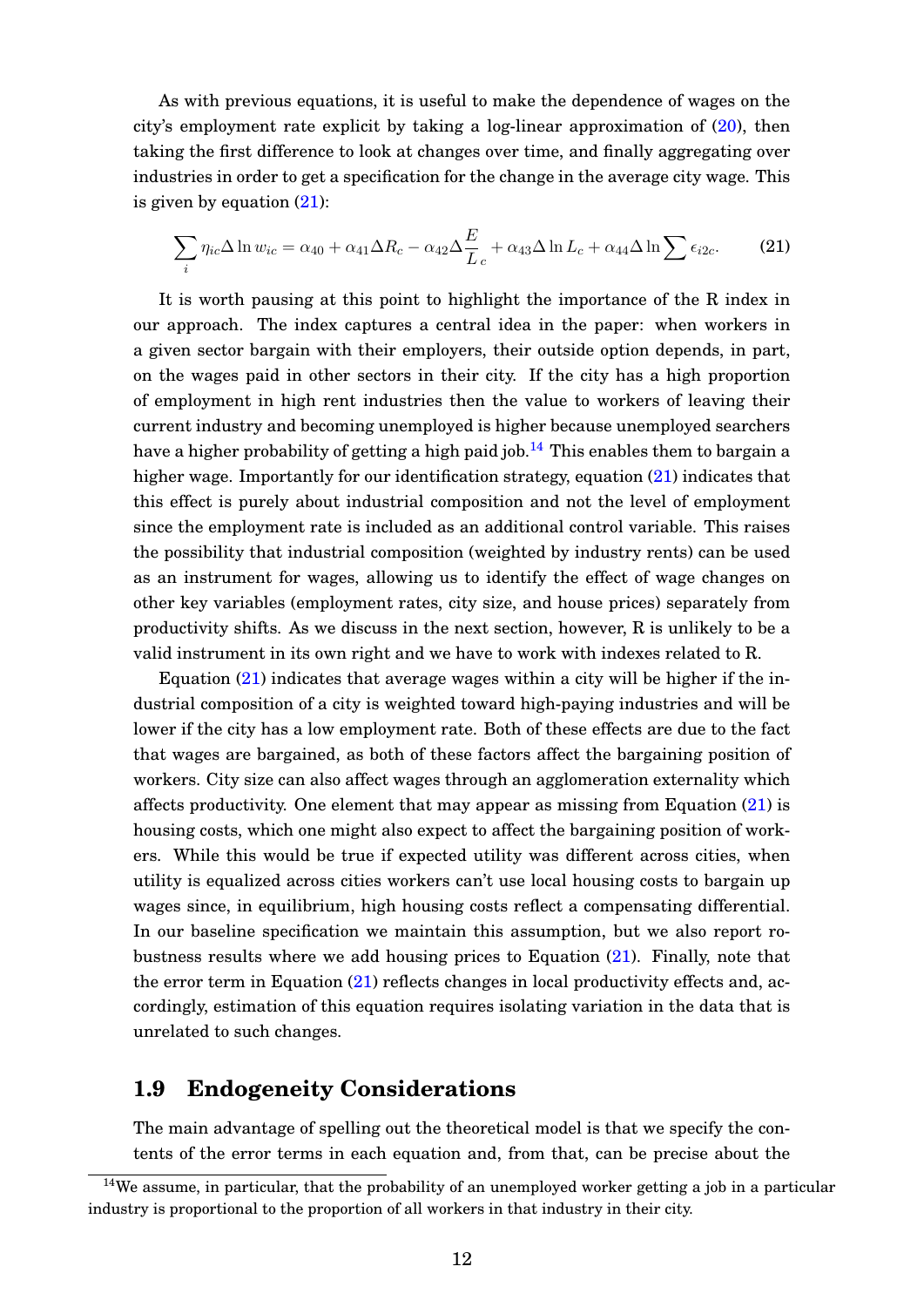nature of any endogeneity concerns. Fortunately, the model also provides potential suggestions for instrumental variables and the conditions under which they will be valid. We term this approach "structural-IV" estimation since it combines positive features of both full structural and standard IV estimation. From the structure, we obtain a clear notion of what we are estimating and the required identification conditions but, by using first-order approximations to key structural equations, we also follow the standard IV estimation literature in being clear on the nature of our identifying variation. It is worth reiterating that our derviations are in terms of changes between steady states and our instruments will have the same interpretation: with them we can, for example, estimate the effect in changing the steady state employment rate of an exogenous shift in the wage rate.

#### **1.9.1 Wage Equation**

We begin by discussing the nature of potential endogeneity in the wage equation. Once the main issues are described for this equation, the others follow easily. As we discussed in the previous section, the R index only enters the wage equation and therefore appears to be a potential instrument for wages. However, an inspection of the error term in the wage equation and the nature of the R index indicates that the R index could raise endogeneity concerns of its own. The error term in the cityaggregate wage equation,  $(21)$ , consists of the change in the log of the city-specific sum of local productivity shocks.<sup>[15](#page-13-0)</sup> To understand the relationship of this error term with  $\Delta R_c$ , it is useful to decompose the changes in  $\Delta R_c$  as:

<span id="page-13-1"></span>
$$
\Delta R_{ct} = \sum_{i} \left( \eta_{ict} - \eta_{ict-1} \right) \cdot \nu_{it-1} + \sum_{i} \eta_{ict} \cdot \left( \nu_{it} - \nu_{it-1} \right),\tag{22}
$$

where  $\nu_{ict} = w_{it} - w_{1t}$  is the wage premium and we have introduced t subscripts to make the timing clear.

From [\(22\)](#page-13-1),  $\Delta R_{ct}$  is a function of levels and changes in  $\nu_{it}$  and  $\eta_{ict}$ . The former are national-level variables and, as such, do not vary across cities. Endogeneity issues, though, are concerned with cross-city correlations between  $\Delta R_c$  and the error term, which is a city-level average of local productivity shocks. Thus, the  $\nu_{it}$  elements in [\(22\)](#page-13-1) do not raise identification problems. On the other hand, the first term on the right-hand side of [\(22\)](#page-13-1) shows that changes in the city-level rent variable depend on changes in the city's industrial composition. Not surprisingly, one can write the  $\eta_{ict}$ terms as functions of the city-industry productivity shocks,  $\epsilon_{2ict}$ , that are aggregated together in the error term. This raises potential endogeneity concerns to the extent that cities that undergo specific composition shifts also tend to be cities with improving productivity overall.

While this reasoning suggests that  $\Delta R_{ct}$  cannot be used as an instrument for wage changes, an inspection of equation [\(22\)](#page-13-1) reveals that a version of the second component of the decomposition of  $\Delta R_{ct}$  is a potential instrument. In particular, consider an index given by,

<span id="page-13-0"></span><sup>&</sup>lt;sup>15</sup>Recall that we assume that  $\sum_{c} \epsilon_{2ic} = 0$ , since any national-level component of productivity shocks in an industry will be reflected in the industry price,  $p_i$ .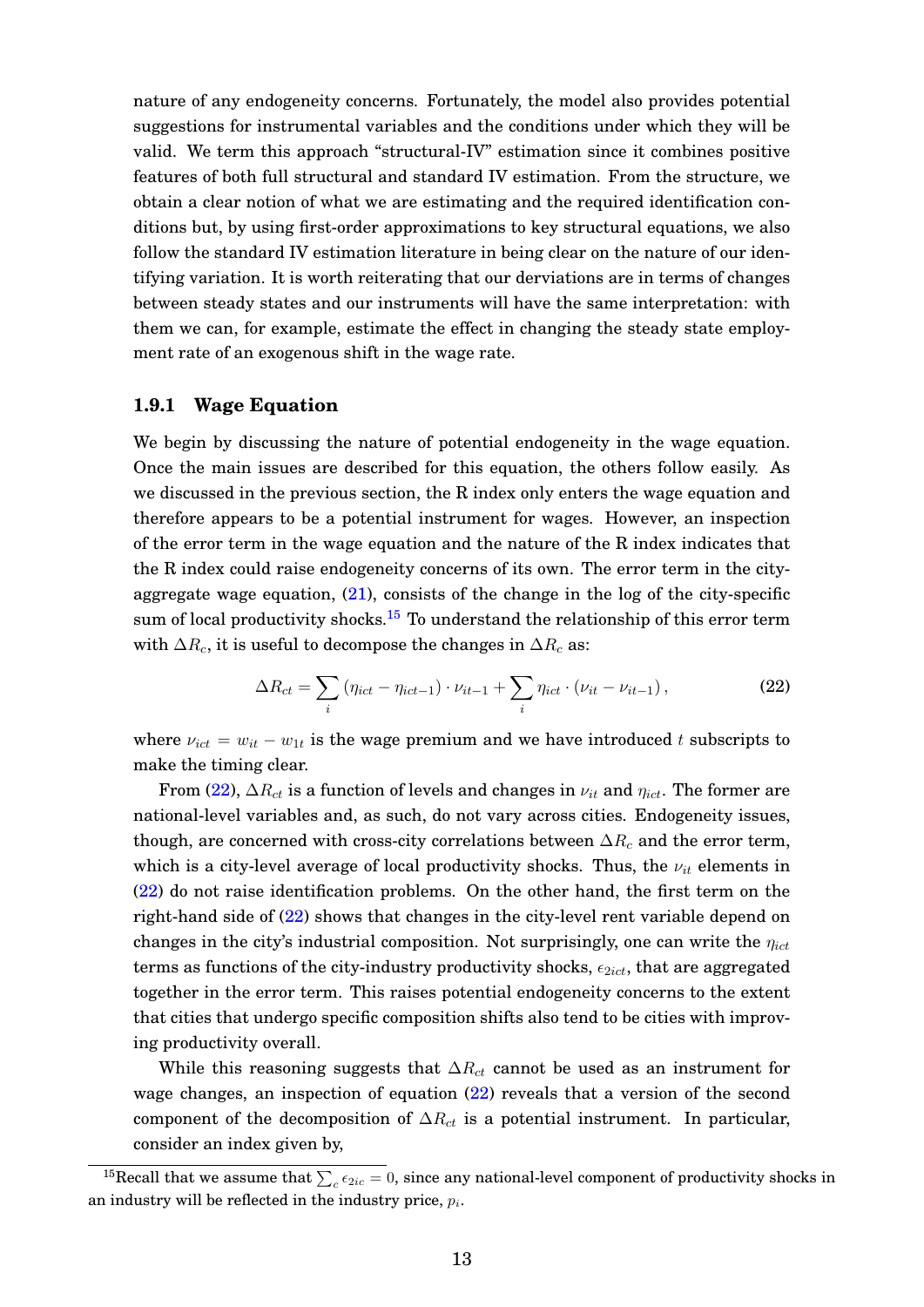<span id="page-14-2"></span>
$$
IV2_{ct} = \sum_{i} \eta_{ict-1} \cdot (\nu_{it} - \nu_{it-1}). \tag{23}
$$

This index captures changes in the average city rent resulting from changes in industrial wage premia. Within the context of the model, the index reflects the idea that workers in cities that are concentrated in industries where wage premia fall will see their bargaining power, and with it their wages, fall - even if they are not in a sector with falling national level rents.  $IV2$  is potentially useful because its cross-city variation comes from cross-city variation in start-of-period industrial composition. This breaks the direct link between changes in city-level productivity and changes in city-level industrial composition that arises from the first component in the  $\Delta R_{ct}$ decomposition in equation  $(22)$ . *IV2* is also a function of national-level wage premia but, as argued earlier, the latter do not vary across city and so are not a source of potential correlation with the error term. Thus, for  $IV2$  to be a valid instrument, we require start-of-period local productivity shocks to be uncorrelated with changes in those shocks.<sup>[16](#page-14-0)</sup> This is the same assumption that underlies what are sometimes called Bartik-style instruments [\(Bartik](#page-30-5) [\(1991\)](#page-30-5) and [Blanchard and Katz](#page-30-6) [\(1992\)](#page-30-6)). As we will discuss momentarily, in our case an over-identification restriction allows us to test this assumption.

Building on the same logic, we can also construct a Bartik-style instrument related to the first component in the  $\Delta R_{ct}$  decomposition in equation [\(22\)](#page-13-1). Specifically, following [Bartik](#page-30-5) [\(1991\)](#page-30-5) and [Blanchard and Katz](#page-30-6) [\(1992\)](#page-30-6), we form predicted values for employment in industry  $i$ , in city  $c$ , in period  $t$  as:

$$
\hat{E}_{ict} = E_{ict-1} \left( \frac{E_{it}}{E_{it-1}} \right).
$$

In other words, we predict period  $t$  employment using employment in the industrycity cell in period  $t - 1$  multiplied by the national-level growth rate for the industry. Using these predicted values, we can then form predicted industry-specific employment shares,  $\hat{\eta}_{ict}=\frac{\hat{E}_{ict}}{\sum_i \hat{E}_{ict}},$  for the city in period  $t$  and, finally, form our instrument as:

$$
IV1_{ct} = \sum_{i} \nu_{it-1} \cdot (\hat{\eta}_{ict} - \eta_{ict-1}) = \sum_{i} \eta_{ict-1} \cdot (g_{it}^* - 1) \cdot \nu_{it-1},
$$
 (24)

where  $g_{it}^* = \frac{1+g_{it}}{\sum_k \eta_{kct}(1+\epsilon)}$  $\frac{1+g_{it}}{k\eta_{ket}(1+g_{kt})}$  and  $g_{it}$  is the growth rate in employment in industry  $i$  at the national level.<sup>[17](#page-14-1)</sup> IV1 is very similar to the first component in the decomposition of  $\Delta R_{ct}$  except that we break the direct link to the growth in local productivity by

$$
IV2_{ct} = \sum_{i} \hat{\eta_{ict}} \cdot (\nu_{it} - \nu_{it-1}).
$$
 (25)

We use this rather than what is shown in equation [\(23\)](#page-14-2) so that our instruments relate precisely to the components in equation [\(22\)](#page-13-1).

<span id="page-14-0"></span><sup>&</sup>lt;sup>16</sup>This is actually somewhat stronger than the minimal condition needed for  $IV2$  to provide consistent estimates. For a complete derivation of the conditions see [Beaudry et al.](#page-30-0) [\(2012\)](#page-30-0).

<span id="page-14-1"></span><sup>&</sup>lt;sup>17</sup>Having defined  $\eta_{ict}^{\circ}$ , we can now give the precise definition of the *IV*2 variable we actually use in our estimation: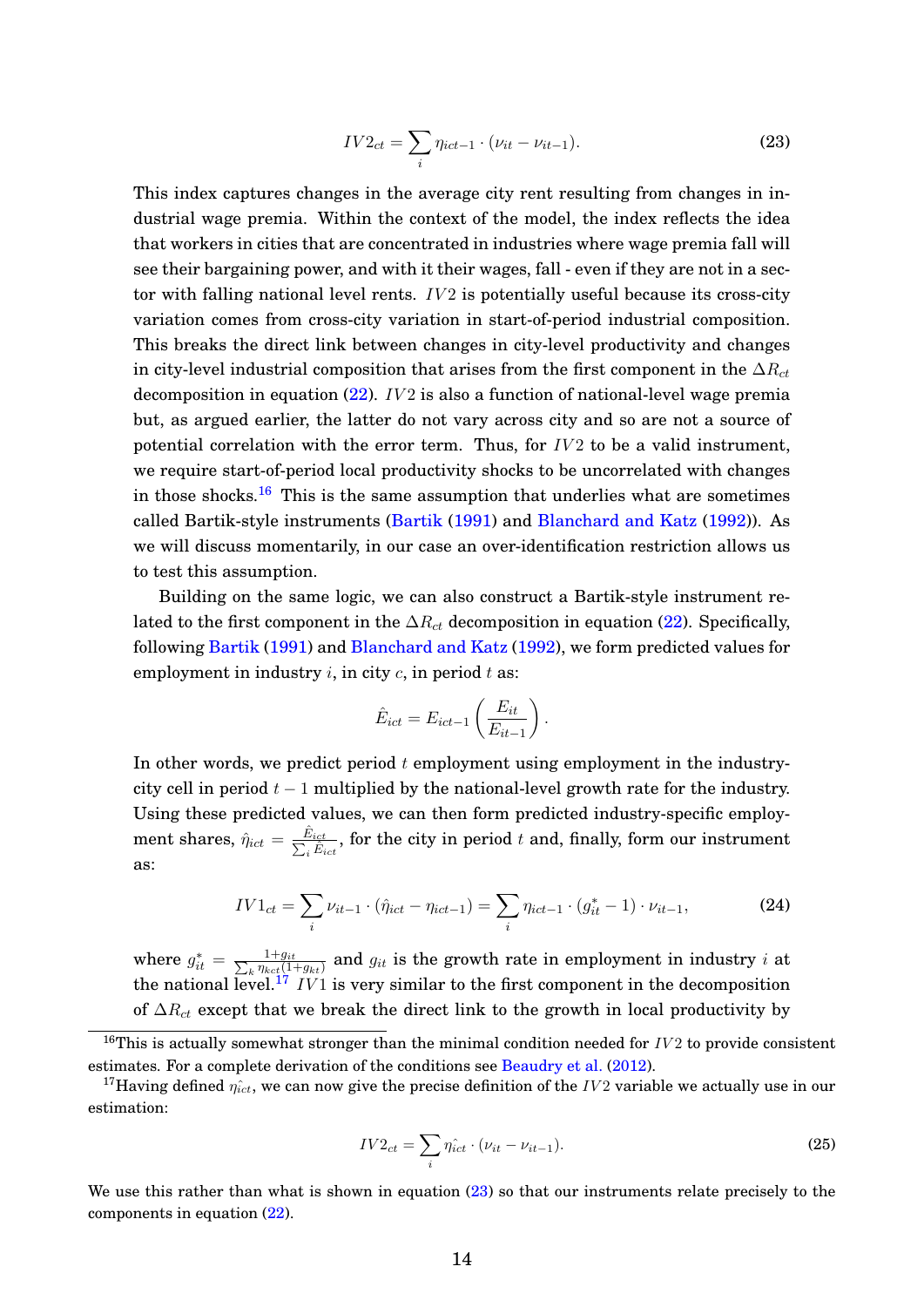using national-level changes. The intuition from the model is that in cities with an initial concentration in industries that grow well at the national level, workers in all industries will have better outside options and will be able to bargain better wages.

As with  $IV2$ , the cross-city variation in  $IV1$  comes from cross-city variation in industrial composition and, so, the instrument is valid under the same condition: that start of period productivity is uncorrelated with productivity changes. In [Beaudry](#page-30-0) [et al.](#page-30-0) [\(2012\)](#page-30-0), we argue that this provides an over-identifying restriction from the model that can be tested, and we show that this restriction cannot be rejected at any conventional significance level.<sup>[18](#page-15-0)</sup> We also show that the two instruments are not strongly correlated across cities (their correlation is only 0.18). One is built on changes in  $\Delta R_{ct}$  arising because of shifts in industrial composition while the other emphasizes shifts in wage premia. Under the model, these two forces should provide the same estimated effects: it doesn't matter in bargaining whether the average-city wage changes because a high-paying industry leaves the city or because that industry stops paying a premium. We argue that the fact that this implication is confirmed in the data is strongly supportive of this model, providing a rationale for our building our discussion in this paper around it.

The employment rate variable,  $\Delta \frac{E}{L}_c$  on the right side of [\(21\)](#page-12-0) raises similar endogeneity concerns because it is clearly related to the productivity changes in the error term. We respond to this by using an instrument that we call  $IV3$ , constructed as  $\sum_i \eta_{ict-1} \cdot g_{it}.$  This is what we called the local aggregate demand shifter in equation [\(18\)](#page-10-1). It is similar in nature to  $IV1$  in that it consists of start-of-period city-level industrial shares multiplied by national-level growth rates, but in this case the wage premia do not play a role. A city that has a strong weight on an industry that turns out to grow well at the national level will have a high value for this instrument. Once again, the consistency condition for the instrument is that start-of-period local productivity shocks are not correlated with growth in those shocks.

Finally, we also need to consider endogeneity issues related to  $\Delta \ln L_c$  since we would expect labor inflows and outflows (and, thus, city size) to be related to the aggregate productivity shocks in the wage equation error term. To obtain potential instruments within the context of the model, consider substituting the equations for wages  $(21)$ , the employment rate  $(18)$ , and the housing price  $(17)$  into the city-size equation [\(16\)](#page-9-0) to obtain a reduced form equation. The resulting reduced form has the potential instruments we have discussed so far (instruments related to  $\Delta R_{ct}$  and  $IV3$ ) on the right-hand side, but we clearly need additional instruments to satisfy both rank and order conditions. The reduced form also has on the right-hand side the interaction between  $IV3$  and a measure of the elasticity of land supply. As we discuss in our Data section, we use a measure of the fraction of land available for residential development to form this interaction and use it as an additional instrument. As we will see, issues of collinearity between this constructed variable and

<span id="page-15-0"></span><sup>&</sup>lt;sup>18</sup>Note that the two instruments consist of different weightings of the start-of-period industrial composition and, therefore, of the start-of-period values for the productivity shocks. If the identifying assumption that those start of period values are uncorrelated with growth in the shocks were violated then we would expect the two instruments, with their different weightings on the resulting non-zero correlation, to provide very different estimates.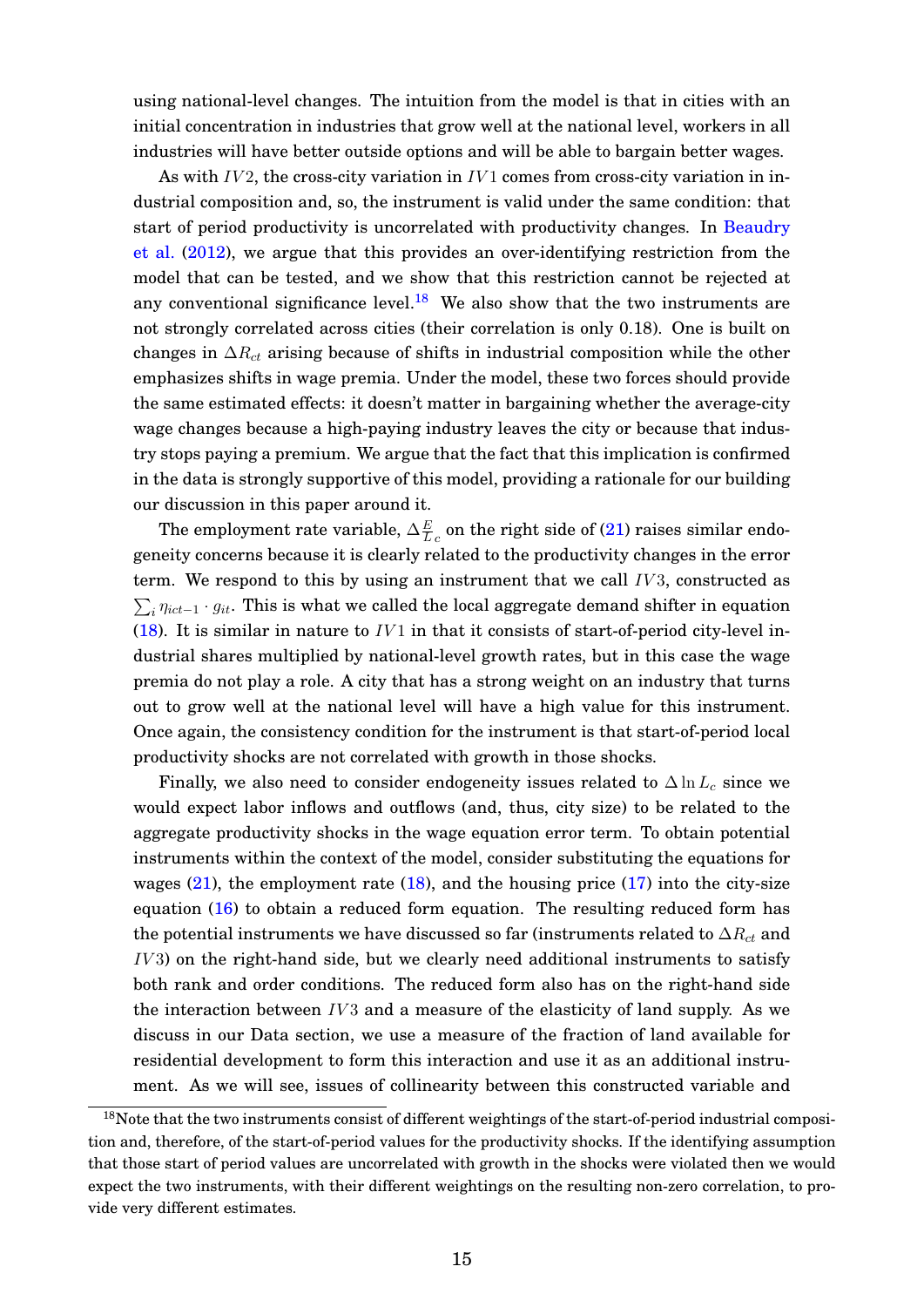IV 3 result in poorly defined estimates. For that reason, we will also present specifications in which we use variables related to climate conditions as additional instruments. These conditions (average temperature and precipitation) can be seen as components of the amenity shifter,  $\epsilon_{1c}$ , for a city. The direct implication of the model is that it is changes in these amenities that matter for the change in city size, but qualities such as climate conditions tend to change very little over time. Instead, we use levels in the climate conditions variables, which are valid if the amenities have changed in their value over time. Given, as we will see, that the climate variables are significant predictors of city size, this does seem to be the case. This fits with [Rappaport](#page-31-6) [\(2007\)](#page-31-6)'s argument that people have been increasingly moving to places with nice weather and with [Dahl](#page-30-7) [\(2002\)](#page-30-7)'s findings in an examination of the return to education and worker mobility across U.S. States. For the climate variables to be valid instruments, it must be the case that city changes in average productivity and climate level are uncorrelated. We recognize that this is an assumption that might be reasonably challenged if, for example, the instrument is really picking up improvements in productivity in the South.

#### **1.9.2 Employment Rate, Housing Cost, and City Size Equations**

The identification considerations for the employment rate equation are very similar to those of the wage equation, since the error term in [\(18\)](#page-10-1) also includes the change in the city-aggregate productivity along with changes in the city-level cost of creating jobs. Equation  $(18)$  has what we call IV3 on the right-hand side and, therefore, does not imply any endogeneity issues as long as initial values for the productivity shocks are not correlated with changes in the productivity and job creation cost shocks. For the right-hand side wage terms, we have  $IV1$  and  $IV2$  as instruments; these require the same type of identification assumptions as previously discussed. Finally, the considerations for  $\Delta \ln L_c$  are similar to those in the wage equation and we again use the elasticity of land supply and, in some specifications, the climate variables as instruments.

The endogeneity considerations are somewhat different for the housing cost and city-size equations. In these equations, the error terms do not contain average productivity shocks, since these shocks affect city size and house prices entirely through their impacts on wages and employment rates. Taking advantage of this identifying restriction from the model and assuming that shocks to the supply of land,  $\epsilon_4$ , are independent of shocks to productivity, the cost of creating jobs, and amenities, the housing price equation [\(17\)](#page-9-1) can be consistently estimated by OLS. If  $\epsilon_4$  reflects local political decisions about building roads or zoning regulations, however, the independence assumption may not be valid; development decisions may be related to perceived industrial growth. Given this possibility, we also estimate [\(17\)](#page-9-1) using the same instruments that we use for wages in other equations. For  $\Delta \ln L_c$ , the local aggregate demand shifter,  $IV3$ , is now available as an instrument, since it enters the reduced form equation for  $\Delta \ln L_c$  but not the housing cost equation. For all of these instruments, we require that start-of-period productivity and job creation costs are uncorrelated with changes in shocks to land supply – even if the *changes* in all of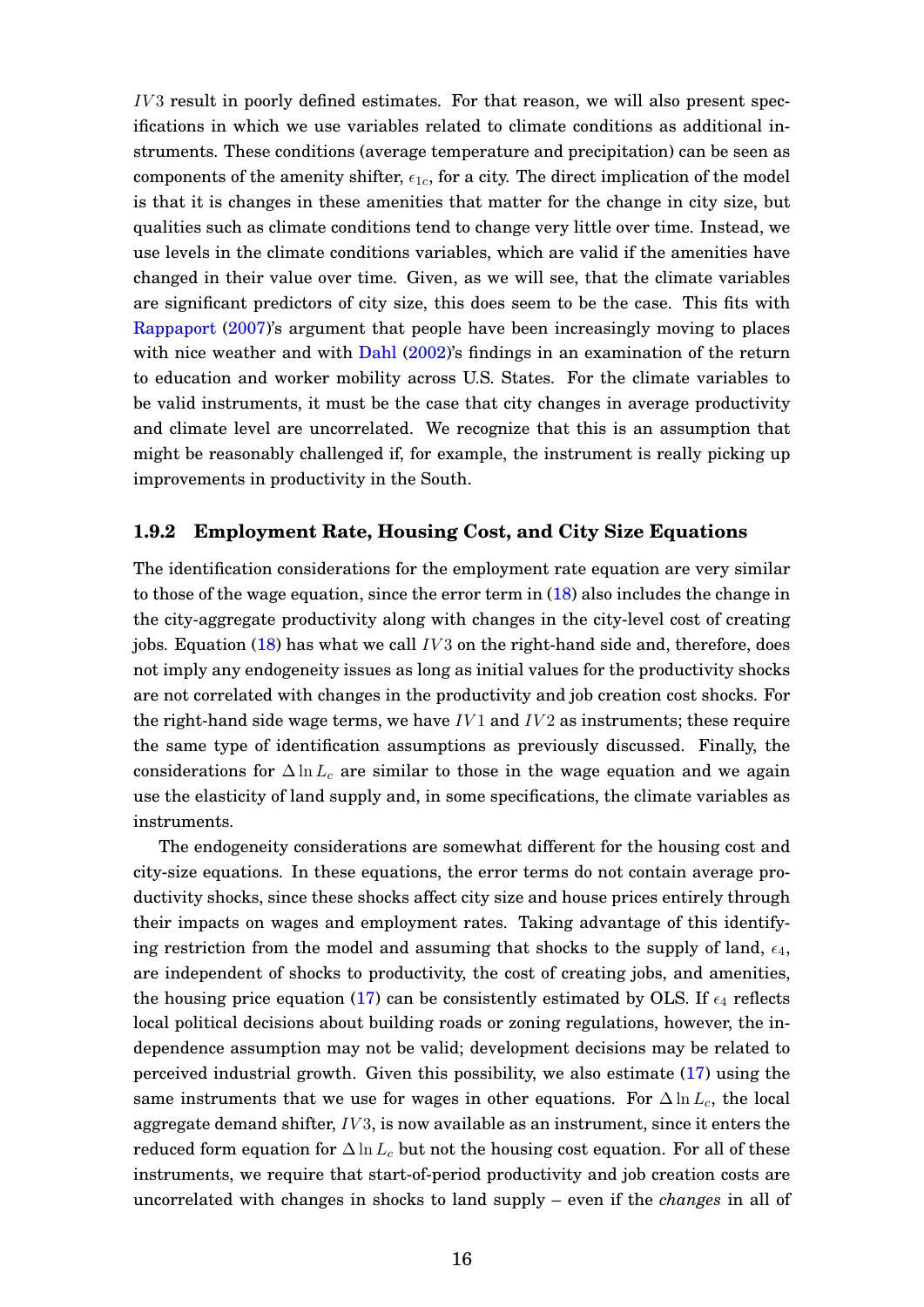these variables are correlated. Of course, we can run a Hausman-type test, comparing the OLS and IV estimates, as a test of whether  $\Delta \epsilon_4$  is uncorrelated with  $\Delta \epsilon_1$ ,  $\Delta \epsilon_2$ , and  $\Delta \epsilon_3$  and, therefore, of whether OLS provides consistent estimates.

#### **1.10 Worker Heterogeneity**

In the model presented earlier, all workers are homogeneous. To relate this model to actual data, we need to consider both observed and unobserved heterogeneity among workers. In [Beaudry et al.](#page-30-1) [\(2013\)](#page-30-1), we describe an approach to introducing heterogeneity in observable skills in which individual workers are thought of as bundles of efficiency units. If efficiency units are perfect substitutes in production, we show that, within the context of our model, one can write the wage of any skill type in reference to an arbitrarily chosen skill type. This justifies the use of regression adjusted wages in our empirical specifications, and we describe in detail how we make those adjustments when we discuss our data in section [2.](#page-18-0) Further, when search is random, the probability that a vacancy meets a worker of a given skill type is just the product of the probability of meeting any worker and the proportion of workers of that skill type. This allows us to separate the probability of meeting a worker from worker-skill types and implies that (apart from a second order adjustment) it is appropriate to use the overall (i.e., not conditional on education) employment rate in our specifications.

The other key issue that arises once we introduce heterogeneity is potential worker self-selection across cities. In particular, one might be concerned that variation in wages across cities reflects selection of workers of different skill types to the extent, say, that more skilled workers are better able to leave under-performing cities and move to more productive ones. In [Davis and Dingel](#page-31-7) [\(2012\)](#page-31-7), for example, more able workers congregate in larger cities in order to take advantage of complementarities in the exchange of ideas. If this is the case, that would affect our interpretation of estimated patterns. If the selection is in terms of observable characteristics such as education and experience, then the regression adjustment to wages that we describe in the Data section will allow us to focus on other sources of variation. For unobservable characteristics of workers, however, we need some other response.

We address potential selection based on unobserved ability across cities using a methodology that follows [Dahl](#page-30-7) [\(2002\)](#page-30-7) in his study of differences in returns to education across U.S. states. To make the issues involved clear, consider a version of [\(20\)](#page-11-2) where we explicitly introduce individual heterogeneity:

<span id="page-17-0"></span>
$$
E(w_{kic}|d_{kic}=1) = \alpha_{0ic} + \alpha_1 R_c + \alpha_2 L_c + E(e_{kic}|d_{kc}=1),
$$
\n(26)

where k indexes individuals, the  $\alpha s$  are parameters that amalgamate the relevant parameters in [\(20\)](#page-11-2),  $e_{kic}$  corresponds to the error term from that equation, and  $d_{kc}$  is an indicator variable that equals 1 if person  $k$  is observed in city  $c$ . As is standard in selection problems, [\(26\)](#page-17-0) implies that estimation of the wage regression yields biased estimates of the  $\alpha$ s if the non-zero error mean term is correlated with the right hand side variables. [Dahl](#page-30-7) [\(2002\)](#page-30-7) presents an approach to addressing the selection problem in the context of individuals choosing among multiple locations by forming an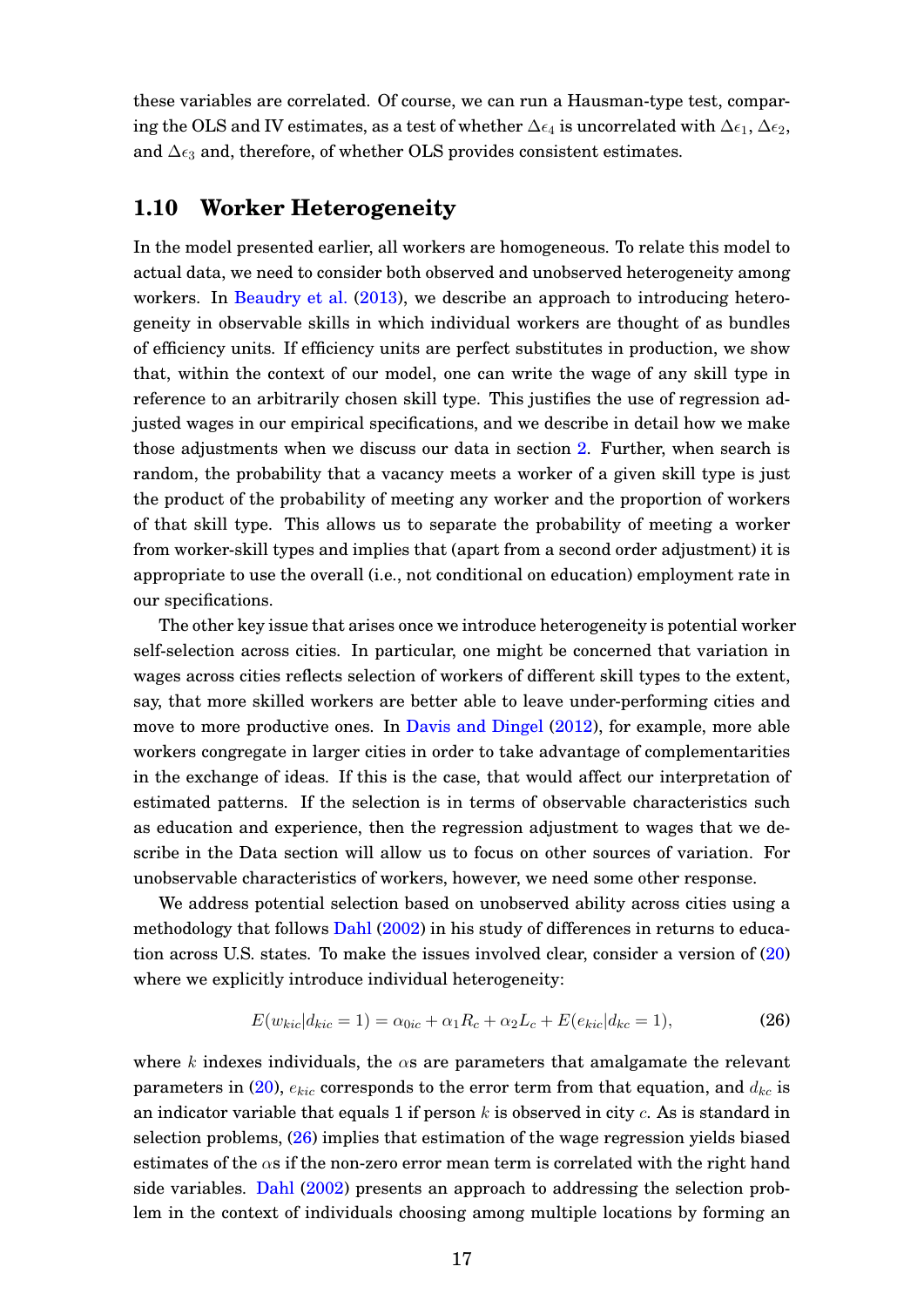estimate of the selection probabilities and including these probabilities in the wage regression. More specifically, he argues (under an index sufficiency condition) that one can represent the error mean as a function of the probability that people born in a given state choose location  $k$  and the probability that they choose not to move. He then proposes introducing a flexible function of these probabilities in regressions.<sup>[19](#page-18-1)</sup>

We follow this procedure with some modifications based on the fact that we are using cities rather than states and that we have immigrants in our wage sample. Once we have formed the probabilities that people either stay in their state of birth or move to a specific city, we introduce quadratics in these probabilities into an individual wage regression along with education, experience, gender, and race vari-ables.<sup>[20](#page-18-2)</sup> We then use the residuals from this regression (which is run separately by year, thereby allowing for changes in returns to education, etc. over time) as the corrected wage variable in the rest of our estimations. This is the wage after removing observable skill effects and effects from selection on unobservables.<sup>[21](#page-18-3)</sup>

## <span id="page-18-0"></span>**2 Data**

The data we use comes from the U.S. decennial Censuses from the years 1970 to 2000 and from the American Community Survey (ACS) for 2007. Since the Census definitions of cities and industries change over time, we construct definitions of cities and industries that attempt to maximize consistency between Census years. Our sample includes individuals aged 20-65 residing in one of 142 cities that are based on the U.S. Census Bureau's 1990 definition of Primary Metropolitan Statistical Areas. Details on how we construct the industry and city definitions are left to Appendix [A.](#page-32-2)

Our approach to dealing with worker heterogeneity is to control for observed characteristics via a regression framework. Since our analysis takes place at the city level, rather than the individual level, we use a common two-step procedure. Specifically, we run regressions separately by year of log weekly wage on a vector

<span id="page-18-1"></span><sup>&</sup>lt;sup>19</sup>Identification in this approach is based on the assumption that the person i's underlying unobserved productivity in industry k in city c  $(e_{kic})$  is uncorrelated with the probability people born in city d are ultimately observed in city c. For example, people born in Portland are assumed not to be inherently more productive in Seattle than people born in New York - though different productivity people from each place will end up in Seattle because of different costs of moving there. Since the identifying assumption depends on probabilities of moving not on the specific origin and destination cities, this is a weaker assumption than one that, for example, depends on assuming that city of birth is uncorrelated with a person's underlying ability.

<span id="page-18-2"></span><sup>&</sup>lt;sup>20</sup>The locational probability variables enter strongly significantly in the wage regressions, implying that selection on unobservables is present. However, estimates of our main regressions in which we use a wage variable that is corrected for observable characteristics but not selection on unobservables yields substantively similar results to those presented here.

<span id="page-18-3"></span><sup>21</sup>Skill composition of mobility could, in principle, also affect the employment rate equation. We have generated results using employment rates adjusted for composition in much the same way as we did for wages but have chosen to follow common convention in the estimation of employment and unemployment regressions by presenting non-composition adjusted results here. Using composition adjusted employment rates does not alter our key findings.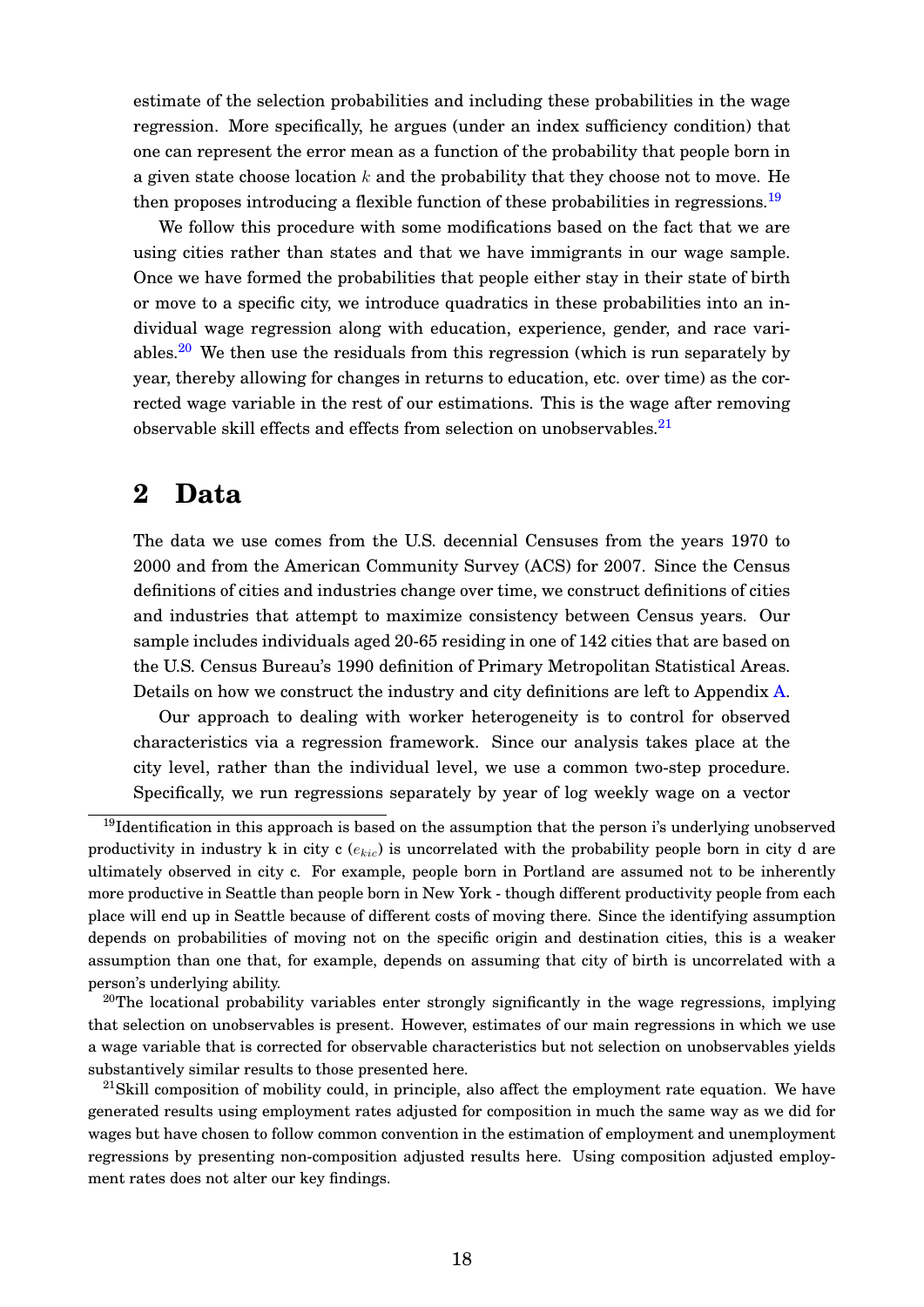of individual characteristics and a full set of city dummy variables.<sup>[22](#page-19-0)</sup> We then take the estimated coefficients on the city dummies as our measure of city average wages, eliminating all cells with fewer than 20 observations.

Similarly, we construct the  $\Delta R_{ct}$  variable, which is a function of the nationalindustrial wage premia and the proportion of workers in each industry in a city, by estimating analogous regressions at the national level. We control for the same set of individual characteristics and a full set of industry indicators. We extract the coefficients on the industry dummy variables as our measure of the industrial premia, denoted by  $\nu_i$  in the model.

Finally, following [Moretti](#page-31-8) [\(2013\)](#page-31-8), we measure housing prices as the city average of the gross monthly rent of 2 or 3 bedroom units<sup>[23](#page-19-1)</sup> and measure city-level housing supply elasticity using estimates developed by [Saiz](#page-32-1) [\(2010\)](#page-32-1). In his paper, Saiz uses satellite generated data on the availability of land that is suitable for develop-ment and local regulatory restrictions to estimate housing supply elasticities. [Saiz](#page-32-1) [\(2010\)](#page-32-1) concludes that geography is a key factor in explaining urban development and housing prices across U.S. metro areas. In our empirical work, we make use of two variables generated by Saiz. The first is the 'elasticity of housing supply', that we denote with  $e$  in our empirical work. This variable, which is estimated by Saiz, depends on the geographical features of the city as well as potentially endogenous regulations and zoning laws. The second variable that we use is the land 'unavailable for development', which we denote  $u$  below. This variable depends only a city's predetermined geographical features, such as the amount of land forgone to bodies of water or steep inclines.

## **3 Results**

### **3.1 City Size**

We start our discussion of our results with the estimates of the city-size equation [\(16\)](#page-9-0) and its related first-stage regressions. Recall that our key right-hand side variables are changes in the average-city wage, the employment rate, and the price of housing. In the first column of Table [1,](#page-34-0) we present OLS estimates of the coefficients on these variables. The estimated coefficients are all of the expected signs, with higher wages and employment rates being associated with larger cities (and thus net in migration) while higher housing prices have a negative relationship with city size. However, none of the estimated coefficients are significant at 5% or better levels.

As discussed earlier, our model implies that OLS is unlikely to provide consistent estimates of the coefficients in this regression equation. For that reason, we turn to estimates using combinations of the instruments described in section [1.9.](#page-12-2) Before doing so, we need to establish the strength of the instruments in the first stage.

<span id="page-19-0"></span> $^{22}$ In our first-stage regression, we include indicators for education (4 categories), a quadratic in experience, interactions of the experience and education variables, a gender dummy, black, hispanic and immigrant dummy variables, and the complete set of interactions of the gender, race and immigrant dummies with all the education and experience variables.

<span id="page-19-1"></span> $23$ See [Moretti](#page-31-8) [\(2013\)](#page-31-8) for a detailed discussion of this measure for city housing costs.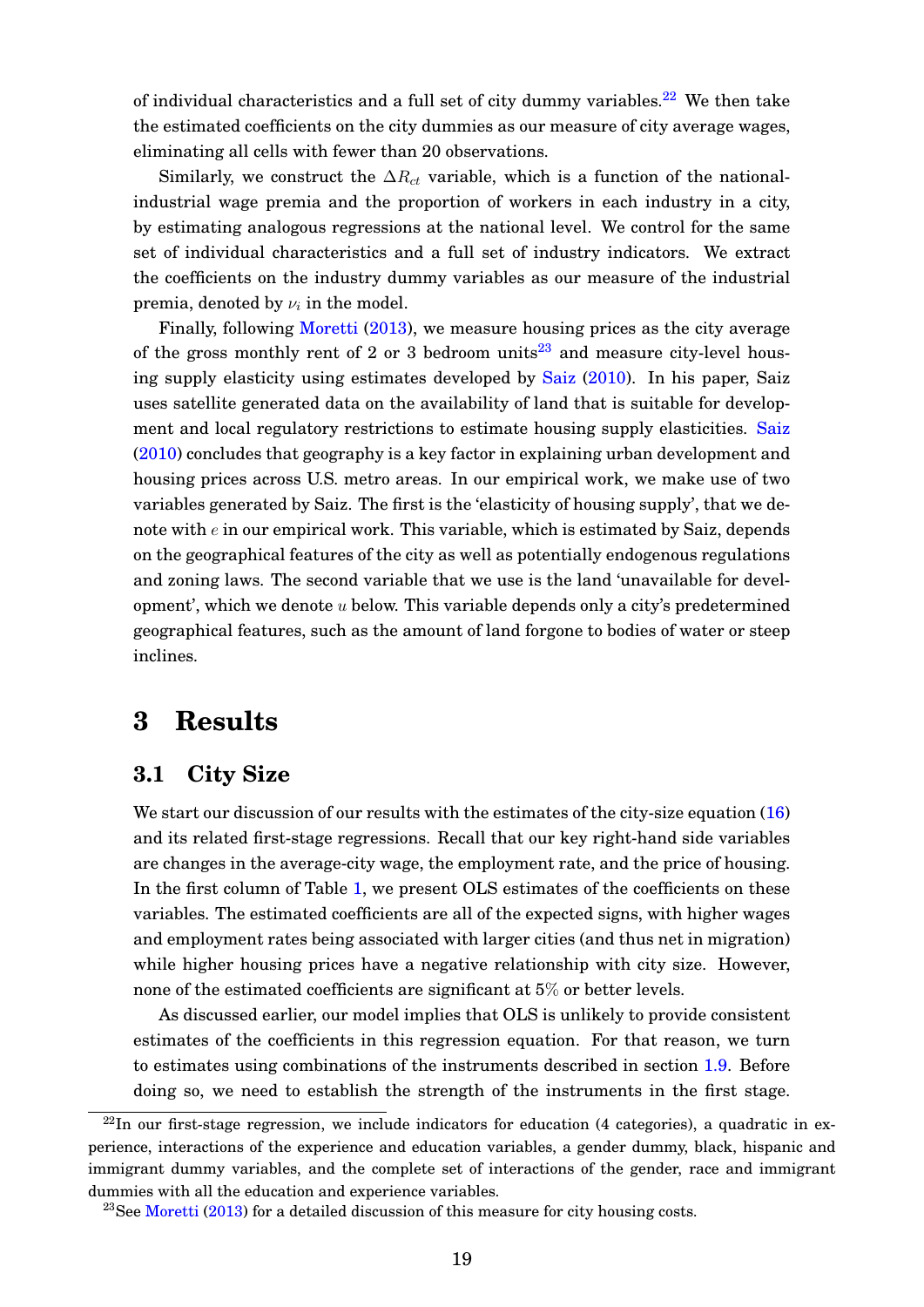Table [2](#page-35-0) contains estimates of the first-stage regressions for each of the three righthand side endogenous variables. The first set of three columns include as regressors  $IV1$  (the instrument based on changes in the city's industrial composition),  $IV3$  (the Blanchard-Katz style instrument that captures general local-demand shifts), and the interaction of  $IV3$  with [Saiz](#page-32-1) [\(2010\)](#page-32-1)'s measure of the fraction of land that is unavailable for development, denoted as  $u$ .  $IV1$  has a strong positive effect on wages, a negative effect on the employment rate and a positive effect on house prices. This fits with a model under which a shift in composition toward industries that tend to pay higher wages leads to higher wages in all industries through bargaining spillover effects. Those wage increases would then imply reductions in the employment rate as potential entrepreneurs see the profitability of opening a vacancy reduced, and increases in house prices because of in-migration. The general demand measure has a positive effect on the employment rate, as predicted, but little impact on the other two outcomes. Finally, the interaction of  $IV3$  with land unavailability has a strong effect on the change in housing prices but not on the other two variables. The F-statistics associated with a test for weak instruments are reported at the bottom of the relevant column in Table [1.](#page-34-0) These show that the instruments are strong predictors for the city wage and the house price but less so for the employment rate (where the associated F-Statistic is 7.15). But the Angrist-Pischke statistic, which takes account of multiple instruments, soundly rejects the hypothesis that the instruments do not enter the first stage for all three endogenous variables [\(Angrist and Pichke,](#page-30-8) [2009\)](#page-30-8). Finally, we also report the Anderson-Rubin test of weak instruments, which tests that the excluded instruments are jointly zero in the reduced-form structural equation, in the row labelled RF  $F$ -test [\(Anderson and Rubin,](#page-30-9) [1949\)](#page-30-9).<sup>[24](#page-20-0)</sup>

The second set of three columns in Table [2](#page-35-0) contain the first-stage estimates for specifications using  $IV2$  (the instrument constructed based on changes in nationallevel industrial wage premia) instead of  $IV1$ . The results are similar to those in the first set of columns, with the main exception being that  $IV3$  now has stronger impacts on all three outcomes. The positive coefficients in all three equations fit with theoretical predictions since higher local demand should imply higher wages and (through attracting more people to the city) higher house prices. Finally, in the third set of columns, we include both  $IV1$  and  $IV2$  along with the other instruments. The results are similar to those in the other sets of columns and the F-statistics and Angrist-Pischke tests at the bottom of the last column in Table [1](#page-34-0) imply that we do not have a weak instrument problem.

Returning to Table [1,](#page-34-0) columns (2)-(5) contain coefficient estimates using the different combinations of instruments listed in the row labelled "IV Set". The test statistic related to the over-identification restriction that an instrument set including  $IV1$ and  $IV2$  and one that includes only one of them but is otherwise similar generate the same results cannot be rejected at any standard significance level (the  $p$ -value is 0.19). While the presence of other instruments complicates interpretation, we view this test result combined with the similarity of estimated wage coefficients across the

<span id="page-20-0"></span><sup>&</sup>lt;sup>24</sup>This test statistic follows the F distribution with  $F(3, 561)$  degrees of freedom and has a p-value of zero in all specifications in Table [1.](#page-34-0)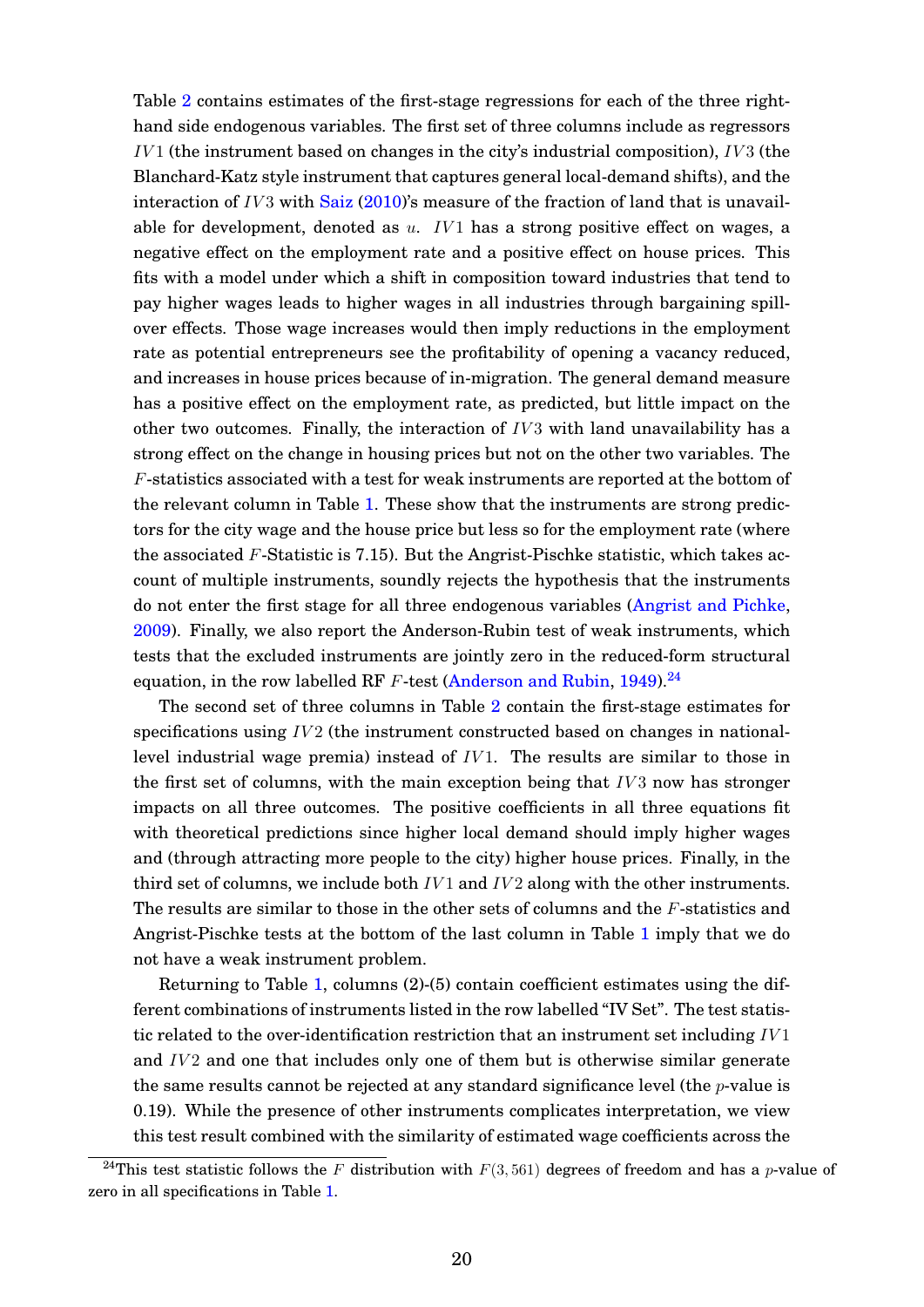three columns as fitting with the model's implication that these very different forms of variation should generate the same results. Focusing on column (4) – where all the instruments are used – the key result is that changes in the employment rate have strong effects on city size while the effects of changes in average wages and housing prices are not statistically significant. In fact, the point estimates indicate that the impact on city size is twice as large for a percentage change in employment rates compared to wages. $25$  The implication is that households have strong migration responses to changes in employment rates but much less strong responses to wages and house price changes. The greater importance of employment rates relative to wages fits with results in [Blanchard and Katz](#page-30-6) [\(1992\)](#page-30-6) that indicate that migration across U.S. states is very responsive to employment shocks. The result makes some intuitive sense as not being able to find employment is a shock that is discrete in nature and potentially large in its impact on incomes. It seems more reasonable to expect a large and discrete response to this (i.e., relocation) than to a change in a wage. To reiterate our point from the introduction, considering the migration and the labor market problem in a search and bargaining framework provides us with a consistent way to think about both employment rate and wage effects on migration. This, in turn, allows us to characterize endogeneity problems and solutions to them, which leads to the estimated causal effects showing the importance of employment rate shifts.

To investigate this result further, in Table [3](#page-36-0) we present results where we combine the wage and housing cost variables. This is effectively a constraint on the specification from Table [1](#page-34-0) in which we assume that potential migrants care about real wages net-of-house price differences. To the extent that wages and house price movements are collinear, this allows the real wage to have its fullest effect. We form the change in the real wage by subtracting from the change in the nominal wage, the change in the house price multiplied by an assumed valued for the proportionate importance of house prices in household budgets. Using  $IV1$ ,  $IV2$  and  $IV3$  as instruments, we find that the real wage has a well identified, statistically significant effect on migration, compared to the specification in Table [1](#page-34-0) where wages and housing costs had separate effects. However, this has little impact on the employment rate coefficient, which has an impact on migration that is still twice as large as wage effects. The results are largely unchanged when we vary the proportion of the budget dedicated to housing from 0.25 up to 0.45. These results imply that agents tend to respond three times more to employment rate changes than to wage changes. It is interesting to think of these results in the context of standard models of the labor market and city size where the labor market is assumed Walrasian. In those models, changes in the local economy are modelled as affecting wages which then generate a migration response. Our results echo those of [Blanchard and Katz](#page-30-6) [\(1992\)](#page-30-6) by suggesting that is not the main channel affecting migration adjustments. To put this in more standard termi-

<span id="page-21-0"></span><sup>&</sup>lt;sup>25</sup>We have made a conscious choice to report elasticity estimates rather than estimates standardized by, for example, the standard errors of wage and employment rate shocks. Measures of the latter in the data will be equilibrium outcomes. Thus, if responses to wage changes were very elastic, we would end up scaling the wage coefficient down substantially since we would observe very little variation in wages in steady state. Given this, we focus on the estimated slopes of the relationships expressed as elasticities.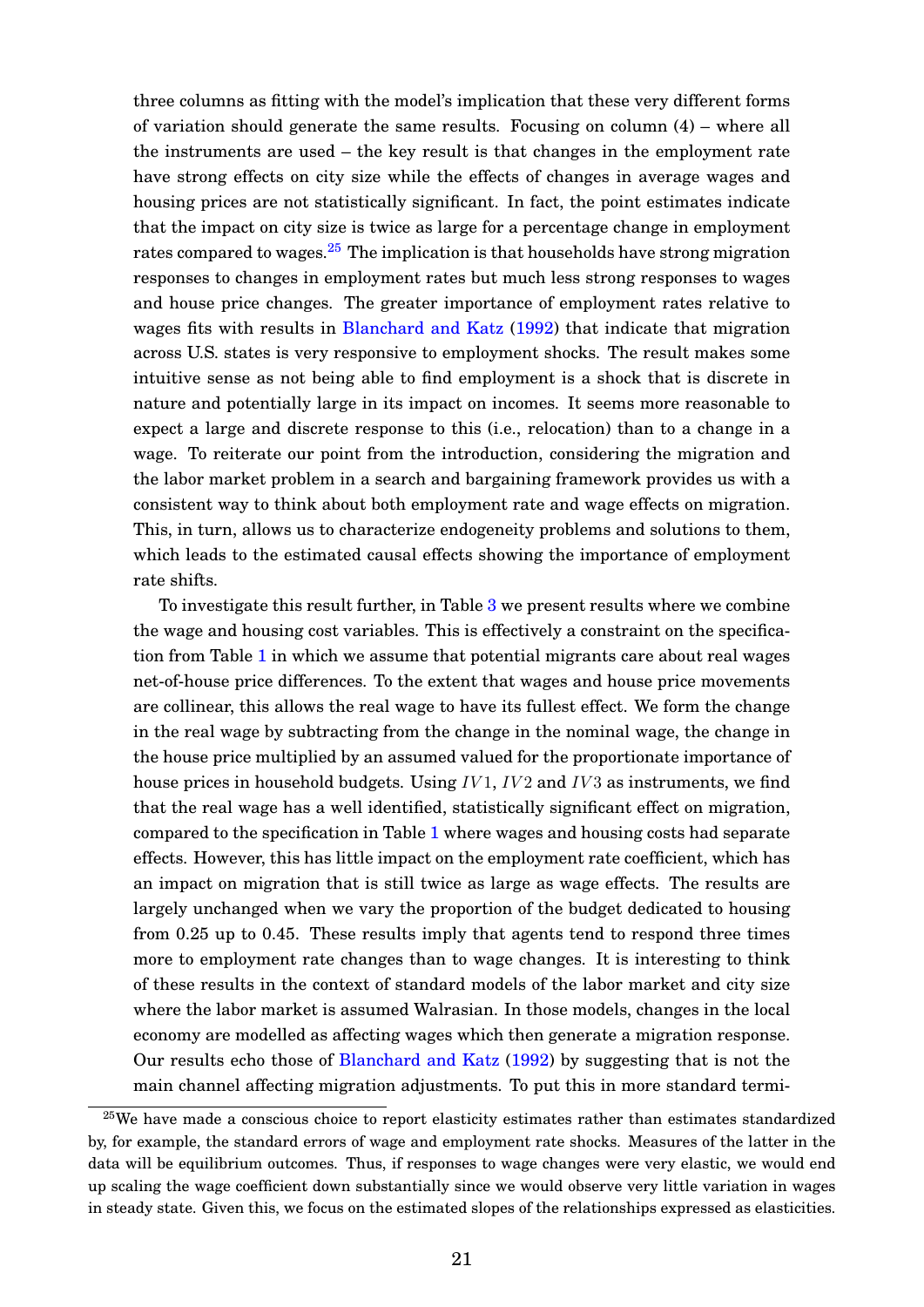nology, we find that "people follow jobs" more than wages. One way to interpret this pattern is that labour is very mobile, leading to quick adjustments back to steady state with little observed change in wages. However, in section 4 we argue that there are reasons to believe that adjustments are, in fact, sluggish and the economy may not reach a steady state quickly.

#### **3.2 House Costs**

We turn next to our results from estimating equation [\(17\)](#page-9-1), which we present in Table [4.](#page-37-0) The first column contains OLS estimates of the regression of changes in the log of housing prices on changes in average city wages, changes in city size, and the latter variable interacted with the measure of the elasticity of the supply of land.  $^{26}$  $^{26}$  $^{26}$  We present these for interest's sake but given our arguments about endogeneity, we prefer to focus our discussion on the IV specification. A Hausman test of the restriction that the coefficients in the IV and OLS specifications are the same (and, therefore, that amenity and land-supply shocks are independent of productivity shocks) rejects the restriction at any standard significance level.

Column 2 of the Table contains estimates when we use our full set of instruments  $(IV1, IV2, IV3 \text{ and } u \cdot IV3)$ . The signs on the coefficients fit with increased wages generating higher house prices. Note that this effect does not occur through a migration response to higher wages, since we control for changes in city size in the regression. Instead, it fits with increased labor costs leading to increased building costs. Interestingly, the size of the wage coefficient is close to 1 and we cannot reject the restriction that it equals 1. The coefficient on the change in city size variable is positive, as we would expect, and is statistically significant. Thus, the key adjustment mechanism in the model (and in more standard models) in which increases in migration push up house prices is present in the data. The coefficient on the interaction of city size with the elasticity of land supply indicates, however, that that effect is weakened the more elastic is the supply of labor, which fits with expectations.

It seems plausible that effects of the elasticity of the supply of land could be very non-linear, with changes in city size having particularly substantial effects on house prices when the elasticity is very low and having zero effects for a wide range of large elasticity values. To investigate this, in the third column we present a specification in which we interact the change in city size with a set of indicator variables corresponding to different ranges of the elasticity of housing supply (where the range is given by elasticity quintiles in our sample).<sup>[27](#page-22-1)</sup> The wage effect remains very similar to that in the more restrictive specification but the interactions do indicate a strong non-linearity. Effectively, the positive effect of increased city size on house prices is only present for cities with very inelastic housing supplies (cities like San

<span id="page-22-0"></span> $^{26}$ Our estimated coefficient on city size, 0.059, is quite similar to the estimate of 0.085 obtained (and interpreted within a structural model) in [Behrens et al.](#page-30-4) [\(2012\)](#page-30-4)'s regression of house rents on city size using U.S. Census data in 2000. However, our specification includes the interaction with land supply elasticity while theirs does not.

<span id="page-22-1"></span><sup>&</sup>lt;sup>27</sup>In this specification, we instrument for the change in the average city wage using IV1 and IV2 but we do not instrument for all of the interactions.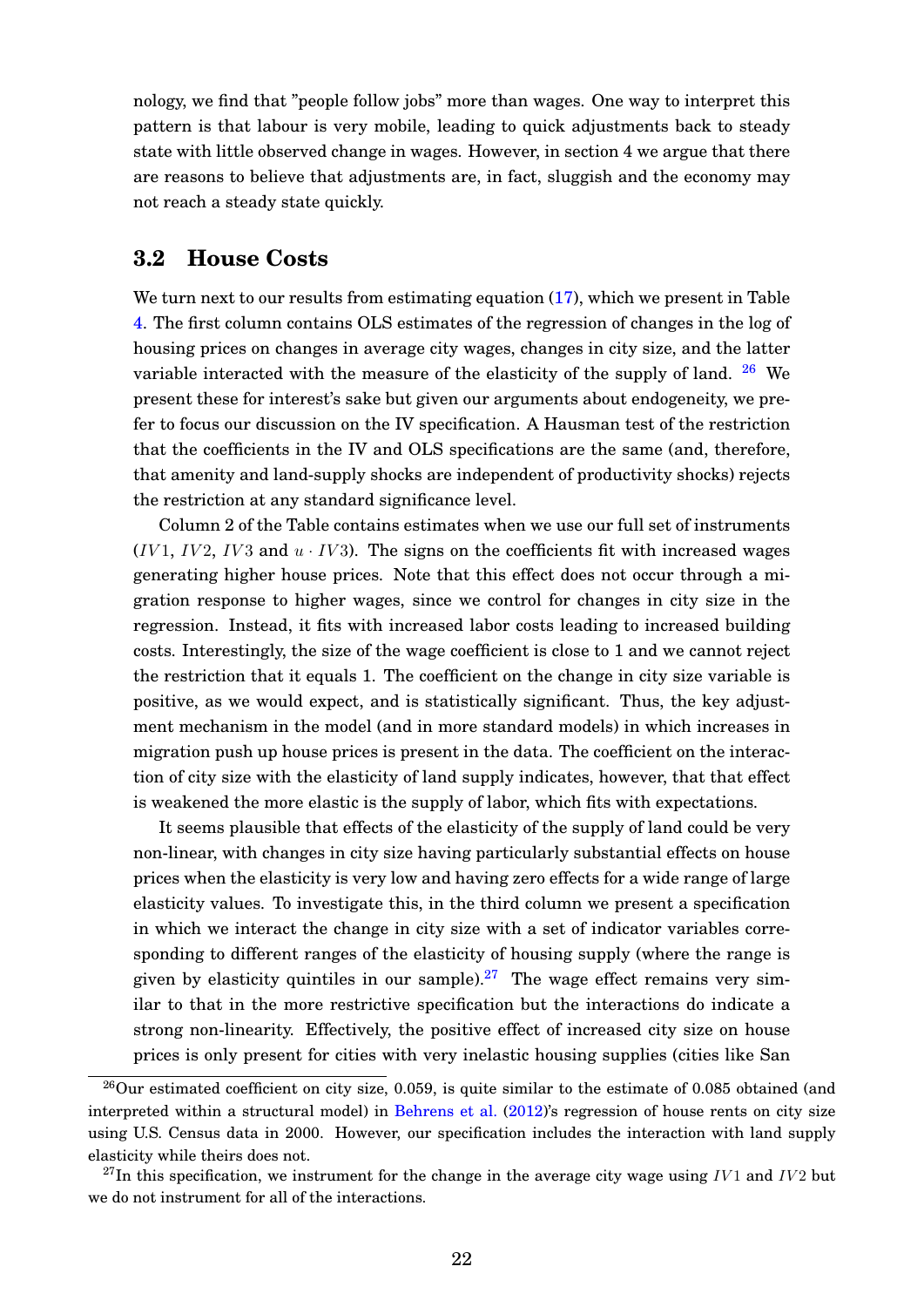Francisco and Boston). Once we reach even moderate values for the supply index (values in the second quintile of the distribution across cities which includes cities like Minneapolis and Pittsburgh), the city size effect is not statistically significant at any conventional level. These estimates suggest the migration flows only affect housing costs in a small fraction of cities. This observation is potentially problematic for simple spatial models which rely exclusively on the adjustment of house prices to migration flows as the mechanism generating equilibrium outcomes.

### **3.3 Wage Equation**

We turn, next, to estimates of the wage equation [\(21\)](#page-12-0). [Beaudry et al.](#page-30-0) [\(2012\)](#page-30-0) contains an investigation of the determination of wages in the context of a multi-sector search and bargaining model. The main difference in our specification here is the inclusion of potential agglomeration effects, and we will focus our attention on those effects. Column 1 of Table [5](#page-38-0) contains OLS estimates of equation  $(21)$ . Those estimates imply positive effects of the industrial composition variable (and, therefore, positive wage spill-over effects as indicated by the model), and positive effects of the employment rate and city size. Of course, endogeneity considerations mean that these are likely not consistent estimates and in column (2) we present results from estimations that use the main instruments derived from the model:  $IV1$ ,  $IV2$ ,  $IV3$ , and the interaction of  $IV3$  with  $u$ , the fraction of land unavailable for development. Unfortunately, collinearity among the instruments results in quite poorly defined estimates. In the third column, we add to the instrument set the climate variables described earlier, and this allows us to obtain better defined estimates. We will focus our discussion on these estimates.<sup>[28](#page-23-0)</sup>

The estimated coefficient on  $\Delta R$  is positive, significant at the 1% level and similar in magnitude to the OLS estimated coefficient. It is also similar in size to the effect estimated in [Beaudry et al.](#page-30-0) [\(2012\)](#page-30-0). In that paper, we show that this coefficient can be interpreted as a multiple of a standard "between" element in a decomposition of the effect of an industrial composition change on the average-city wage. Thus, we interpret our estimates as saying that, because of spillovers, the effect of a change in industrial composition is 2.5 to 3 times larger than one would predict from a simple decomposition exercise. The employment rate effect, in contrast, is close to zero and not statistically significant at conventional level. In the context of the model, this implies that the wage bargaining curve is rather flat.

Our key point of focus in the wage equation is on the change in city size variable. The estimated coefficient on that variable is quite small and not statistically significant. We can view this estimated effect in the light of two different literatures. The first is the substantial literature estimating the impact of migration-related supply shocks on outcomes in local economies. Perhaps the most famous paper in this lit-

<span id="page-23-0"></span> $^{28}$ At the suggestion of a referee, we also estimated the wage equation using an alternative version of our instruments based on industrial proportions from the start of the preceding decade (e.g., the proportions in 1970 when constructing the instruments for the 1980 to 1990 changes). The resulting estimates are very similar to those using the instruments presented here which we view as further support for the conclusion from the over-identification tests that our instruments are valid.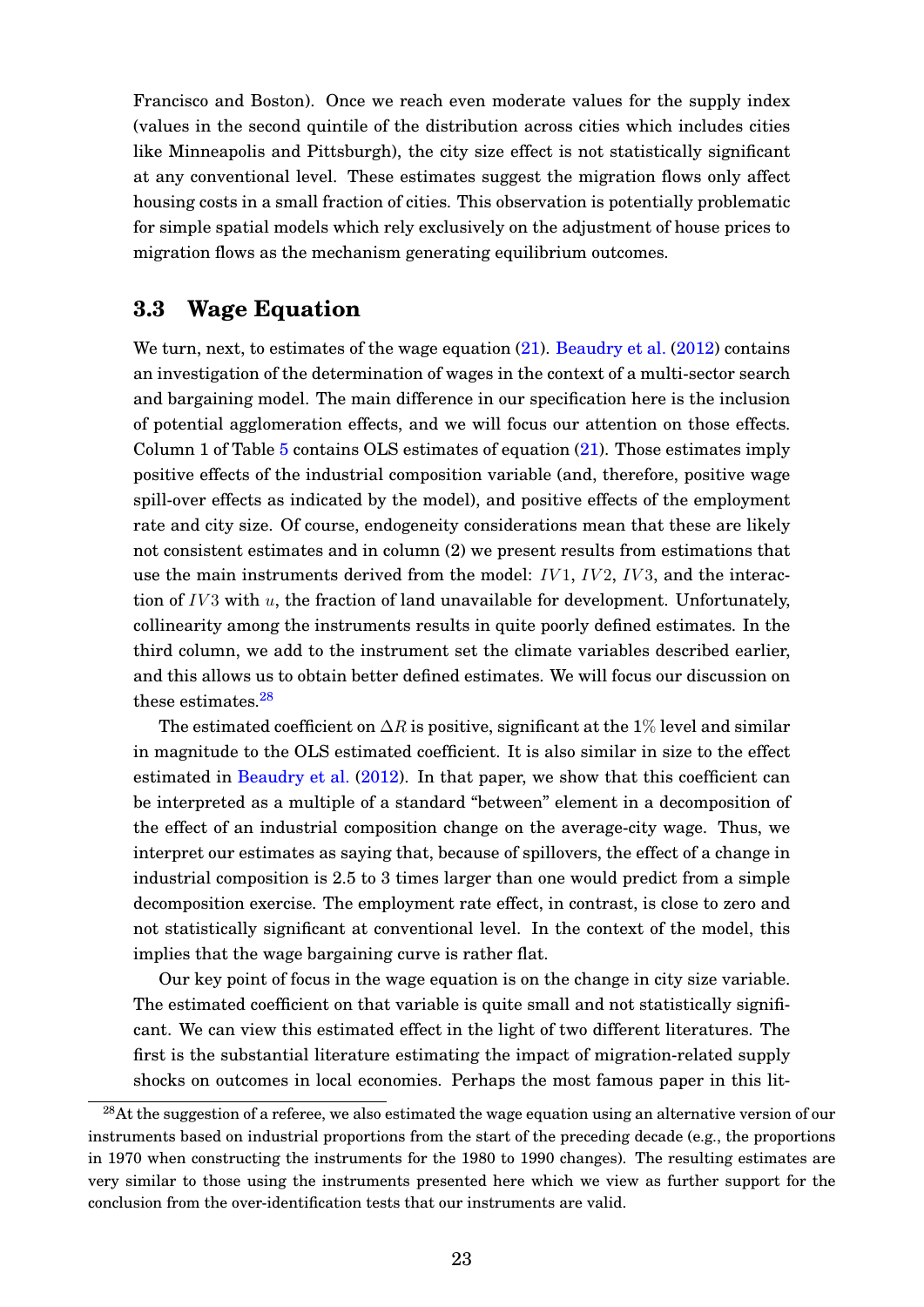erature is the [Card](#page-30-10) [\(1990\)](#page-30-10) paper on the impact of the Mariel Boatlift on the Miami economy. The Mariel Boatlift stemmed from a one-time event in which the Cuban government allowed a large number of people to leave. Most of these migrants settled in the Miami area, increasing the size of the population by 7% virtually overnight. Strikingly, Card found no impact on either wages or employment rates in Miami after the first few years. That paper has been followed by numerous others, investigating various adjustment mechanisms such as out-migration from a city and technological adjustment [\(Lewis,](#page-31-9) [2004,](#page-31-9) for example). Even papers that are quite critical of the initial methodology, though, tend to find quite small employment responses to migration shocks [\(Borjas et al.,](#page-30-11) [1996\)](#page-30-11). The model presented here provides an explanation for these outcomes once we take into account that the agglomeration effects are effectively zero. Specifically, in this model, given the matching technology is constant returns to scale and we assume that entrepreneurs are proportional to the population, the size of the economy does not matter since none of the key parameters in the model change with city size. That means that an economy hit with a migration shock effectively replicates itself, moving to a new equilibrium where the city size is larger but wages and the employment rate are unchanged. Our estimated coefficients fit with this implication of the model.

Given the latter model implication, city size only enters our wage specification because of our hypothesized link between productivity and city size. This raises the second relevant literature: the extensive literature on agglomeration effects for cities (see [Rosenthal and Strange](#page-32-3) [\(2004\)](#page-32-3) and [Melo et al.](#page-31-10) [\(2009\)](#page-31-10) for reviews). Part of that literature documents that firms tend to cluster near other firms in the same industry (e.g., [Rosenthal and Strange](#page-32-4) [\(2003\)](#page-32-4) and [Duranton and Overman](#page-31-11) [\(2005\)](#page-31-11)). More directly relevant for us are studies examining the relationship of firm produc-tivity or wages to industrial concentration and/or city size.<sup>[29](#page-24-0)</sup> [Melo et al.](#page-31-10)  $(2009)$ , in a meta-analysis of that literature, show that studies tend to find significant, positive effects of both city size (what they call urbanization) and industrial concentration (what they call localization). The unweighted average of the 729 estimates of city size effects they examine is 0.058. Our estimated, near-zero effect does not appear to fit with this pattern in the earlier literature. However, when we estimate a simple specification similar to that in the agglomeration literature with only the change in city size on the right-hand side (instrumenting using climate variables and  $IV3 \cdot u$ , and including year  $\times$  industry dummies), we obtain an estimated coefficient of 0.06 (s.e. 0.039). Thus, it appears to be the inclusion of our other controls that sets our estimates apart. As far as we are aware, no other paper controls for our measure of industrial composition, which is based on the relative industrial wage not on any measure of productivity or other links across industries, or for the city-level employment rate. This suggests that part of what is often estimated as an agglomeration effect in fact reflects the effects of these other variables, whose inclusion is theoretically indicated in our model. In addition, though, estimates in the existing literature

<span id="page-24-0"></span><sup>29</sup>Davis and Dingle(2012) derive a very interesting model in which ideas exchange results in worker sorting by ability across cities. Larger cities have higher wages because more able workers congregate there and generate more productive ideas due to their interactions.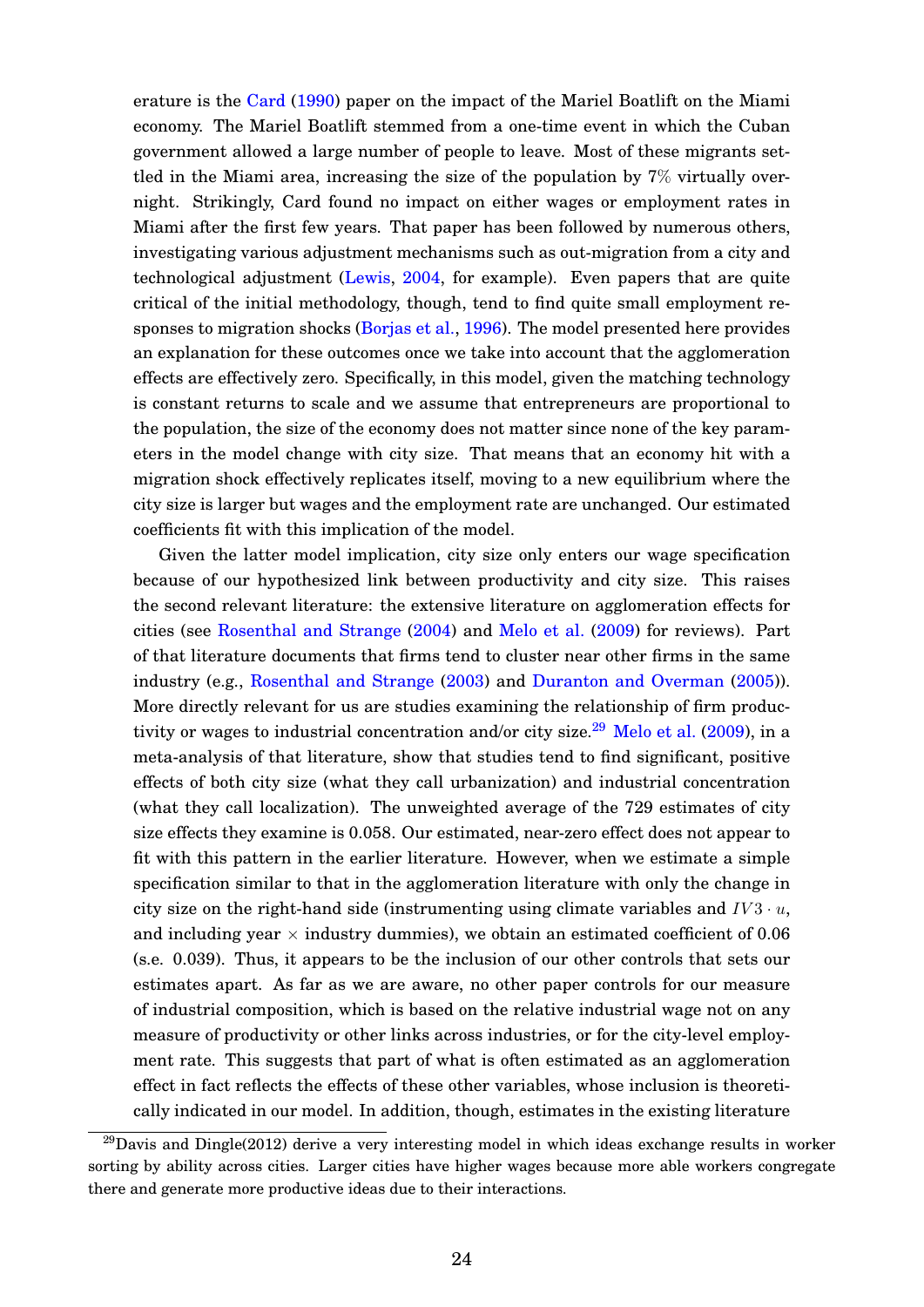tend to be smaller when human capital controls are included. [Behrens et al.](#page-30-4) [\(2012\)](#page-30-4), for example, show that controlling for the level of education in a city reduces estimated effects of city size on average-city earnings by about a third. Given that we control for observable human capital variation and selection on unobserved skills, our small measures are not greatly outside the range of existing estimates. Indeed, the 95% confidence interval around our point estimates imply that we cannot rule out the sort of small positive agglomeration effects found in the existing literature.

### **3.4 Employment Rate Equation**

In Table [6,](#page-39-0) we present results from estimating equation [\(18\)](#page-10-1). As with estimates of the other equations, the first column contains OLS results in order to show basic patterns. Those estimates reveal a positive and significant effect of the local demand index (as predicted) but also a positive effect of the average wage variable. The latter is the opposite of what the model predicts since it corresponds to the slope of the job creation curve which is predicted to be negative. However, the estimate should fit with this prediction only if endogeneity concerns are addressed. In the second column, we present results from IV estimation using instruments implied by the model:  $IV1$ ,  $IV2$ , and  $IV1 - 3$  interacted with the measure of the unavailability of developable land. In these estimates, the wage coefficient becomes negative and significant (as the theory predicts). Both the local demand effect and city size have positive coefficients but both are also poorly defined. As before, we believe this is a result of collinearity problems among the instruments. In response, in the third column we present results using  $IV1$ ,  $IV2$  and the climate variables as instruments. In this specification, the wage effect is again negative and significant with a coefficient of −0.30. This is very similar to the estimated value for the slope of the job creation curve obtained in [Beaudry et al.](#page-30-1) [\(2013\)](#page-30-1). The local demand index now has a positive and significant effect, with a 10% increase in the demand index implying a 2.4% increase in the city employment rate. On the other hand, the change in city size has a coefficient which is negative, small and not significantly different from zero at any conventional significance level. This fits with the result in the wage equation that productivity does not respond to city size – at least once we control for the demand index and the index of wage-related industrial composition.

# **4 Is Spatial Steady State the Proper Way of Interpreting the Cross-city Patterns?**

Up to now, we have interpreted the data within a framework where mobility is assumed to be sufficiently strong to always equate utility across cities. However, as we have noted, for many cities the main mechanism which should bring about such equalization is anemic; that is, we saw that for most U.S. cities housing costs do not respond to migration flows. This opens up the question of whether the data are best interpreted as reflecting points where agents are indifferent between different locations, or alternatively, as out of steady-state points – perhaps on a path toward the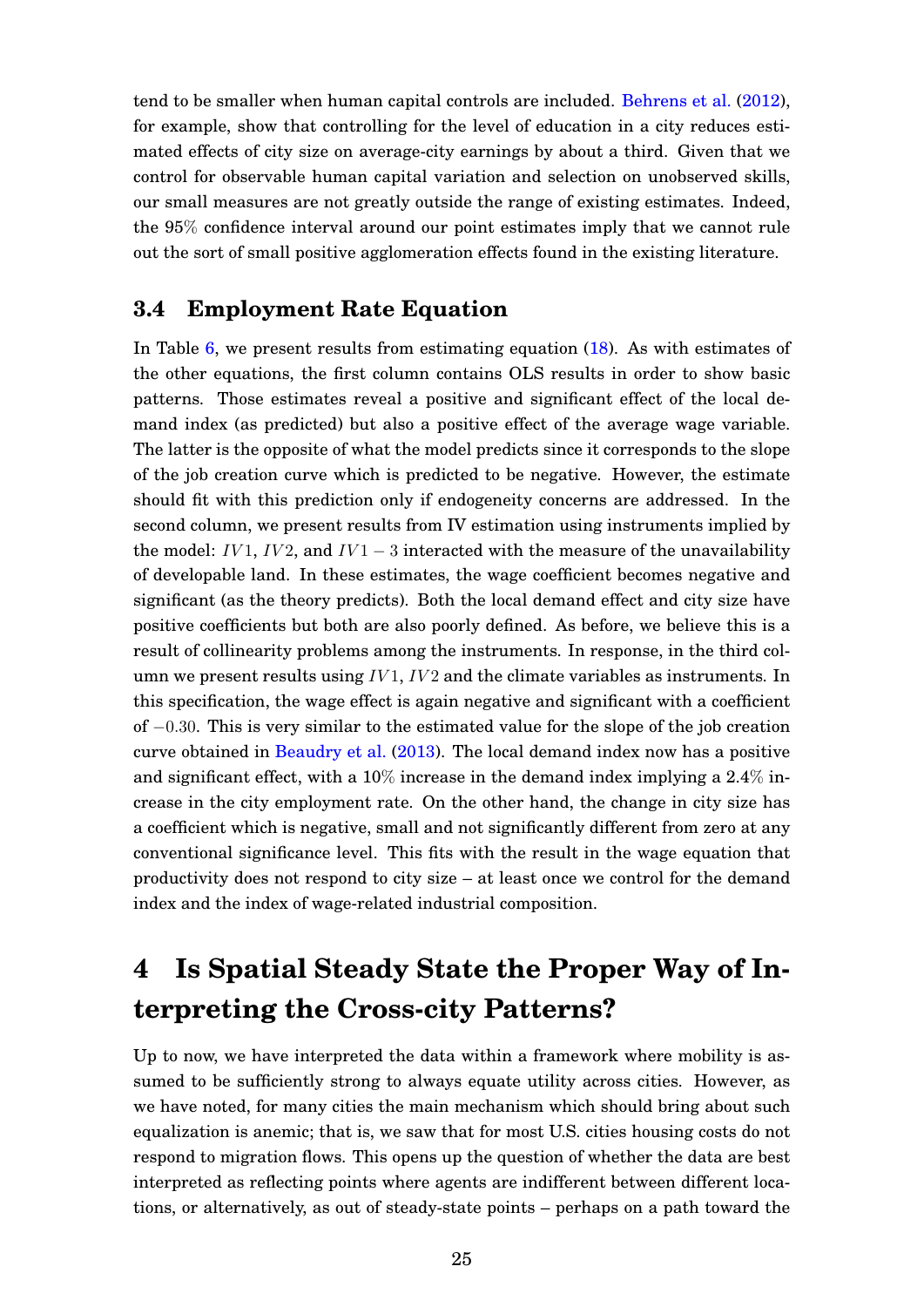equal utility state. In this section, we want to highlight some patterns which point to the possibility that mobility frictions may hinder the continuous equalization of utility across localities even as an approximation over 10 year periods.

The first piece of evidence suggesting that mobility may be quite sluggish comes from comparing estimates of our city-size equation estimated over a window of 20 years versus one of 10 years. As we saw in Tables [1](#page-34-0) and [3,](#page-36-0) labor does tend to flow toward cities with higher wages and higher employment. However, it is worth emphasizing that our estimates in these tables indicate that the elasticity of labor flows with respect to wage movements is far from infinite, which in itself can be interpreted as potential evidence against a fully mobile labour interpretation of the data. More to the point, when we estimate the labour flow equation over a 20 year window, as reported in Table [7](#page-40-0) for both OLS and some IV specifications, we find that elasticity of migration to the real wage is twice as big as that found when estimating over a 10 year window. While there can be different interpretations of this finding, it provides some indication that a very slow process of labour reallocation may be at play.

Given this, it is worth re-examining our results for the wage equation from the perspective that short run mobility may be limited. Recall that in our derivation of the wage equation, we made explicit use of the assumption that worker's mobility is sufficient to equalize their utility across cities. In particular, that assumption caused an important simplification of the worker's Bellman equations: it implies that the option to move to another city has no value. This explains why the cost of local housing does not enter the equation for the determination of wages. Here, we want to allow for the possibility that utility may not always be equalized across localities and explore the implications that follow. [30](#page-26-0) [31](#page-26-1)

To clarify the implications for wage determination of being out of steady-state in terms of equalized utility, recall that the wage equation is derived from the bargaining condition,  $(11)$ , which in turn depends on the worker's surplus from being employed relative to being unemployed. With utility equalized across cities, local amenities and house prices enter the employed and unemployed value functions in the same way and, as a result, play no role in the worker's surplus. However, once we allow for being out of steady-state, the unemployed option has an extra component: the option to move to a city with higher utility. Given this, the local house prices and amenities remain relevant in firm-worker bargaining and the wage equation becomes:

<span id="page-26-2"></span>
$$
\Delta \ln \sum_{i} \eta_{ic} w_{ic} = \tilde{\alpha}_{40} + \tilde{\alpha}_{41} \Delta R_c - \tilde{\alpha}_{42} \Delta \frac{E}{L_c} + \tilde{\alpha}_{45} \Delta \ln P_c^h + \tilde{\alpha}_{44} \Delta \ln \sum \epsilon_{i2c} + \tilde{\alpha}_{46} \Delta \epsilon_{1c},
$$
\n(27)

where we have assumed here that city-size congestion and agglomeration effects are zero in order to focus attention on the house price implications.

<span id="page-26-0"></span><sup>&</sup>lt;sup>30</sup>One can show that allowing for being out of steady state in terms of mobility does not affect the specification of the employment rate equation.

<span id="page-26-1"></span> $31$ This is only possible if we consider a version of the model in which utility is not fully equalized across cities since when they are equalized, wages and house prices are perfectly co-determined and one cannot meaningfully discuss a causal effect of house price changes on wages.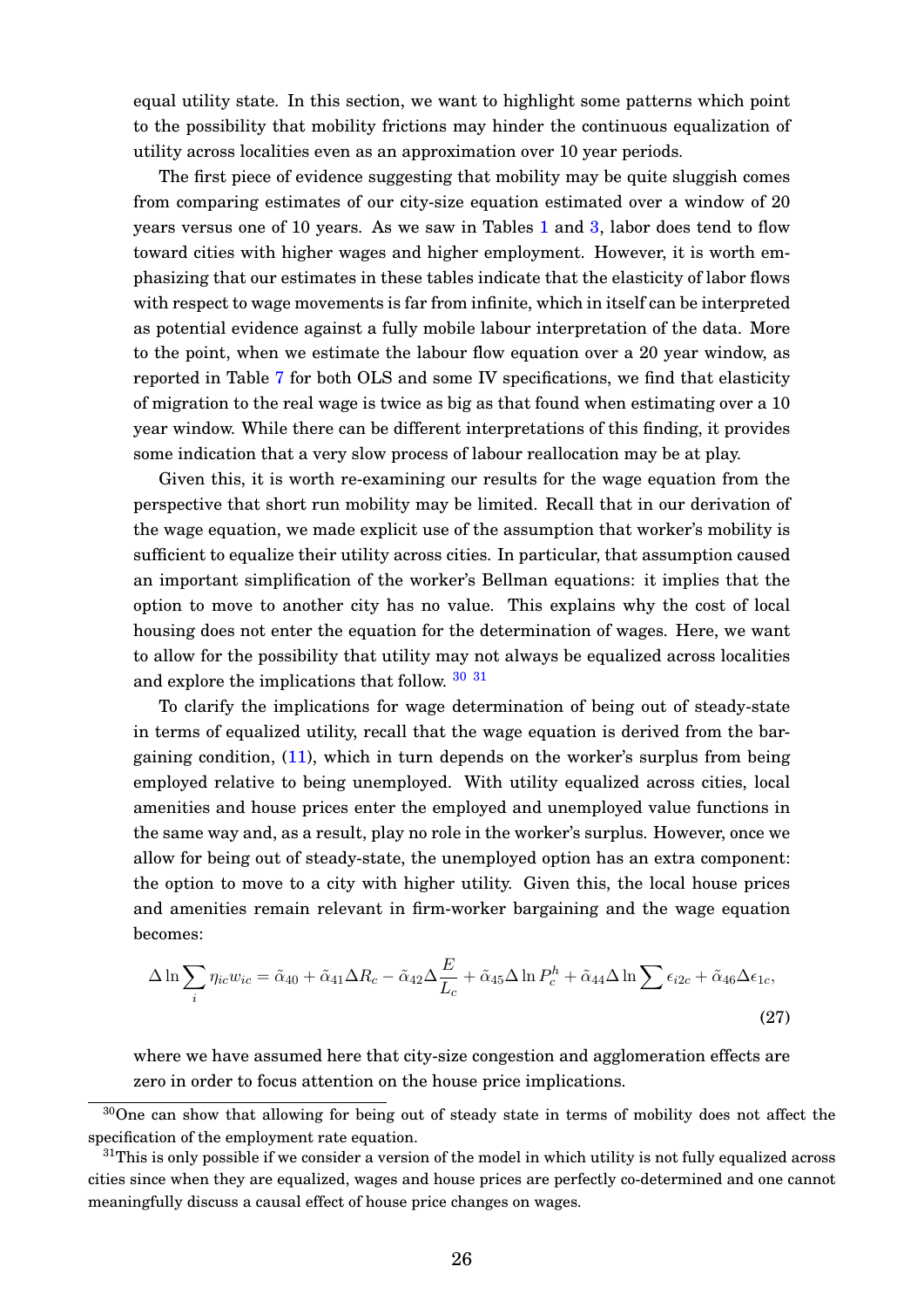Column 1 of Table [8](#page-41-0) contains OLS coefficients from estimating equation [\(27\)](#page-26-2). As expected, the coefficient on  $\Delta R$  is again positive but smaller than in the estimation not including the house price. The employment rate again enters with a small and insignificant coefficient. The change in the house price has a positive sign, which fits with theoretical implications: when house prices rise, worker surplus from employment decreases and wage bargaining implies that they need to be compensated with higher wages. Thus, factors that push up housing prices can push up wages when mobility is sufficiently low and the national economy is out of steady-state.

As in all of our estimates, we next turn to IV implementations of the equation. In column 2 of Table [8,](#page-41-0) we present estimates using  $IV1 - 3$  and  $u \cdot IV3$  as instruments. Relative to the OLS estimates, the  $\Delta R$  coefficient is somewhat larger, while the other two coefficients are somewhat smaller. We get very similar results when we use the climate variables as instruments instead of the land supply elasticity (column 3). The smaller coefficient on  $\Delta R$  when we include the house price variable fits with a notion that a shift in industrial composition toward higher paying industries has the effect in terms of increasing bargaining power in all sectors that we have so far emphasized, but also has an impact on housing prices. Specifically, as we saw earlier, increased wages likely lead to increased costs of house construction and, thus, increased housing costs. We can see from estimation of  $(27)$  that those increased housing costs, in turn, push up wages. Thus, the effect we obtain from the specification without house prices is a total effect reflecting both the direct bargaining effect and the indirect effect through house prices. Under the out-of-steady-state assumption, we can control for the latter, indirect route, and the direct bargaining effect therefore becomes smaller. It is interesting to note the interaction between wages and housing costs implied by our estimates of [\(27\)](#page-26-2) and those of the housing cost equation. We see from these two equations that wages have a much stronger effect on housing costs than housing costs have on wages. For example, an exogenous increase in housing costs of 1% has an effect on wages of .25% while the effect of wages on housing costs is estimated to be approximately one-for-one. If the data reflected a spatial steady-state then wages and house prices would be perfectly co-determined and, in principle, we could not obtain well-defined estimates of the impact of house prices on wages. The fact that we are able to do so may be further evidence that the economy is not well approximated by a in spatial steady-state at ten year differences. We are, however, cautious about over-emphasizing this conclusion since econometric shortcomings might result in such estimates even within spatial steady-state.

Since we are suggesting that the observed cross-city patterns over a 10 year window may reflect slow movements toward a spatial steady-state – as opposed to being in a continual steady-state – it appears relevant to contrast this interpretation with that in [Blanchard and Katz](#page-30-6) [\(1992\)](#page-30-6). A main finding in [Blanchard and Katz](#page-30-6) [\(1992\)](#page-30-6) is that an increase in labor demand appears to be associated with offsetting in-migration and very little change in wages. This observation has been taken as evidence that labour is close to perfectly mobile across U.S. localities. Our empirical results are very much in line with those of [Blanchard and Katz](#page-30-6) [\(1992\)](#page-30-6), however the proper interpretation is not so clear. First, to see how our results line up with those in [Blanchard and Katz](#page-30-6) [\(1992\)](#page-30-6), note that their measure of labour demand corre-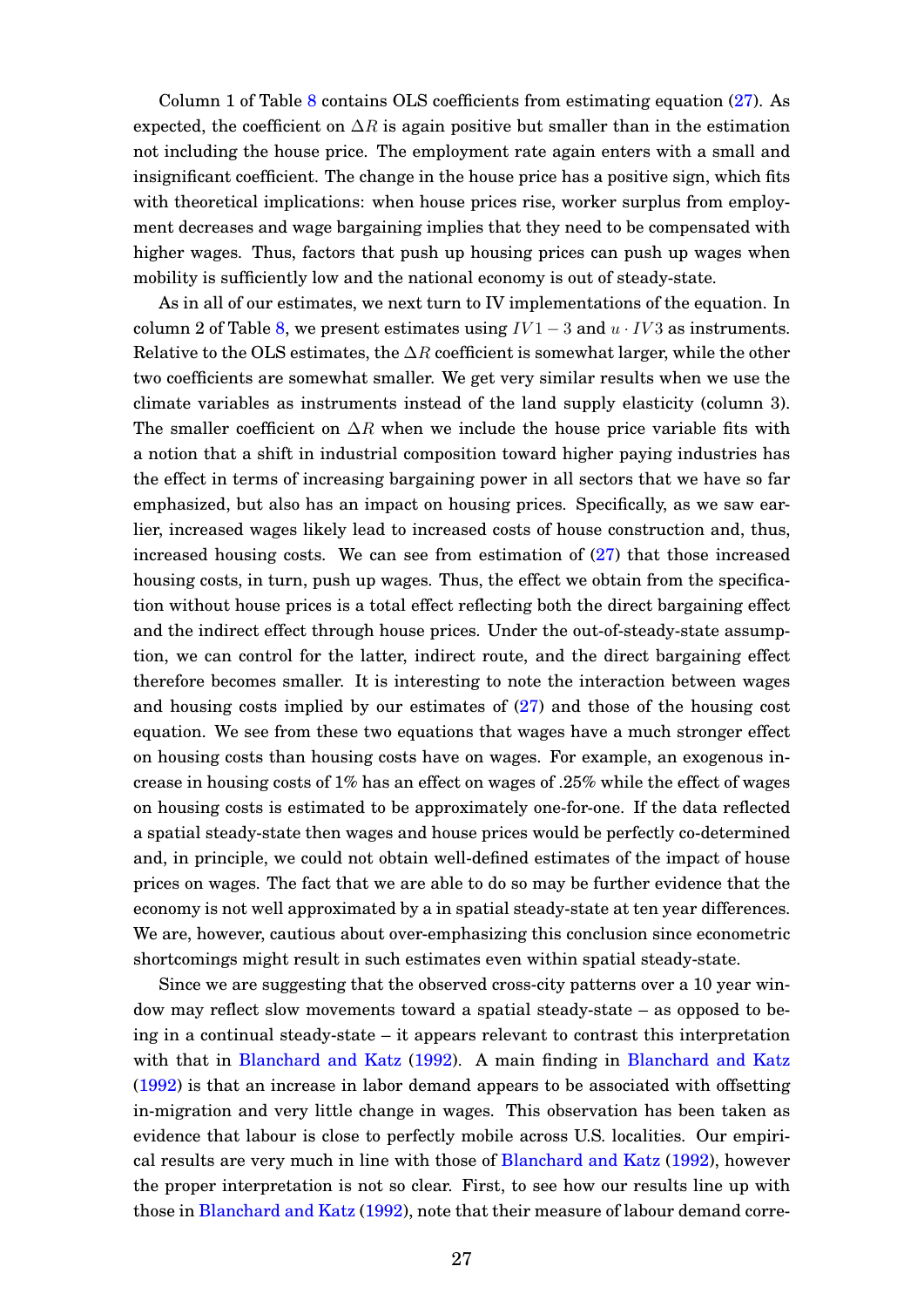sponds to the index  $\sum_i \eta_{ic} g_i$  which is included in our estimation on the employment rate equation. In column 3 of Table [8,](#page-41-0) we see that the coefficient on this index is approximately 0.2, that is, an increase in labour demand of 1% increases the employment rate by 0.2%. We can now use this estimated effect in conjuction with our estimate of the migration flows given by the city size equation to get an estimate of a change in labour demand on the supply of workers. Since the impact of employment rate changes on migration flows is estimated to be around 6 (from estimates of Equation [1\)](#page-34-0), we infer the effect of a  $1\%$  increase in labour demand on the local supply of workers to be 1.2 ( $6 \times 0.2$ ), which is line with the previous finding. Moreover, given that we saw that wages respond little to changes in the employment rate, this is consistent with the pattern observed by [Blanchard and Katz](#page-30-6) [\(1992\)](#page-30-6). The issue is how these data should be interpreted. We believe that these results are consistent with the view that, although agents respond very aggressively to changes in labour demand, migration flows across U.S. cities may be insufficient to equate utility over the short run.

The results and discussion of this section have been aimed at highlighting patterns of the data that may pose some challenges to the commonly used notion of spatial steady-state as a relevant approximation over short periods. In particular, we have emphasized that observed labor flows and wage determination patterns are at least suggestive of the possibility that cross-city mobility may be insufficiently responsive for the economy to be interpreted as continuously being in a spatial steadystate. This opens up the question of whether there are other forces not included in the model which may help the attainment of a spatial steady-state. For example, if local technological knowledge advantages are very temporary, as such information may flow rapidly between cities, then limited labour mobility may not be a great hindrance to the attainment of spatial steady-state. To examine this possibility along one dimension, in Table [9](#page-42-0) we provide estimates of the within industry convergence rates of wages across-cities. In the first column, we report the OLS estimates of the effect of initial wages (by industry-city cells) on subsequent change in wages over a 10 year window. In the second column we instrument the initial wages with the levels one decade earlier. From the IV results, we can see that over the period considered, there is virtually no indication that wages are converging across locality. This fits with results in [Ganong and Shoag](#page-31-12) [\(2013\)](#page-31-12) who show that the relative lack of convergence is a phenomenon that emerged after 1980 and argue that it is related to the rise of housing regulations that have rendered housing supply relatively inelastic in some cities. The lack of convergence, combined with both the evidence that labour flows may be sluggish and that labour flows may have very limited effects on local housing costs, imply that city-level outcomes over the short and medium term may reflect a very slow adjustment process toward spatial steady-state as opposed to being in steady-state.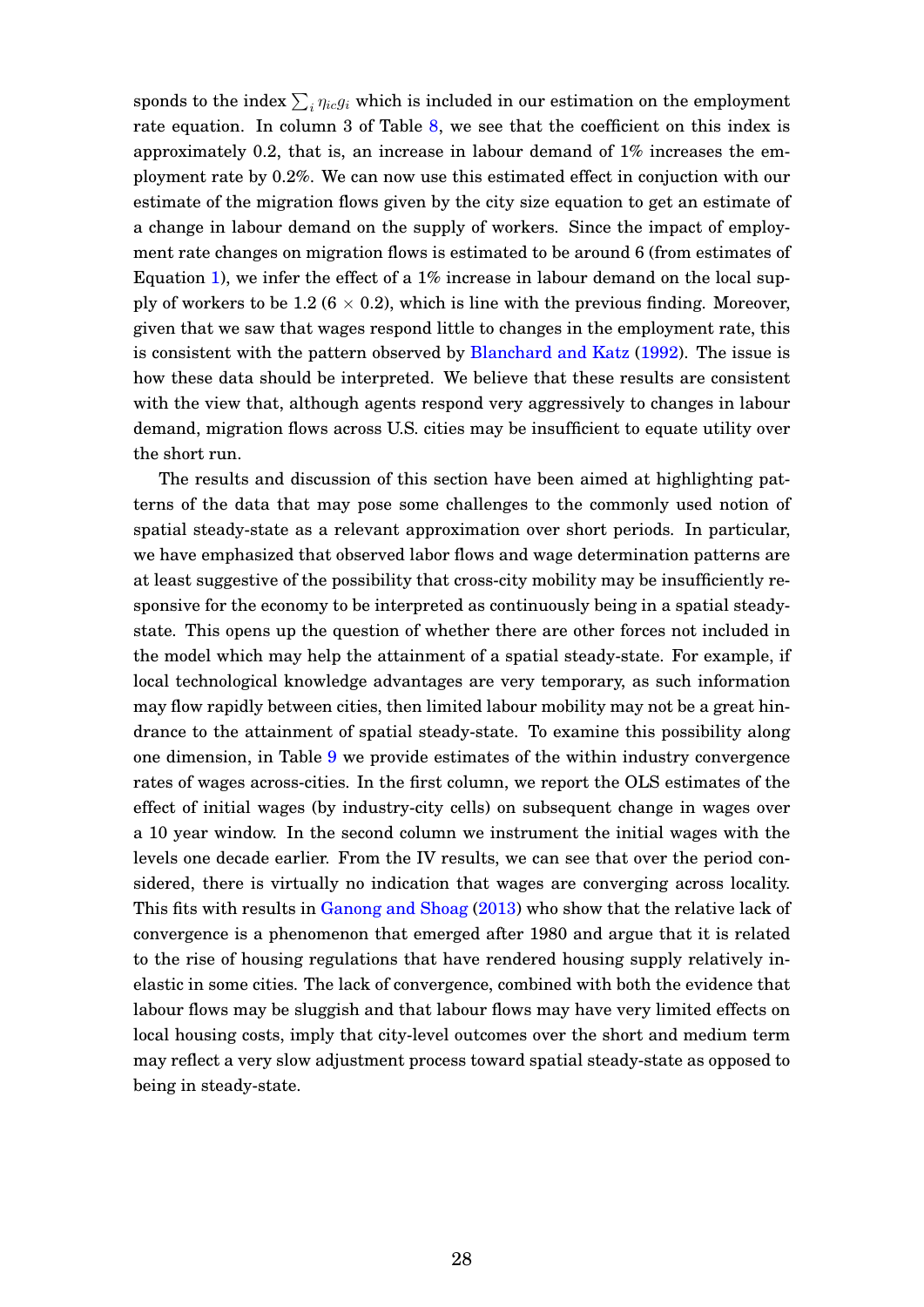## **5 Conclusion**

In this paper, we present and empirically evaluate a search and bargaining model in a spatial equilibrium setting. Building on previous work, [Beaudry et al.](#page-30-0) [\(2012,](#page-30-0) [2013\)](#page-30-1), we extend a search and bargaining model with multiple industries and cities to allow for agglomeration or congestion externalities. In contrast to Walrasian spatial equilibrium setups, our model is characterized by search frictions and wage bargaining, giving rise to equilibrium unemployment. We empirically evaluate the implications gained from a spatial equilibrium model with these additional characteristics using U.S. Census and ACS data on cities over 1970-2007.

The structure of our model gives rise to a system of four equations that jointly determine city size, housing costs, wages and employment rates. The model makes clear endogeneity concerns and helps derive instruments with which can be used to identify key parameters. Our instruments use national-level patterns to predict industrial composition shifts that affect the outside options, and, hence, wages, of workers at the local level. Using this idea, we are able to identify the effect of wages on variables of interest and evaluate the relative importance of wages and employment opportunities for migration decisions. We find that, consistent with [Blanchard](#page-30-6) [and Katz](#page-30-6) [\(1992\)](#page-30-6), households are much more responsive to changes in local employment rates than to wages. Our results suggest that migration responses are nearly three times larger for changes in employment rates compared to changes in wages.

The relative responsiveness of migration to changes in wages and employment rates is important since the high sensitivity of migration decisions to local unemployment previously documented in the literature – and confirmed here– is often taken as evidence that mobility is likely sufficient strong to assure that utility is always equalized across localities. However, the much smaller effect on mobility we find for wages cast some doubt regarding the validity of such an inference. We also found other pieces of evidence supporting the idea that utility may not be constantly equalized across localities. In particular, we find that for the majority of the cities in our sample, housing prices do not respond significantly to migration, with the exception of a few land constrained cities which respond strongly to worker inflows. Thus, for the unconstrained, elastic housing supply cities, the unresponsiveness of housing prices to migration puts into question their role for equating utility across cities. Further, our observation that local wages respond weakly but significantly to changes in local housing costs provides some support to an out-of-steady-state interpretation of the data. These estimates also provide insight regarding the relative importance of the effect of housing costs on wages versus the effect of local wages on housing cost. We find that housing costs respond very strongly to wages – in a proportion near to one-to-one, while the direct effect of housing cost on wages is found to be 5 times smaller.

Finally, although our model incorporates possible agglomeration externalities, we find little evidence of their existence, either positive or negative, over the medium term, ten-year windows that we examine. Taken together with our other results, this provides insight into the nature of the spatial equilibrium process across U.S. cities over 10-year periods. For the majority of the cities in our sample, housing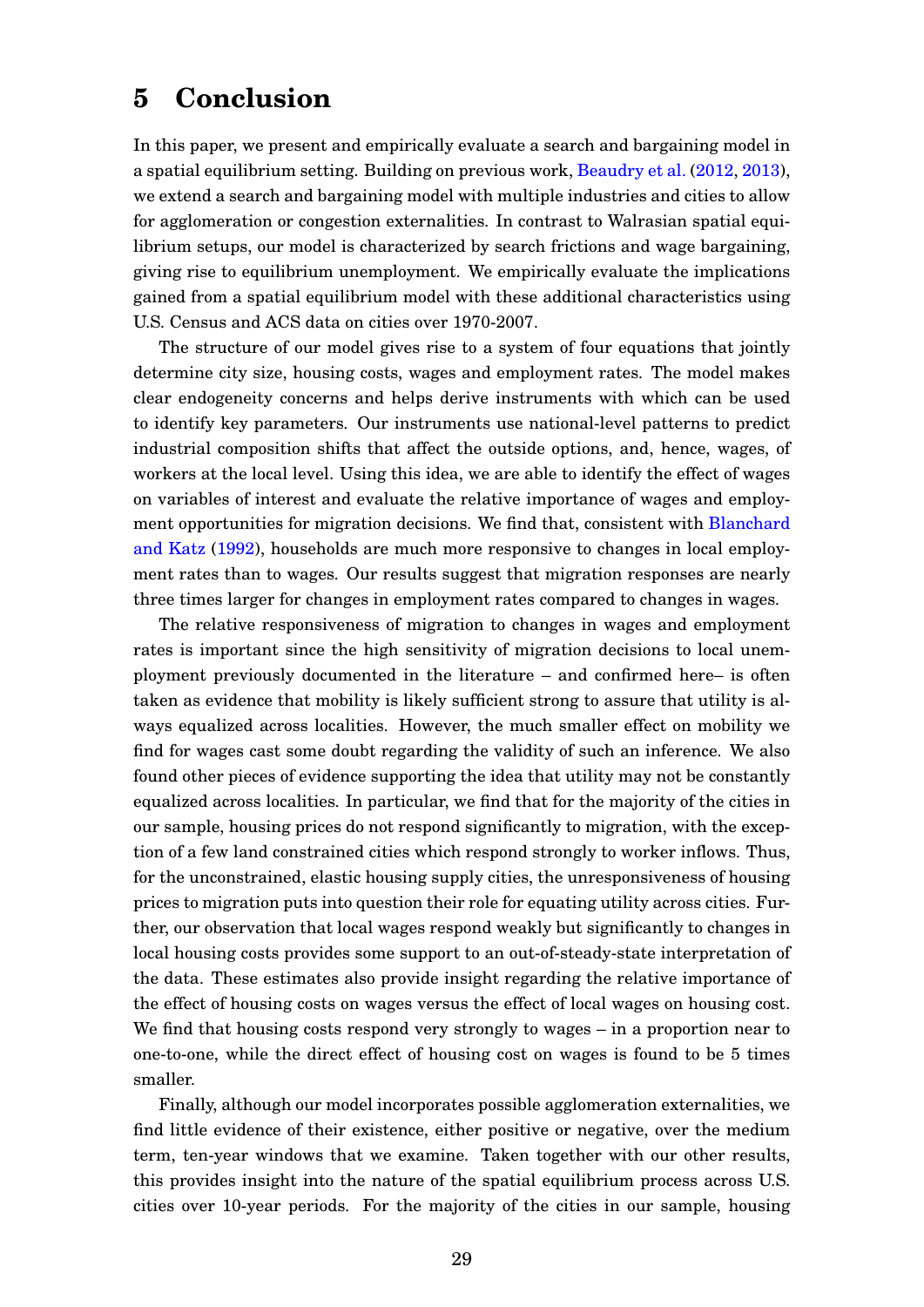prices do not respond to migration, implying that the spatial equilibrium has a recursive structure – local technology dictates a city's wage structure, employment rate and housing costs. Agents relocate across cities in response to differences between cities, but their movements have very little feedback effects. This, in turn, implies significant migration frictions, otherwise individuals would tend to end up in only a few cities.

## **References**

- <span id="page-30-2"></span>Amior, M. (2012). Housing Costs and Local Earnings Inequality. Technical report, Department of Economics, University College London.
- <span id="page-30-9"></span>Anderson, T. and Rubin, H. (1949). Estimation of the parameters of a single equation in a complete system of stochastic equations. *The Annals of Mathematical Statistics*, 20:46–63.
- <span id="page-30-8"></span>Angrist, J. D. and Pichke, J.-S. (2009). *Mostly Harmless Econometrics: An Empiricist's Companion*. Princeton University Press.
- <span id="page-30-5"></span>Bartik, T. J. (1991). *Who Benefits from State and Local Economic Development Policies?* Kalamazoo, MI: W.E. Upjohn Institute for Employment Research.
- <span id="page-30-0"></span>Beaudry, P., Green, D. A., and Sand, B. M. (2012). Does Industrial Composition Matter for Wages? A test of search and bargaining theory. *Econometrica*, 80(3):1063– 1104.
- <span id="page-30-1"></span>Beaudry, P., Green, D. A., and Sand, B. M. (2013). How Elastic is the Job Creation Curve?
- <span id="page-30-4"></span>Behrens, K., Duranton, G., and Robert-Nicoud, F. (2012). Productive cities: Sorting, selection and agglomeration. Technical Report 7922, C.E.P.R.
- <span id="page-30-6"></span>Blanchard, O. and Katz, L. (1992). Regional Evolutions. *Brookings Papers on Economic Activity. Microeconomics*.
- <span id="page-30-11"></span>Borjas, G. J., Freeman, R. B., and Katz, L. F. (1996). Searching for the Effect of Immigration on the Labor Market. *The American Economic Review, Papers and Proceedings*, 86(2):246–251.
- <span id="page-30-10"></span>Card, D. (1990). The impact of the Mariel boatlift on the Miami labor market. *Industrial and Labor Relations Review*, 43(2):245–257.
- <span id="page-30-3"></span>Combes, P.-P., Duranton, G., Gobillon, L., Puga, D., and Roux, S. (2012). The Productivity Advantages of Large Cities: Distinguishing Agglomeration From Firm Selection. *Econometrica*, 80(6):2543–2594.
- <span id="page-30-7"></span>Dahl, G. (2002). Mobility and the return to education: Testing a Roy model with multiple markets. *Econometrica*, 70(6):2367–2420.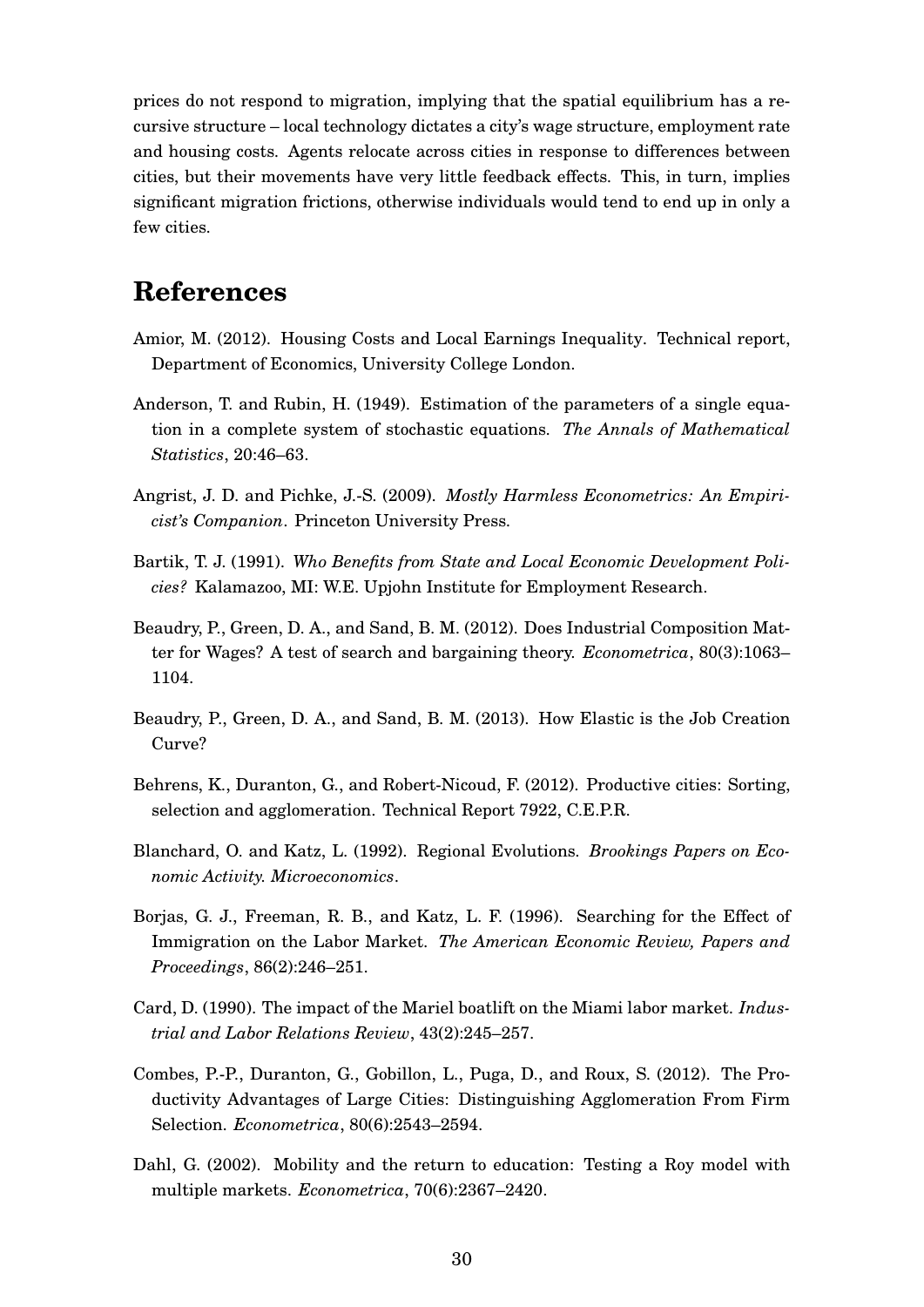- <span id="page-31-7"></span>Davis, D. and Dingel, J. (2012). A Spatial Knowledge Economy. Technical Report 18188, National Bureau of Economic Research.
- <span id="page-31-14"></span>Deaton, A. and Lubotsky, D. (2003). Mortality, inequality and race in American cities and states. *Social science & medicine*, 56(6):1139–53.
- <span id="page-31-11"></span>Duranton, G. and Overman, H. G. (2005). Testing for localization using micro- geographic data Testing for Localisation Using Micro-Geographic Data. *Review of Economic Studies*, 72(4):1077–1106.
- <span id="page-31-5"></span>Fonseca, R., Lopez-garcia, P., and Pissarides, C. A. (2001). Entrepreneurship, startup costs and employment. *European Economic Review*, (45):692–705.
- <span id="page-31-12"></span>Ganong, P. and Shoag, D. (2013). Why Has Regional Income Convergence in the U.S. Declined? Technical Report No. RWP12-028, Harvard Kennedy School.
- <span id="page-31-2"></span>Glaeser, E. L. and Gottlieb, J. D. (2009). The Wealth of Cities: Agglomeration Economies and Spatial Equilibrium in the United States. *Journal of Economic Literature*, 47(4):983–1028.
- <span id="page-31-9"></span>Lewis, E. (2004). How Did the Miami Labor Market Absorb the Mariel Immigrants? Technical Report 04-3, Federal Reserve Bank of Philadelphia.
- <span id="page-31-10"></span>Melo, P. C., Graham, D. J., and Noland, R. B. (2009). A meta-analysis of estimates of urban agglomeration economies. *Regional Science and Urban Economics*, 39(3):332–342.
- <span id="page-31-3"></span>Moretti, E. (2011). Local labor markets. In Ashenfelter, O. and Card, D., editors, *Handbook of Labor Economics*, volume 4, chapter 14. Elsevier, 1st edition.
- <span id="page-31-8"></span>Moretti, E. (2013). Real Wage Inequality. *American Economic Journal: Applied Economics*, 5(1):65–103.
- <span id="page-31-13"></span>Park, J. H. (1994). Estimation of Sheepskin Effects and Returns to Schooling Using he Old and the New CPS Measures of Educational Attainment. Technical Report 717, Princeton University, Industrial Relations Section.
- <span id="page-31-0"></span>Pissarides (2000). *Equilibrium Unemployment Theory*. 2nd ed., Cambridge (MA): MIT Press.
- <span id="page-31-4"></span>Pissarides, C. A. and Wadsworth, J. (1989). Unemployment and the Inter-Regional Mobility of Labour. *The Economic Journal*, 99(397):739–755.
- <span id="page-31-6"></span>Rappaport, J. (2007). Moving to nice weather. *Regional Science and Urban Economics*, 37(3):375–398.
- <span id="page-31-1"></span>Roback, J. (1982). Wages, Rents, and the Quality of Life. *The Journal of Political Economy*, 90(6):1257–1278.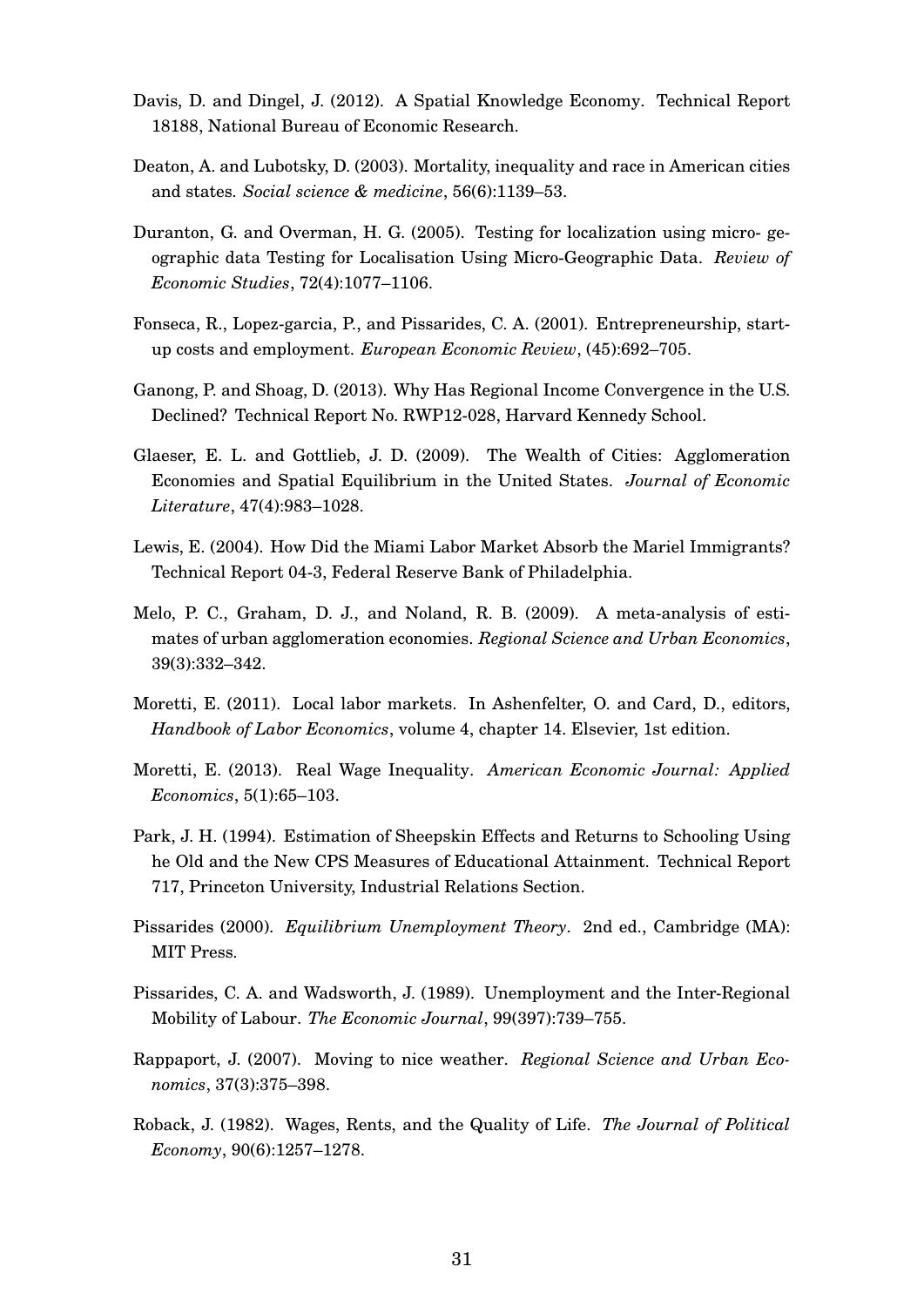- <span id="page-32-0"></span>Rogerson, R., Shimer, R., and Wright, R. (2005). Search-Theoretic Models of the Labor Market: A Survey. *Journal of Economic Literature*, XLIII(December):959– 988.
- <span id="page-32-4"></span>Rosenthal, S. S. and Strange, W. C. (2003). Geography, Industrial Organization, and Agglomeration. *Review of Economics and Statistics*, 85(2):377–393.
- <span id="page-32-3"></span>Rosenthal, S. S. and Strange, W. C. (2004). Evidence on the Nature and Sources of Agglomeration Economies. In Henderson, J. V. and Thisse, J. F., editors, *Handbook of Urban and Regional Economics*, volume 4, chapter 49, pages 2119–2171. Elsevier, 1st edition.
- <span id="page-32-5"></span>Ruggles, S., Alexander, T. J., Genadek, K., Goeken, R., and Schroeder, Matthew B. Sobek, M. (2010). Integrated Public Use Microdata Series: Version 5.0 [Machinereadable database]. Technical report, University of Minnesota.
- <span id="page-32-1"></span>Saiz, A. (2010). The geographic determinants of housing supply. *The Quarterly Journal of Economics*, 125(3):1253–1296.

# <span id="page-32-2"></span>**A Data**

The Census data was obtained with extractions done using the IPUMS system (see [Ruggles et al.](#page-32-5) [\(2010\)](#page-32-5). The files were the 1980 5% State (A Sample), 1990 State, 2000 5% Census PUMS, and the 2007 American Community Survey. For 1970, Forms 1 and 2 were used for the Metro sample. The initial extraction includes all individuals aged 20 - 65 not living in group quarters. All calculations are made using the sample weights provided. For the 1970 data, we adjust the weights for the fact that we combine two samples. We focus on the log of weekly wages, calculated by dividing wage and salary income by annual weeks worked. We impute incomes for top coded values by multiplying the top code value in each year by 1.5. Since top codes vary by State in 1990 and 2000, we impose common top-code values of 140, 000 in 1990 and 175, 000 in 2000.

A consistent measure of education is not available for these Census years. We use indicators based on the IPUMS recoded variable EDUCREC that computes comparable categories from the 1980 Census data on years of school completed and later Census years that report categorical schooling only. To calculate potential experience (age minus years of education minus six), we assign group mean years of education from Table 5 in [Park](#page-31-13) [\(1994\)](#page-31-13) to the categorical education values reported in the 1990 and 2000 Censuses.

Census definitions of metropolitan areas are not comparable over time since, in general, the geographic areas covered by them increase over time and their definitions are updated to reflect this expansion. The definition of cities we use attempts to maximize geographic comparability over time and roughly correspond to 1990 definitions of MSAs provided by the U.S. Office of Management and Budget. $32$  To create

<span id="page-32-6"></span><sup>32</sup>See http://www.census.gov/population/estimates/pastmetro.html for details.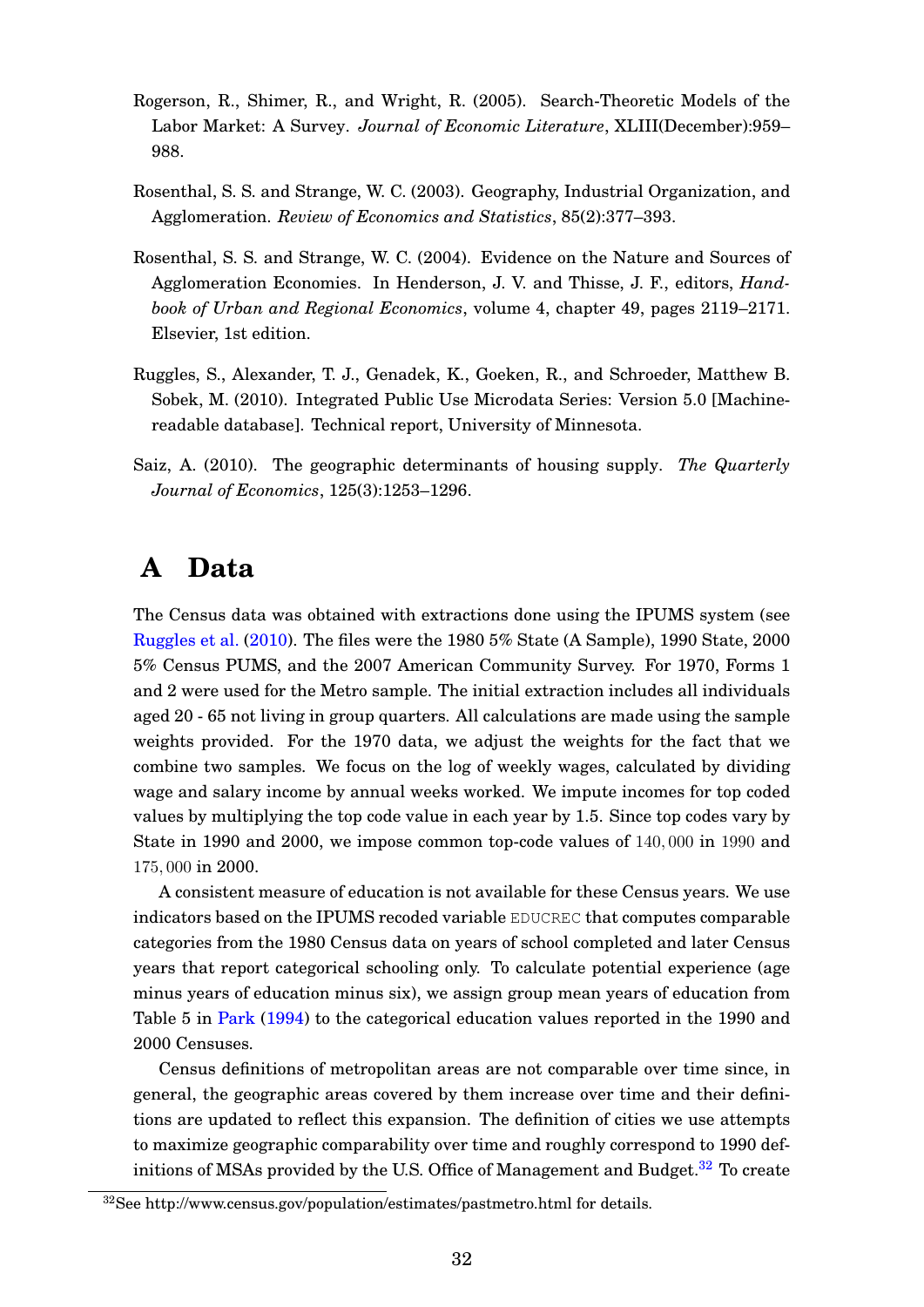geographically consistent MSAs, we follow a procedure based largely on [Deaton and](#page-31-14) [Lubotsky](#page-31-14) [\(2003\)](#page-31-14) which uses the geographical equivalency files for each year to assign individuals to MSAs or PMSAs based on FIPs state and PUMA codes (in the case of 1990 and 2000) and county group codes (for 1970 and 1980). Each MSA label we use is essentially defined by the PUMAs it spans in 1990. Once we have this information, the equivalency files dictate what counties to include in each city for the other years. Since the 1970 county group definitions are much courser than those in later years, the number of consistent cities we can create is dictated by the 1970 data. This process results in our having 152 MSAs that are consistent across all our sample years. Code for this exercise was generously provided by Ethan G. Lewis.

We use an industry coding that is consistent across Censuses and is based on the IPUMS recoded variable IND1950, which recodes census industry codes to the 1950 definitions. This generates 144 consistent industries.<sup>[33](#page-33-0)</sup>

Our measure of housing prices follows [Moretti](#page-31-8) [\(2013\)](#page-31-8). In particular, we use the IPUMs variable "gross monthly rent" called RENTGRS. This measure includes the contract rent plus utility costs, and IPUMs suggests that it is more comparable across individuals than "contract monthly rent". However, we find very similar results using either measure. As in [Moretti](#page-31-8) [\(2013\)](#page-31-8), we limit the sample to rental units with 2 or 3 bedrooms, and we correct for top coding by multiplying top-coded values by 1.3.

## **A.1 Geographic Data**

City geographic data on land availability and estimated housing supply elasticity were downloaded from Albert Saiz's web page found here:

http://real.wharton.upenn.edu/ saiz/SUPPLYDATA.zip [Saiz](#page-32-1) [\(2010\)](#page-32-1) provides a detailed description on the construction of this data.

### **A.2 Climate Instruments**

The data we use for the city climate variables comes from the 1988 edition of the County and City Data Book.<sup>[34](#page-33-1)</sup> We extract the following metro area variables:

- 1. Average daily temperature in July
- 2. Average daily high temperature in July
- 3. Average daily temperature in January
- 4. Average daily low temperature in January
- 5. Annual precipitation
- 6. Annual degree cooling days
- 7. Annual degree heating days

The data are consistent with the idea that mild climates have become more desirable over time, consistent with our hypothesis of the changing valuation of climate as a city amenity.

<span id="page-33-1"></span><span id="page-33-0"></span><sup>33</sup>See http://usa.ipums.org/usa-action/variableDescription.do?mnemonic=IND1950 for details. <sup>34</sup>Details can be found here: http://www.icpsr.umich.edu/icpsrweb/ICPSR/studies/9251.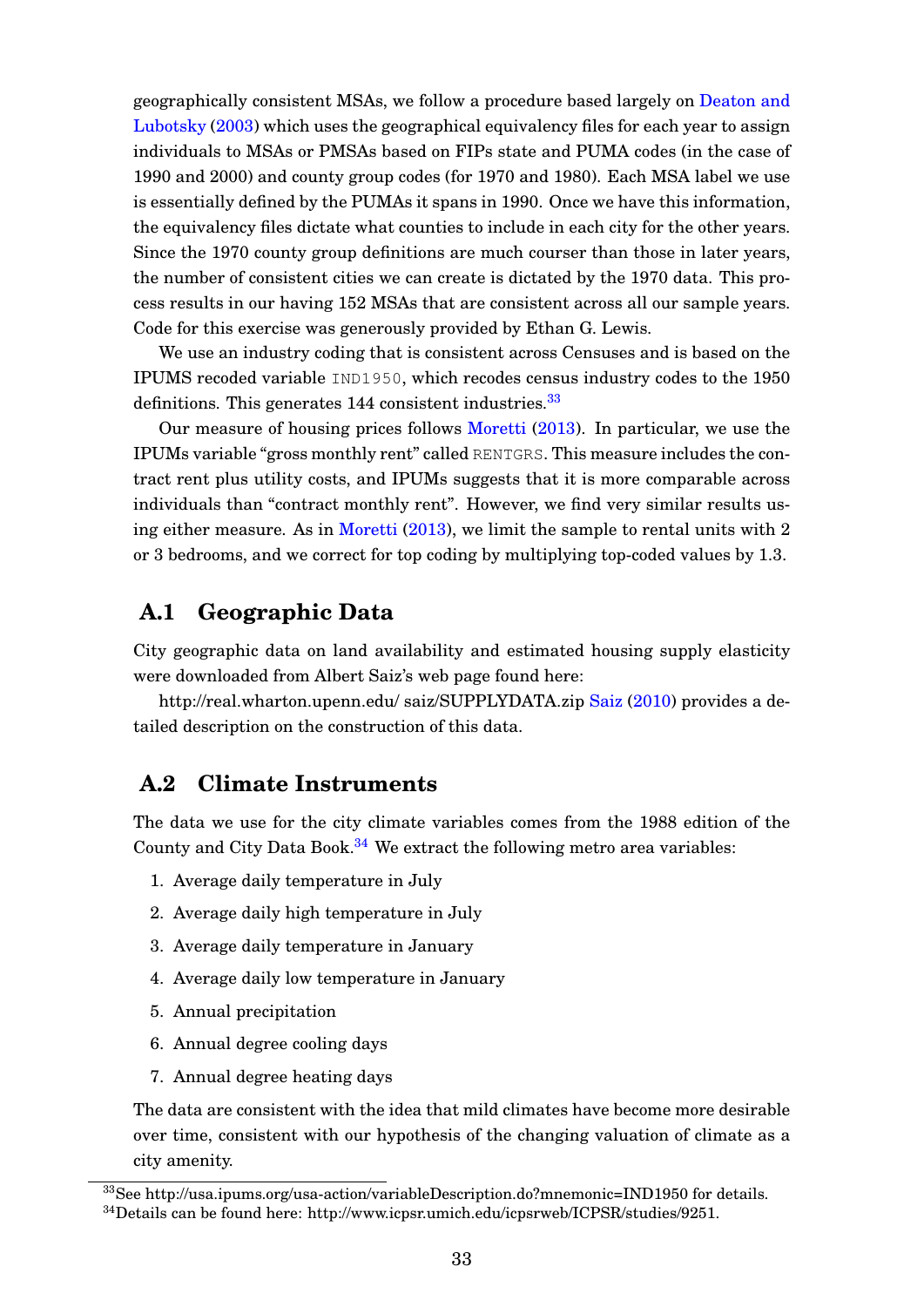<span id="page-34-0"></span>

|                                | <b>OLS</b> |                         | IV                      |                      |
|--------------------------------|------------|-------------------------|-------------------------|----------------------|
|                                | (1)        | (2)                     | (3)                     | (4)                  |
| $\Delta w_{ct}$                | 0.47       | $3.17*$                 | 2.74                    | 2.34                 |
|                                | (0.28)     | (1.43)                  | (1.51)                  | (1.31)               |
| $\Delta \log \frac{E}{L_{ct}}$ | 0.0082     | $5.43*$                 | $7.79*$                 | $6.60*$              |
|                                | (0.30)     | (2.00)                  | (2.38)                  | (1.93)               |
| $\Delta \log p_{ct}^h$         | $-0.022$   | $-1.27$                 | $-1.44$                 | $-0.94$              |
|                                | (0.16)     | (0.93)                  | (1.15)                  | (0.93)               |
| $\operatorname{Year}$          | Yes        | Yes                     | Yes                     | Yes                  |
| Observations                   | 568        | 568                     | 568                     | 568                  |
| $R^2$                          |            |                         |                         |                      |
| IV Set:                        |            | $IV1, IV3, u \cdot IV3$ | $IV2, IV3, u \cdot IV3$ | IV1, IV2, IV3, u IV3 |
| F-Stats:                       |            |                         |                         |                      |
| $\Delta w_{ct}$                |            | 49.09                   | 46.11                   | 60.93                |
| $\Delta \log \frac{E}{L_{ct}}$ |            | 7.15                    | 12.65                   | 9.98                 |
| $\Delta \log p_{ct}^h$         |            | 39.37                   | 39.12                   | 35.51                |
| $RF$ $F$ -test:                |            | 12.33                   | 12.00                   | 9.21                 |
| $AP$ p.val:                    |            |                         |                         |                      |
| $\Delta w_{ct}$                |            | 0.00                    | 0.00                    | 0.00                 |
| $\Delta \log \frac{E}{L_{ct}}$ |            | 0.00                    | 0.00                    | 0.00                 |
| $\Delta \log p_{ct}^h$         |            | 0.00                    | 0.00                    | 0.00                 |
| Over-id. p-val                 |            |                         |                         | 0.19                 |

Table 1: Estimate of City Size Equation [\(16\)](#page-9-0): Decadal Change in Population

**NOTES**: Standard errors robust to heteroskedasticity are given in parentheses. ( ∗ ) denotes significance at the 5% level. All models estimated on a sample of 142 U.S cities using Census and ACS data for 1970-2007. The dependent variable is the decadal log change in adult population.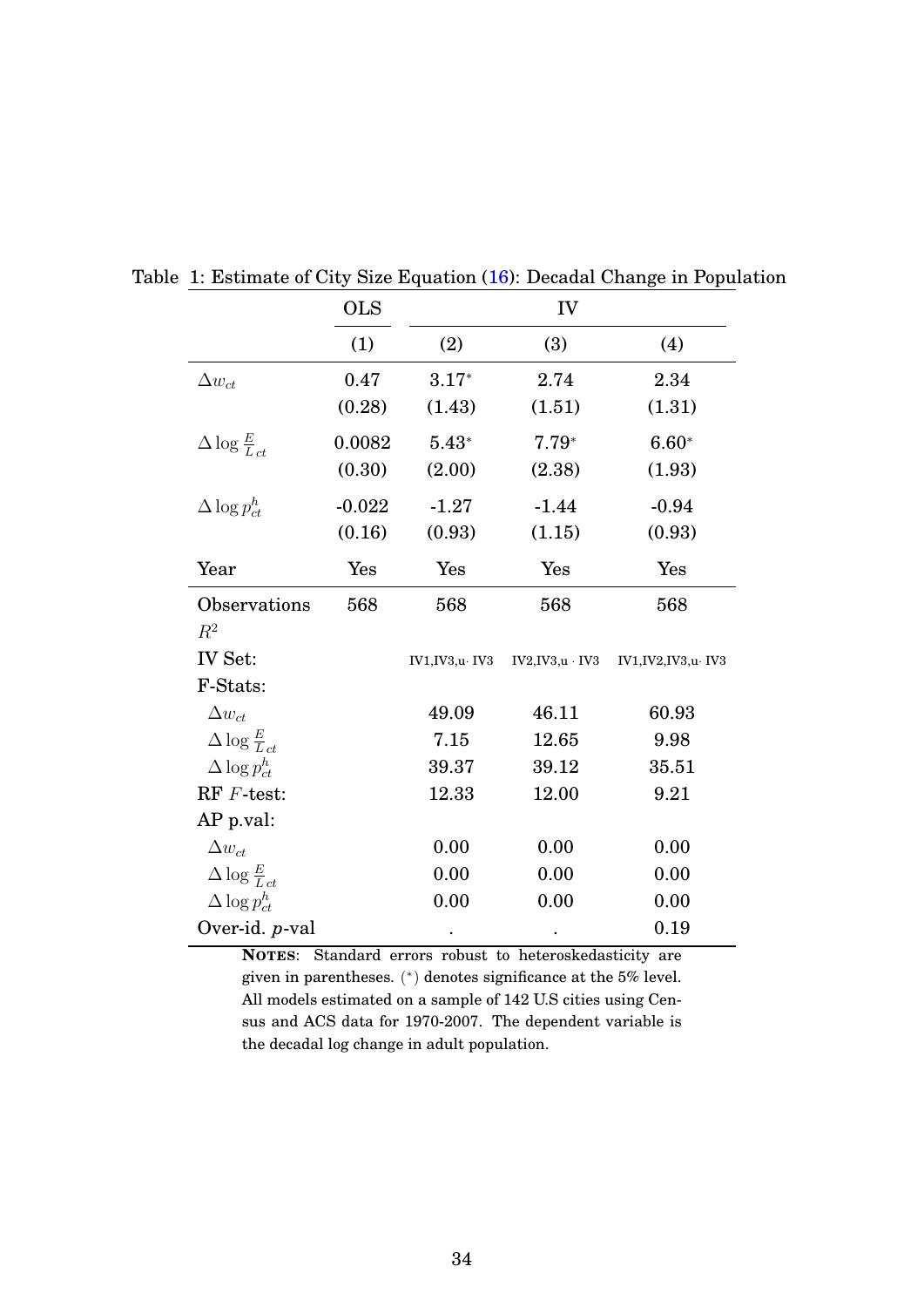<span id="page-35-0"></span>

|                               |                 |                           |                            |                 | Table 2: First Stage: Equation (16) |                          |                 |                           |                        |
|-------------------------------|-----------------|---------------------------|----------------------------|-----------------|-------------------------------------|--------------------------|-----------------|---------------------------|------------------------|
|                               |                 | 20(2)                     |                            |                 | Col(3)                              |                          |                 | Col(4)                    |                        |
|                               | $\bigoplus$     | $\widehat{\mathfrak{D}}$  | වි                         | $\bigoplus$     | $\widehat{\mathbf{e}}$              | $\widehat{\mathfrak{S}}$ |                 | $\circledS$               | $\odot$                |
|                               | $\Delta w_{ct}$ | $\Delta \log \frac{E}{L}$ | $\Delta \log p_{\sigma}^h$ | $\Delta w_{ct}$ | $\Delta \log \frac{E}{L}$           | $\Delta \log p_{ct}^h$   | $\Delta w_{ct}$ | $\Delta \log \frac{E}{L}$ | $\Delta \log p_{ct}^h$ |
| $\overline{\rm{V1}}$          | $5.107*$        | $-0.960*$                 | $7.041*$                   |                 |                                     |                          | 4.112*          | $-0.737*$                 | $5.996*$               |
|                               | (0.520)         | (0.353)                   | (0.929)                    |                 |                                     |                          | (0.512)         | (0.354)                   | (0.967)                |
| IV <sub>2</sub>               |                 |                           |                            | $3.586*$        | $-0.781*$                           | $3.968*$                 | $3.091*$        | $-0.692*$                 | $3.246*$               |
|                               |                 |                           |                            | (0.411)         | (0.228)                             | (0.577)                  | (0.343)         | (0.241)                   | (0.495)                |
| IV <sub>3</sub>               | $-0.0748$       | $0.206*$                  | $-0.236$                   | $0.402*$        | $0.118*$                            | $0.429*$                 | $-0.000748$     | $0.190*$                  | $-0.158$               |
|                               | (0.0765)        | .0537)                    | (0.125)                    | (0.0615)        | (0.0367)                            | (0.109)                  | (0.0726)        | (0.0510)                  | (0.127)                |
| $u\cdot IV3$                  | 0.0919          | 0.0251                    | $0.457*$                   | 0.0134          | 0.0407                              | $0.356*$                 | 0.0584          | 0.0326                    | $0.421*$               |
|                               | (0.0486)        | .0322)                    | (0.0874)                   | (0.0433)        | (0.0315)                            | (0.0819)                 | (0.0414)        | (0.0314)                  | (0.0814)               |
| Observations                  | 568             | 568                       | 568                        | 568             | 568                                 | 568                      | 568             | 568                       | 568                    |
| $R^2$                         |                 |                           |                            |                 |                                     |                          |                 |                           |                        |
| Stordard amare in naranthogas |                 |                           |                            |                 |                                     |                          |                 |                           |                        |

Standard errors in parentheses Standard errors in parentheses

Table for First Stage Table for First Stage

 $* p < 0.05$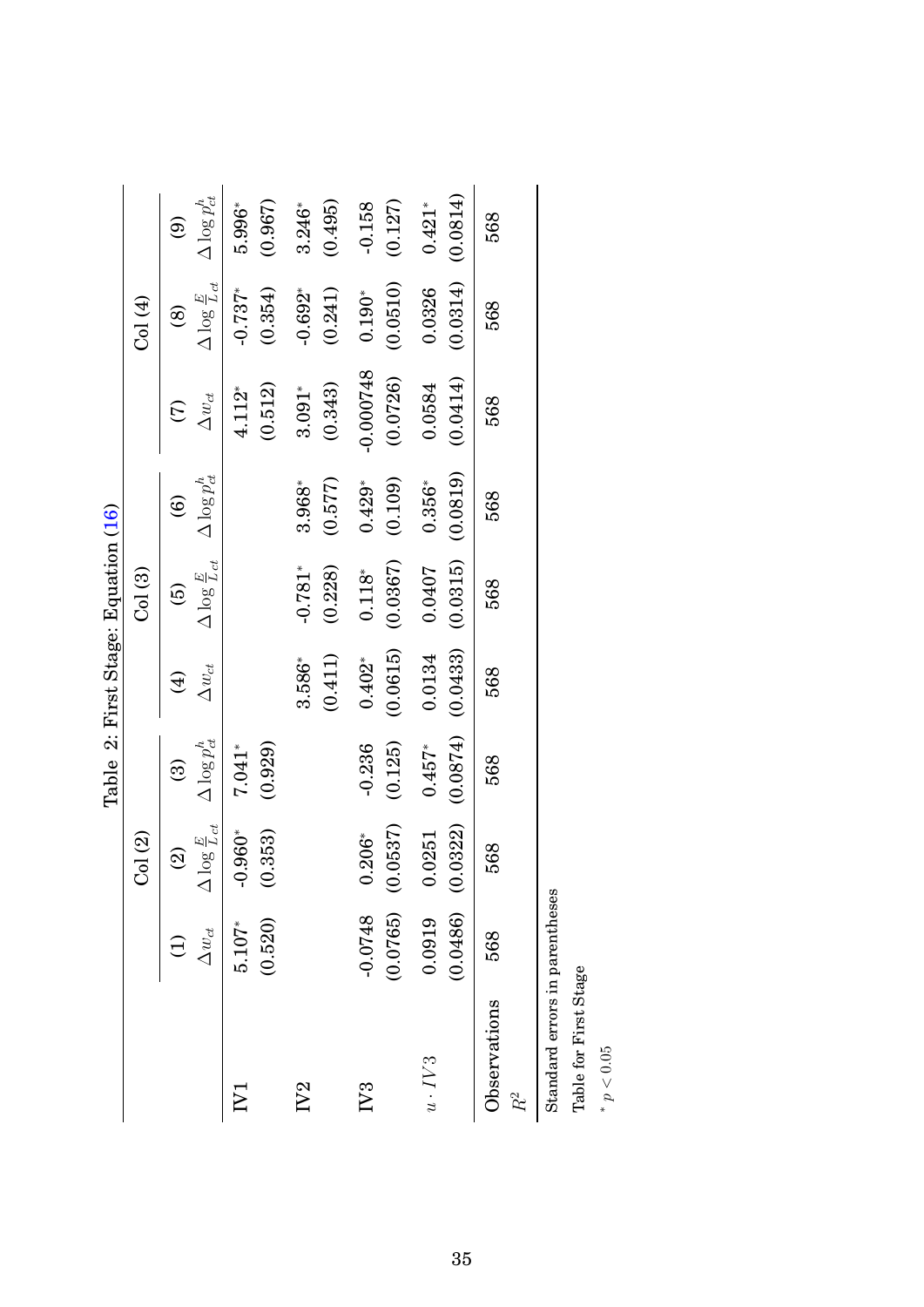<span id="page-36-0"></span>

|                                                |                   |               | <b>Equation 16</b> |               |
|------------------------------------------------|-------------------|---------------|--------------------|---------------|
|                                                | (1)               | (2)           | (3)                | (4)           |
| $\Delta w_{ct} - 0.25 \times \Delta p_{ct}^h$  | $1.64*$           |               |                    |               |
|                                                | (0.47)            |               |                    |               |
| $\Delta w_{ct} - 0.35 \times \Delta p_{ct}^h$  |                   | $2.02*$       |                    |               |
|                                                |                   | (0.60)        |                    |               |
| $\Delta w_{ct} - 0.40 \times \Delta p_{ct}^h$  |                   |               | $2.28*$            |               |
|                                                |                   |               | (0.70)             |               |
| $\Delta w_{ct} - 0.45 \times \Delta p_{ct}^h$  |                   |               |                    | $2.61^*$      |
|                                                |                   |               |                    | (0.83)        |
| $\Delta \log \frac{E}{L}$ <sub>ct</sub>        | $6.40*$           | $6.54*$       | $6.64*$            | $6.77*$       |
|                                                | (1.71)            | (1.74)        | (1.77)             | (1.80)        |
| Year                                           | Yes               | Yes           | Yes                | Yes           |
| Observations                                   | 568               | 568           | 568                | 568           |
| $R^2$                                          |                   |               |                    |               |
| IV Set:                                        | $\rm IV1,IV2,IV3$ | IV1, IV2, IV3 | IV1,IV2,IV3        | IV1, IV2, IV3 |
| F-Stats:                                       |                   |               |                    |               |
| $\Delta w_{ct} - \alpha \cdot \Delta p_{ct}^h$ | 74.36             | 57.46         | 45.63              | 33.47         |
| $\Delta \log \frac{E}{L}$                      | 12.51             | 12.51         | 12.51              | 12.51         |
| $RF$ $F$ -test:                                | 11.93             | 11.93         | 11.93              | 11.93         |
| AP p.val:                                      |                   |               |                    |               |
| $\Delta w_{ct} - \alpha \cdot \Delta p_{ct}^h$ | 0.00              | 0.00          | 0.00               | 0.00          |
| $\Delta \log \frac{E}{L}$ <sub>ct</sub>        | 0.00              | 0.00          | 0.00               | 0.00          |
| Over-id. <i>p</i> -val                         | 0.22              | 0.20          | 0.19               | 0.17          |

Table 3: Estimate of City Size Equation [\(16\)](#page-9-0) with Real Wages: Decadal Change in Population

**NOTES**: Standard errors robust to heteroskedasticity are given in parentheses. ( ∗ ) denotes significance at the 5% level. All models estimated on a sample of 142 U.S cities using Census and ACS data for 1970-2007. The dependent variable is the decadal log change in adult population.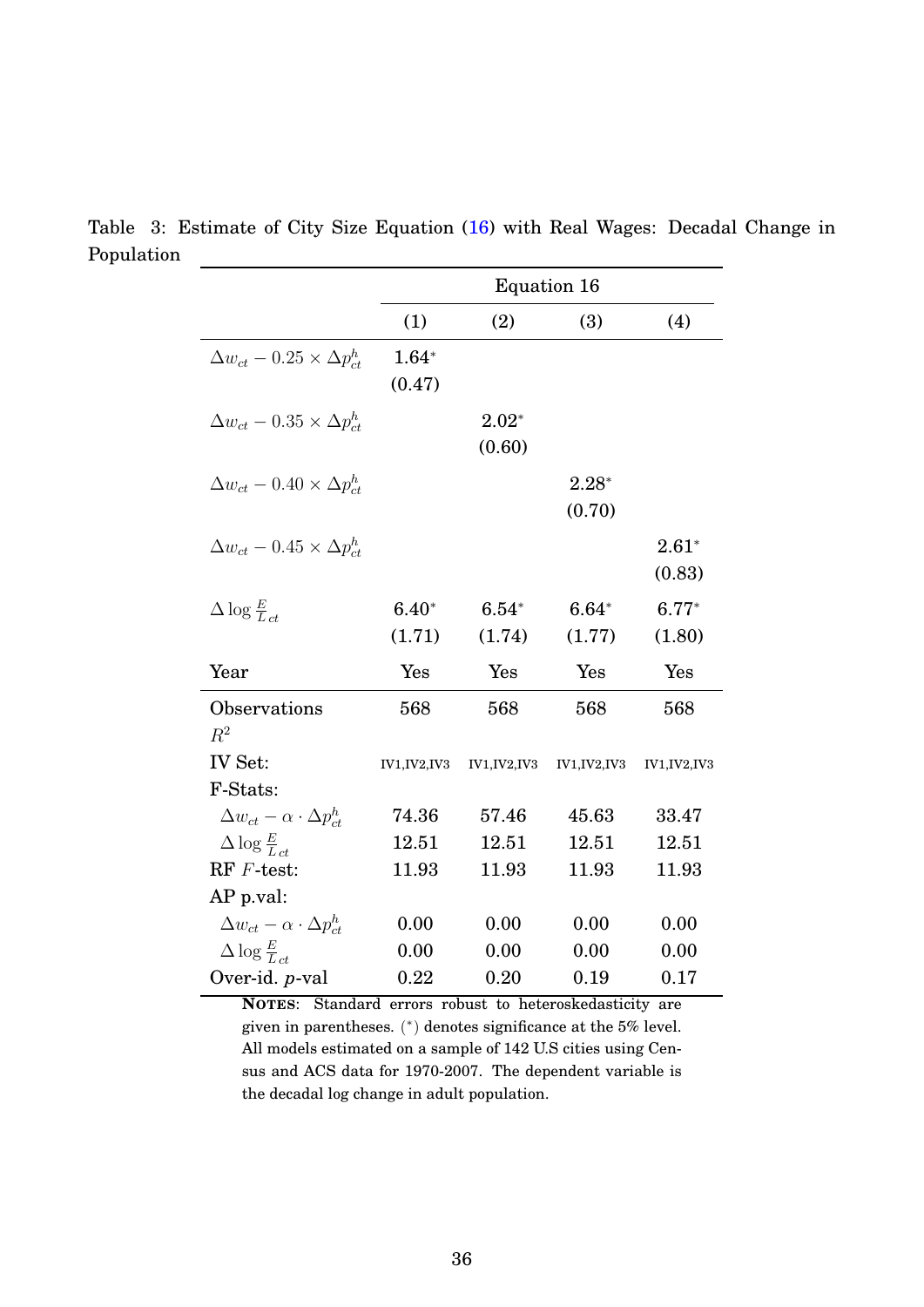<span id="page-37-0"></span>

|                                       | <b>OLS</b> | IV                           |          |
|---------------------------------------|------------|------------------------------|----------|
|                                       | (1)        | (2)                          | (3)      |
| $\Delta w_{ct}$                       | $1.27*$    | $1.25*$                      | $1.28*$  |
|                                       | (0.045)    | (0.093)                      | (0.079)  |
| $\Delta \log L_c$                     | $0.059*$   | $0.28*$                      |          |
|                                       | (0.030)    | (0.086)                      |          |
| $e \cdot \Delta \log L_c$             | $-0.028*$  | $-0.12*$                     |          |
|                                       | (0.013)    | (0.028)                      |          |
| $e \cdot [e \lt .2] \cdot \Delta L_c$ |            |                              | $0.057*$ |
|                                       |            |                              | (0.027)  |
| $e \cdot [e \lt .4] \cdot \Delta L_c$ |            |                              | $-0.16$  |
|                                       |            |                              | (0.085)  |
| $e \cdot [e \lt .6] \cdot \Delta L_c$ |            |                              | 0.060    |
|                                       |            |                              | (0.084)  |
| $e \cdot [e < .8] \cdot \Delta L_c$   |            |                              | $-0.13$  |
|                                       |            |                              | (0.077)  |
| $e \cdot [e < 1] \cdot \Delta L_c$    |            |                              | 0.017    |
|                                       |            |                              | (0.031)  |
| Constant                              | $0.76*$    | $0.75*$                      | $0.76*$  |
|                                       | (0.0090)   | (0.019)                      | (0.0086) |
| Year                                  | Yes        | $\operatorname{Yes}$         | Yes      |
| Observations                          | 568        | 568                          | 568      |
| $\,R^2$                               |            |                              |          |
| IV Set:                               |            | $IV1, IV2, IV3, u \cdot IV3$ | IV1, IV2 |
| F-Stats:<br>$\Delta w_{ct}$           |            | 60.58                        | 105.59   |
| $\Delta \log L_c$                     |            | 9.21                         |          |
| $e \cdot \Delta \log L_c$             |            | 10.88                        |          |
| $RF$ $F$ -test:                       |            | 35.51                        | 51.36    |
| AP p.val:                             |            |                              |          |
| $\Delta w_{ct}$                       |            | 0.00                         | 0.00     |
| $\Delta \log L_c$                     |            | 0.00                         |          |
| $e \cdot \Delta \log L_c$             |            | 0.00                         |          |
| Over-id. p-val                        |            | 0.06                         | 0.04     |

Table 4: Estimates of Housing Price Equation [\(17\)](#page-9-1): Decadal Change in Housing Cost

**NOTES**: Standard errors robust to heteroskedasticity are given in parentheses. ( ∗ ) denotes significance at the 5% level. All models estimated on a sample of 142 U.S cities using Census and ACS data for 1970-2007. Th<mark>egt</mark>ependent variable is the decadal log change in the price of 2 or 3 bedroom units .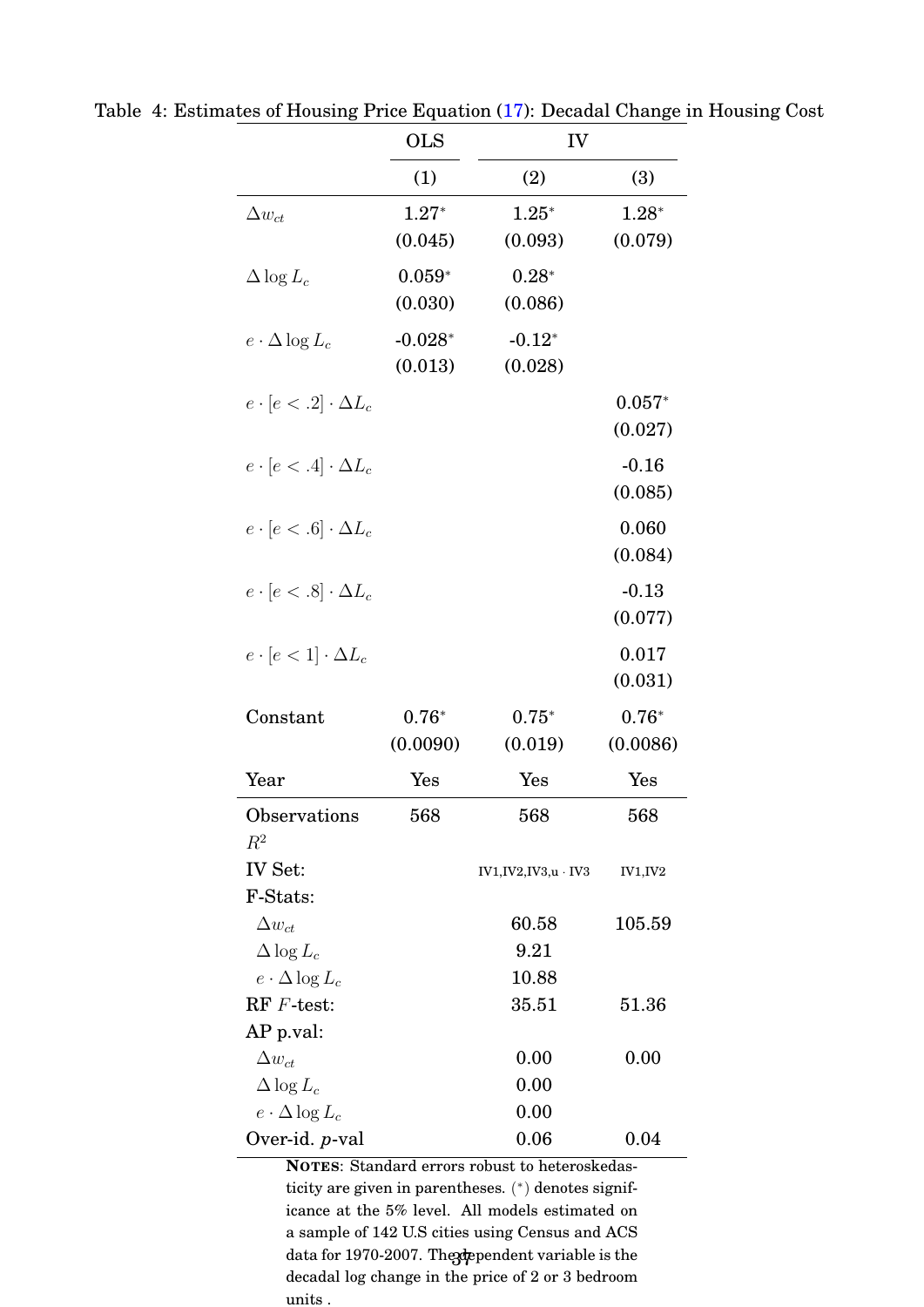<span id="page-38-0"></span>

|                                         | $_{\rm OLS}$ | IV                   |                     |
|-----------------------------------------|--------------|----------------------|---------------------|
|                                         | (1)          | (2)                  | (3)                 |
| $\Delta R_{ct}$                         | $2.53*$      | $4.34*$              | $2.80*$             |
|                                         | (0.23)       | (1.62)               | (0.43)              |
| $\Delta \log \frac{E}{L}$               | $0.25*$      | 1.61                 | 0.047               |
|                                         | (0.061)      | (1.54)               | (0.25)              |
| $\Delta \log L_c$                       | 0.023        | $-0.25$              | $-0.028$            |
|                                         | (0.016)      | (0.23)               | (0.038)             |
| Year $\times$ Ind.                      | Yes          | Yes                  | Yes                 |
| Observations                            | 31978        | 31978                | 31978               |
| $R^2$                                   |              |                      |                     |
| <b>IV</b> Set:                          |              | IV1-3, $u \cdot$ IV3 | IV1-3, $u$ IV3, $C$ |
| F-Stats:                                |              |                      |                     |
| $\Delta R_{ct}$                         |              | 167.54               | 91.52               |
| $\Delta \log \frac{E}{L}$ <sub>ct</sub> |              | 7.69                 | 4.87                |
| $\Delta \log L_c$                       |              | 16.47                | 21.01               |
| $RF$ $F$ -test:                         |              | 18.77                | 10.48               |
| AP p.val:                               |              |                      |                     |
| $\Delta R_{ct}$                         |              | 0.00                 | 0.00                |
| $\Delta \log \frac{E}{L_{ct}}$          |              | 0.33                 | 0.00                |
| $\Delta \log L_c$                       |              | 0.08                 | 0.00                |
| Over-id. <i>p</i> -val                  |              | 0.31                 | 0.28                |

Table 5: Estimates of Wage Equation [\(21\)](#page-12-0): Decadal Change in Wages

**NOTES**: Standard errors robust to heteroskedasticity and clustering on cityXyear are given in parentheses. (\*) denotes significance at the 5% level. All models estimated on a sample of 142 U.S cities using Census and ACS data for 1970-2007. The dependent variable is the decadal change in regression adjusted city-industry wages.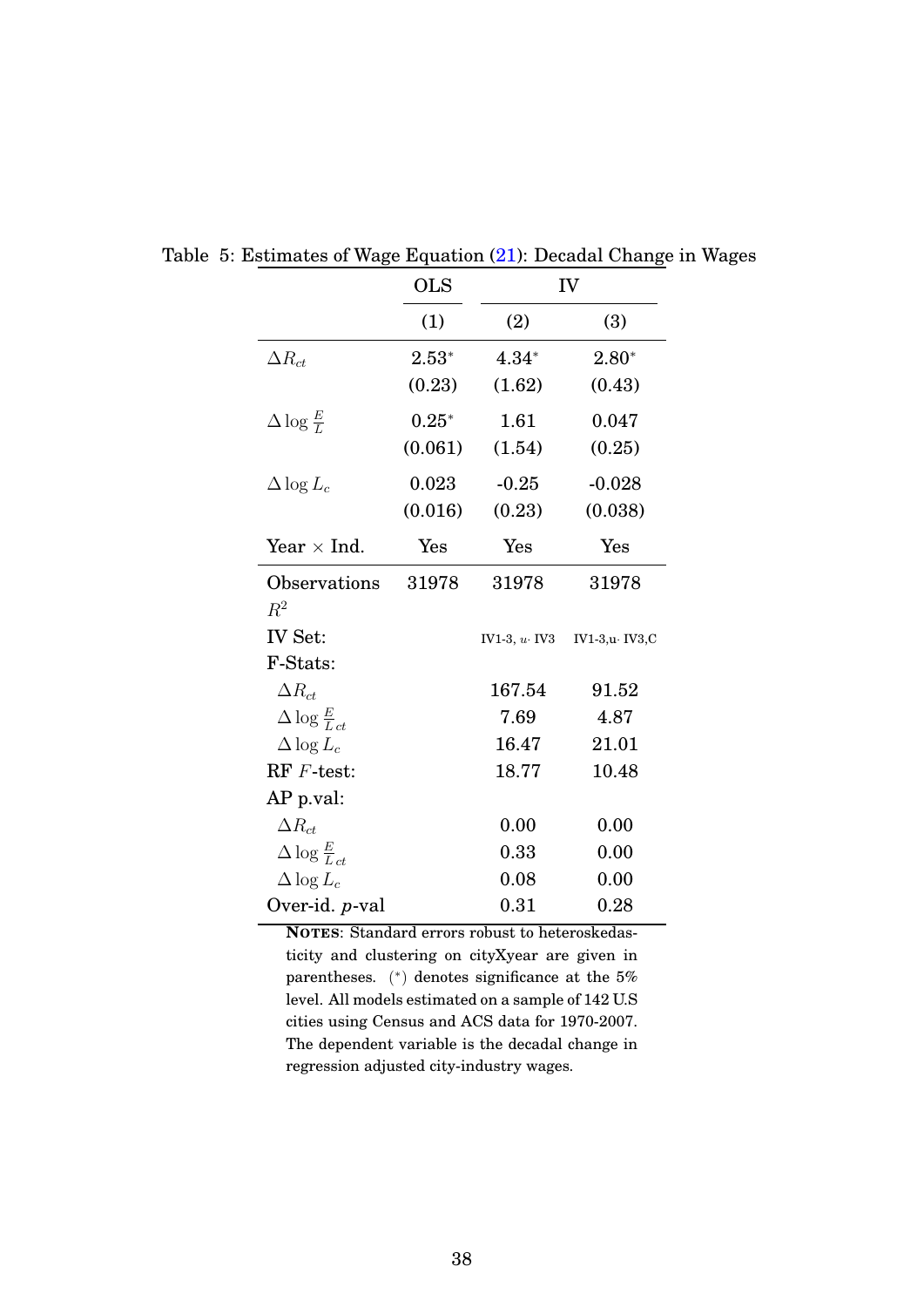<span id="page-39-0"></span>

|                                | $_{\rm OLS}$ | IV                    |           |
|--------------------------------|--------------|-----------------------|-----------|
|                                | (1)          | (2)                   | (3)       |
| $\sum_i \eta_i (w_{ic} - w_i)$ | $0.14*$      | $-0.27*$              | $-0.30*$  |
|                                | (0.032)      | (0.090)               | (0.095)   |
| $\Delta \log L_c$              | $-0.0063$    | 0.010                 | $-0.021$  |
|                                | (0.010)      | (0.094)               | (0.040)   |
| $\sum_i \eta_{ic} \cdot g_i$   | $0.10*$      | 0.19                  | $0.24*$   |
|                                | (0.043)      | (0.14)                | (0.068)   |
| Year                           | Yes          | Yes                   | Yes       |
| Observations                   | 568          | 568                   | 568       |
| $R^2$                          |              |                       |           |
| <b>IV</b> Set:                 |              | $IV1-2,u \cdot IV1-3$ | $IV1-2,C$ |
| F-Stats:                       |              |                       |           |
| $\Delta w_{ct}$                |              | 19.96                 | 12.81     |
| $\Delta \log L_c$              |              | 0.83                  | 7.22      |
| $RF$ $F$ -test:                |              | 4.16                  | 2.59      |
| AP p.val:                      |              |                       |           |
| $\Delta w_{ct}$                |              | 0.00                  | 0.00      |
| $\Delta \log L_c$              |              | 0.44                  | 0.00      |
| Over-id. <i>p</i> -val         |              | 0.03                  | 0.62      |

Table 6: Employment Rate Equation [\(18\)](#page-10-1): Decadal Change in Employment Rate

**NOTES**: Standard errors robust to heteroskedasticity are given in parentheses. ( ∗ ) denotes significance at the 5% level. All models estimated on a sample of 142 U.S cities using Census and ACS data for 1970-2007. The dependent variable is the decadal log change in city employment rate.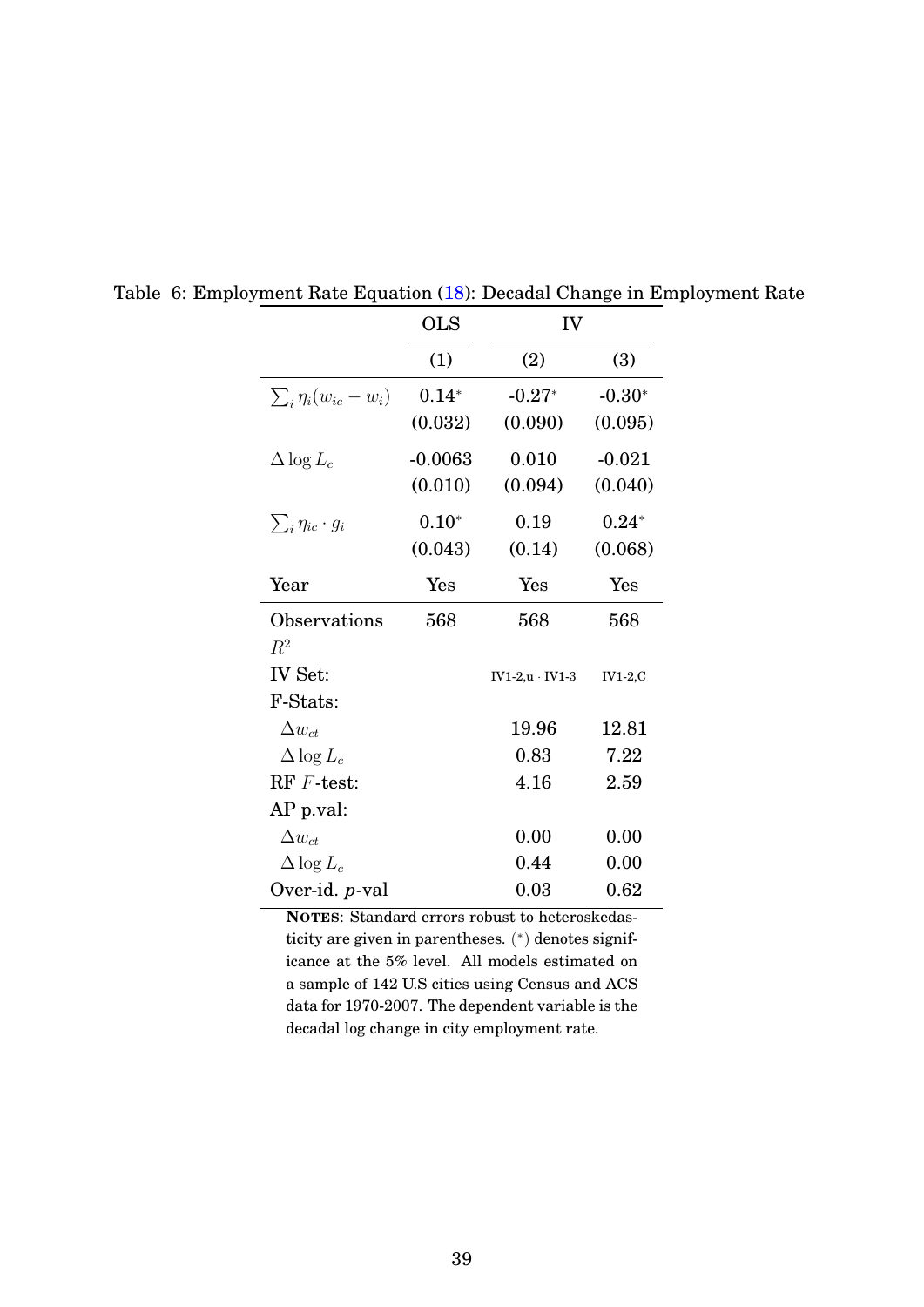<span id="page-40-0"></span>

|                                                    | <b>Equation 16</b> |                   |                   |                   |
|----------------------------------------------------|--------------------|-------------------|-------------------|-------------------|
|                                                    | (1)                | (2)               | (3)               | (4)               |
| $\Delta^2 w_{ct} - 0.25 \times \Delta^2 p_{ct}^h$  | $4.51*$<br>(0.92)  |                   |                   |                   |
| $\Delta^2 w_{ct} - 0.35 \times \Delta^2 p_{ct}^h$  |                    | $5.55*$<br>(1.16) |                   |                   |
| $\Delta^2 w_{ct} - 0.40 \times \Delta^2 p_{ct}^h$  |                    |                   | $6.28*$<br>(1.34) |                   |
| $\Delta^2 w_{ct} - 0.45 \times \Delta^2 p_{ct}^h$  |                    |                   |                   | $7.21*$<br>(1.61) |
| $\Delta^2 \log \frac{E}{L_{ct}}$                   | $6.15*$<br>(2.16)  | $6.25*$<br>(2.20) | $6.32*$<br>(2.25) | $6.40*$<br>(2.34) |
| Year                                               | Yes                | Yes               | Yes               | Yes               |
| Observations<br>$R^2$                              | 426                | 426               | 426               | 426               |
| <b>IV Set:</b>                                     | IV1, IV2, IV3      | IV1, IV2, IV3     | $\rm IV1,IV2,IV3$ | IV1, IV2, IV3     |
| F-Stats:                                           |                    |                   |                   |                   |
| $\Delta^2 w_{ct} - \alpha \cdot \Delta^2 p_{ct}^h$ | 84.01              | 65.97             | 52.23             | 37.87             |
| $\Delta^2 \log \frac{E}{L}$                        | 13.97              | 13.97             | 13.97             | 13.97             |
| $RF$ $F$ -test:                                    | 22.19              | 22.19             | 22.19             | 22.19             |
| AP p.val:                                          |                    |                   |                   |                   |
| $\Delta^2 w_{ct} - \alpha \cdot \Delta^2 p_{ct}^h$ | 0.00               | 0.00              | 0.00              | 0.00              |
| $\Delta^2 \log \frac{E}{L}$                        | 0.00               | 0.00              | 0.00              | 0.00              |
| Over-id. p-val                                     | 0.19               | 0.16              | 0.15              | 0.14              |

Table 7: Estimates of City Size Equation [\(16\)](#page-9-0) with Real Wages : 20 Year Changes in Population

**NOTES**: Standard errors robust to heteroskedasticity are given in parentheses. ( ∗ ) denotes significance at the 5% level. All models estimated on a sample of 142 U.S cities using Census and ACS data for 1970-2007. The dependent variable is 20 year log change in adult population.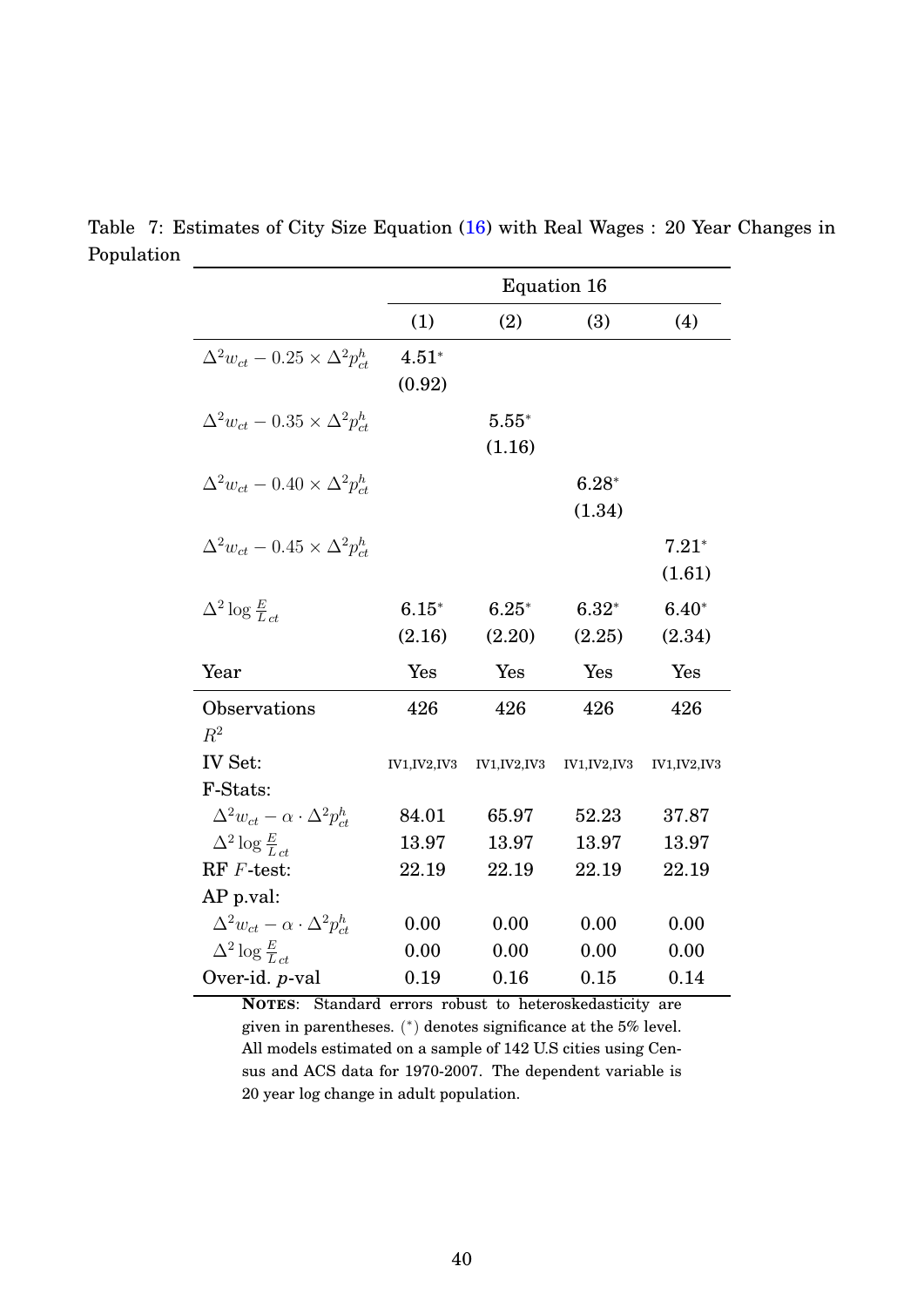|                                         | <b>OLS</b> |                    | IV                       |
|-----------------------------------------|------------|--------------------|--------------------------|
|                                         | (1)        | (2)                | (3)                      |
| $\Delta R_{ct}$                         | $1.09*$    | $1.70*$            | $1.45*$                  |
|                                         | (0.16)     | (0.44)             | (0.31)                   |
| $\Delta \log \frac{E}{L}$               | 0.092      | $-0.11$            | $-0.11$                  |
|                                         | (0.053)    | (0.29)             | (0.14)                   |
| $\Delta \log p_{ct}^h$                  | $0.33*$    | $0.21*$            | $0.25*$                  |
|                                         | (0.022)    | (0.074)            | (0.064)                  |
| Year $\times$ Ind.                      | Yes        | Yes                | Yes                      |
| Observations                            | 31978      | 31978              | 31978                    |
| $R^2$                                   |            |                    |                          |
| IV Set:                                 |            | $IV1-3,u\cdot IV3$ | $IV1-3, u \cdot IV3$ , C |
| F-Stats:                                |            |                    |                          |
| $\Delta R_{ct}$                         |            | 153.27             | 67.27                    |
| $\Delta \log \frac{E}{L}$               |            | 7.42               | 4.16                     |
| $\Delta \log p_{ct}^h$                  |            | 24.06              | 10.44                    |
| $RF$ $F$ -test:                         |            | 19.02              | 8.67                     |
| AP p.val:                               |            |                    |                          |
| $\Delta R_{ct}$                         |            | 0.00               | 0.00                     |
| $\Delta \log \frac{E}{L}$ <sub>ct</sub> |            | 0.00               | 0.00                     |
| $\Delta \log p_{ct}^h$                  |            | 0.00               | 0.00                     |
| Over-id. <i>p</i> -val                  |            | 0.17               | 0.64                     |

<span id="page-41-0"></span>Table 8: Wage Determination out of Steady-State (Equation [27\)](#page-26-2): Decadal Change in Wages

**NOTES**: Standard errors robust to heteroskedasticity and clustering on cityXyear are given in parentheses. (\*) denotes significance at the 5% level. All models estimated on a sample of 152 U.S cities using Census and ACS data for 1970-2007. The dependent variable is the decadal change in regression adjusted city-industry wages.